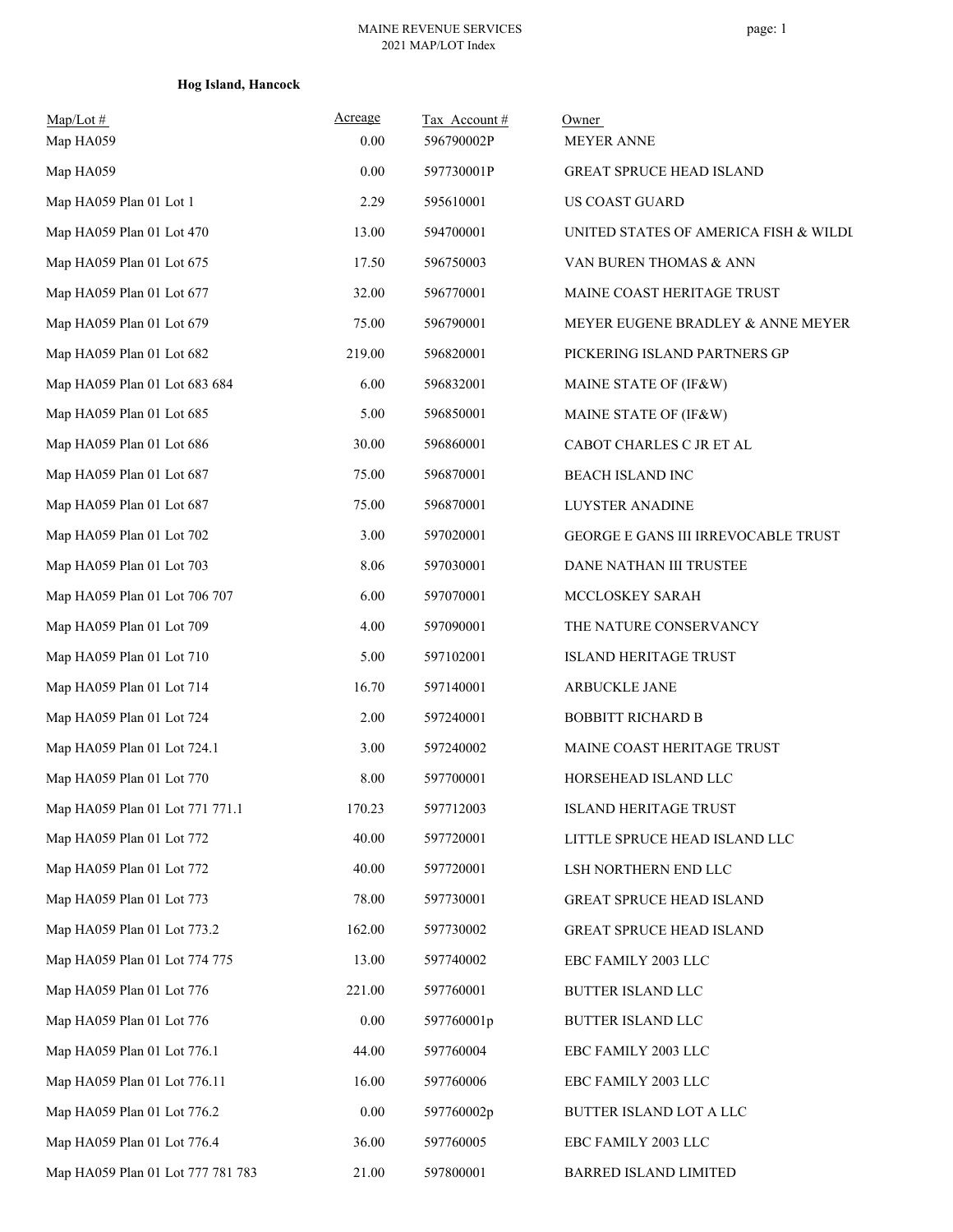#### **Hard Head Island, Hancock**

| $Map/Lot \#$                  | Acreage | Tax Account# | Owner                             |
|-------------------------------|---------|--------------|-----------------------------------|
| Map HA059 Plan 01 Lot 782     | 7.40    | 597820001    | UNITED STATES OF AMERICA          |
| Map HA059 Plan 01 Lot 788     | 5.00    | 597880001    | <b>HARE ROBERT S</b>              |
| Map HA059 Plan 01 Lot 790     | 7.00    | 597900001    | UNITED STATES OF AMERICA DEPT OF  |
| Map HA059 Plan 01 Lot 791     | 40.00   | 597910001    | <b>BEAR ISLAND CO</b>             |
| Map HA059 Plan 01 Lot 794     | 20.00   | 597940001    | <b>BITHER STEWART</b>             |
| Map HA059 Plan 01 Lot 799     | 9.00    | 597990001    | <b>KENDRICK MELVIN S</b>          |
| Map HA059 Plan 01 Lot 800 801 | 6.50    | 598000001    | <b>KENDRICK EDMUND H JR</b>       |
| Map HA059 Plan 01 Lot 803     | 5.00    | 598030001    | ELKIND KATHERINE R ET AL          |
| Map HA059 Plan 01 Lot 810     | 5.75    | 598102001    | <b>MAINE STATE OF</b>             |
| Map HA059 Plan 01 Lot 981.1   | 70.25   | 599810001    | <b>MAINE COAST HERITAGE TRUST</b> |
| Map HA059 Plan 01 Lot 981.2   | 110.00  | 599810002    | <b>MAINE COAST HERITAGE TRUST</b> |
| Map HA059 Plan 01 Lot 981.3   | 100.00  | 599810003    | MAINE COAST HERITAGE TRUST        |
| Map HA059 Plan 01 Lot 981.4   | 582.50  | 599810004    | <b>MAINE COAST HERITAGE TRUST</b> |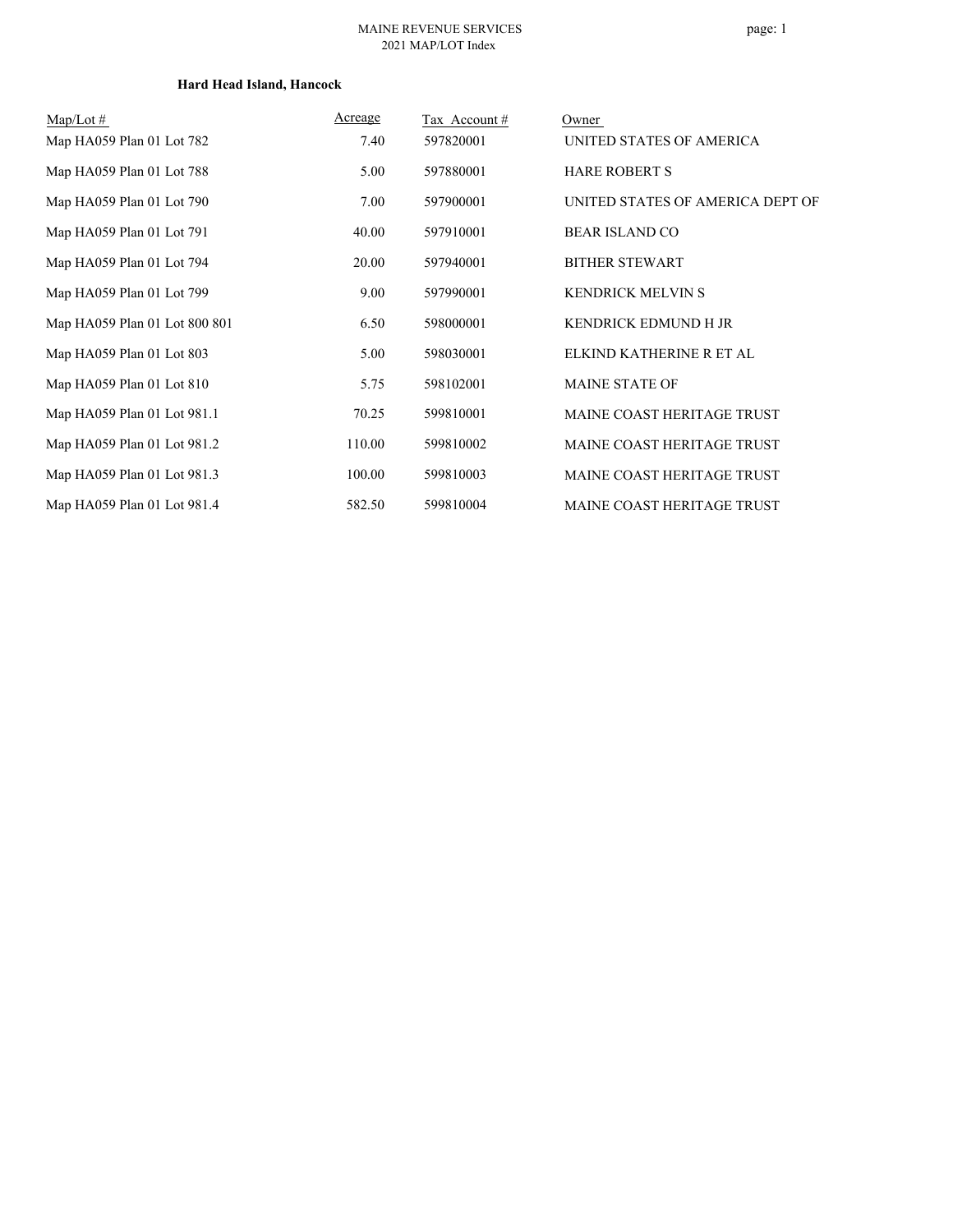| $Map/Lot$ #                                      | Acreage  | Tax Account# | Owner                                   |
|--------------------------------------------------|----------|--------------|-----------------------------------------|
| Map HA001P                                       | 0.00     | 098010013P   | TYNE BARRY                              |
| Map HA001                                        | 0.00     | 098010015P   | SPECTRUM NORTHEAST LLC                  |
| Map HA001 Plan 01 Lot 1 4 5 6 6.1                | 8,521.00 | 098010034    | URSA MAJOR LLC                          |
| Map HA001 Plan 01 Lot 1                          | 0.00     | 098010077    | LUDDEN DANIEL                           |
| Map HA001 Plan 01 Lot 1.1                        | 4,761.01 | 098010156    | GARDNER LAND COMPANY INC                |
| Map HA001 Plan 01 Lot 1.1                        | 0.00     | 098010163    | <b>GARDNER THOMAS W</b>                 |
| Map HA001 Plan 01 Lot 1.2                        | 1.10     | 098010083    | <b>BUBAR NATHAN D TTEE</b>              |
| Map HA001 Plan 01 Lot 1.2                        | 0.00     | 098012029    | <b>BUBAR DENNIS &amp; NANCY</b>         |
| Map HA001 Plan 01 Lot 2                          | 4,122.00 | 098010020    | CASSIDY TIMBERLANDS LLC                 |
| Map HA001 Plan 01 Lot 2.1                        | 1.10     | 098010150    | CONLEY JAMES E JR, THOMAS W JEWELL,     |
| Map HA001 Plan 01 Lot 2.2                        | 1.34     | 098010149    | LINDSEY COURTLAND                       |
| Map HA001 Plan 01 Lot 3                          | 8,016.00 | 098010017    | PRENTISS & CARLISLE MANAGEMENT CO IN    |
| Map HA001 Plan 01 Lot 3                          | 0.00     | 098010026    | YOUNG GARY L                            |
| Map HA001 Plan 01 Lot 3                          | 0.00     | 098010032    | THOMPSON RICHARD JR                     |
| Map HA001 Plan 01 Lot 4.1 6.1 Plan 02            | 3,182.58 | 098010157    | ROBBINS LUMBER INC                      |
| Lot 6 7 15 24.3 25<br>Map HA001 Plan 01 Lot 4.11 | 1.54     | 098010073    | ATHERTON KRISTI L; JENNIFER L BROOKS; . |
| Map HA001 Plan 01 Lot 4.12                       | 0.52     | 098010052    | OHLUND ERIC J TRUSTEE                   |
| Map HA001 Plan 01 Lot 4.2                        | 6.00     | 098010161    | HANCOCK COUNTY COMMISSIONERS            |
| Map HA001 Plan 01 Lot 7                          | 1.00     | 098010121    | WEATHERBEE ROBERT JACQUE                |
| Map HA001 Plan 01 Lot 8                          | 3.00     | 098010119    | FOUR LOONS LLC                          |
| Map HA001 Plan 01 Lot 9                          | 16.90    | 098010100    | PRIEST CHARLES H JR & SUSAN             |
| Map HA001 Plan 01 Lot 9.1                        | 2.10     | 098012030    | <b>CARRIER GORDON &amp; CONSTANCE</b>   |
| Map HA001 Plan 01 Lot 10                         | 1.00     | 098010056    | CLAY ANNETTE & SHERRY CLAY              |
| Map HA001 Plan 01 Lot 11                         | 0.19     | 098010005    | VANADESTINE MICHAEL J & JUDI A & GUY '  |
| Map HA001 Plan 01 Lot 12                         | 0.28     | 098010007    | BOWERS CAMP FOUNDATION                  |
| Map HA001 Plan 01 Lot 13                         | 0.27     | 098010070    | BOWERS CAMP FOUNDATION                  |
| Map HA001 Plan 01 Lot 14                         | 0.50     | 098010049    | MILLER BRETT S & MARY ELLEN LESSARD     |
| Map HA001 Plan 01 Lot 15                         | 0.31     | 098010102    | TWOMBLY LISA E                          |
| Map HA001 Plan 01 Lot 16                         | 0.31     | 098010006    | SHOREY KEITH L                          |
| Map HA001 Plan 01 Lot 17                         | 0.66     | 098010072    | LAFORME CHARLES R, BONNIE, ERIKA T, M.  |
| Map HA001 Plan 01 Lot 18                         | 4,124.00 | 098010132    | PASSAMAQUODDY INDIAN RESERVATION        |
| Map HA001 Plan 02 Lot 1 1.1                      | 8.96     | 098010118    | TYNE BARRY                              |
| Map HA001 Plan 02 Lot 2 3                        | 0.00     | 098010014P   | NICATOUS LAKE LODGE & CABINS LLC        |
| Map HA001 Plan 02 Lot 2 3 5.1                    | 2.43     | 098010117    | NICATOUS LAKE LODGE & CABINS LLC        |
| Map HA001 Plan 02 Lot 4 5                        | 3.46     | 098010103    | STARRETT JOHN W & SUSAN SCOTT           |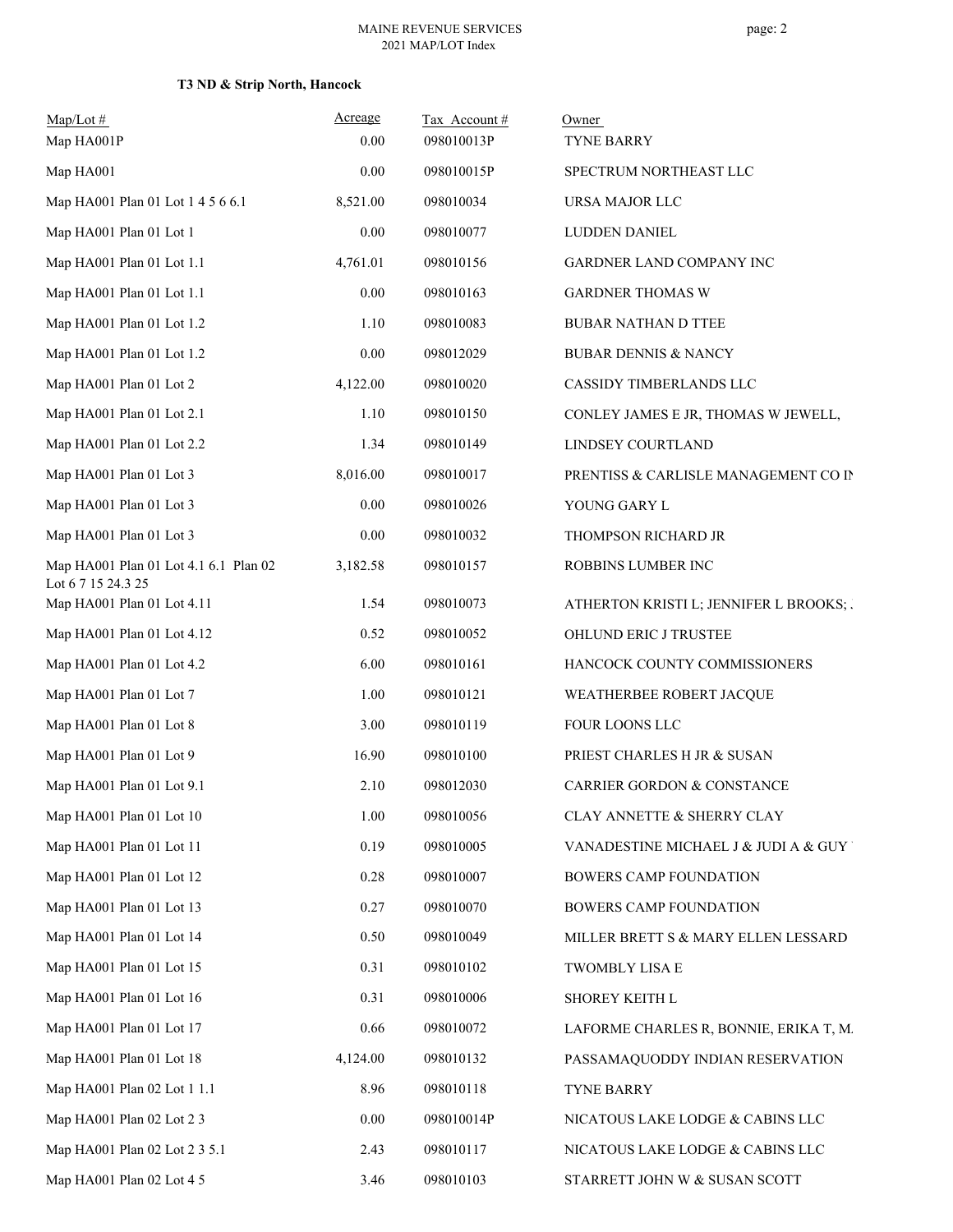| $Map/Lot$ #<br>Map HA001 Plan 02 Lot 8 | Acreage<br>0.02 | Tax Account#<br>098010011 | Owner<br>FONTAINE GEORGE O & ELIZABETH S |
|----------------------------------------|-----------------|---------------------------|------------------------------------------|
| Map HA001 Plan 02 Lot 9 10 11 11.1     | 1.97            | 098010075                 | KNEELAND PENELOPE TRUSTEE                |
|                                        | 0.04            | 098010104                 |                                          |
| Map HA001 Plan 02 Lot 12               |                 |                           | STARRETT JOHN W & SUSAN SCOTT            |
| Map HA001 Plan 02 Lot 13               | 0.05            | 098010122                 | SIMMERS CHARLES R & JANE E TRUSTEES      |
| Map HA001 Plan 02 Lot 14 18            | 0.15            | 098010003                 | MERRIAM ELIZABETH TRUSTEE & HUGH M       |
| Map HA001 Plan 02 Lot 16               | 0.05            | 098010074                 | <b>BECKER LISA C</b>                     |
| Map HA001 Plan 02 Lot 17 19            | 0.81            | 098012022                 | KNEELAND PENELOPE L & STEPHEN W          |
| Map HA001 Plan 02 Lot 20 21            | 0.56            | 098010030                 | DOUGLAS CHRISTINE & CYNTHIA, CHARLES     |
| Map HA001 Plan 02 Lot 22               | 1.81            | 098010105                 | SHOARES PETER M & NANCY                  |
| Map HA001 Plan 02 Lot 23 24.1          | 0.90            | 098010079                 | URQUHART DEBORAH ANN & JAMES E MCC       |
| Map HA001 Plan 02 Lot 24               | 1.27            | 098010024                 | ALEKSIEWICZ JOHN                         |
| Map HA001 Plan 02 Lot 24.2             | 0.77            | 098012015                 | FROLICH MICHAEL E & PATRICIA L           |
| Map HA001 Plan 02 Lot 25.1             | 2.00            | 098012019                 | MORSE RONALD                             |
| Map HA001 Plan 02 Lot 25.11            | 2.22            | 098012011                 | OWENS MICHAEL & JILL                     |
| Map HA001 Plan 02 Lot 25.12            | 2.00            | 098010145                 | SHELDON MARK & GINGER                    |
| Map HA001 Plan 03 Lot 1                | 0.51            | 098010066                 | SHIRLAND BRUCE W & VANESSA D             |
| Map HA001 Plan 03 Lot 2                | 0.31            | 098010088                 | SOLOMON JAMES B & STORMANN LISA A        |
| Map HA001 Plan 03 Lot 3                | 0.48            | 098010015                 | STRAINE DANIEL & ERIN                    |
| Map HA001 Plan 03 Lot 4 5              | 0.66            | 098010061                 | KOZINSKI JOAN                            |
| Map HA001 Plan 03 Lot 6                | 0.48            | 098010047                 | DUNHAM ALAN D & MIMI Y TRUSTEES          |
| Map HA001 Plan 03 Lot 7                | 0.47            | 098010065                 | BELL DAVID J & DEBRA L                   |
| Map HA001 Plan 03 Lot 8 9              | 0.97            | 098010025                 | PATLIS HOWARD ROSS & MOFFETT ANNE        |
| Map HA001 Plan 03 Lot 10               | 0.48            | 098010014                 | MOFFETT ANNE K W                         |
| Map HA001 Plan 03 Lot 11               | 0.36            | 098010110                 | THE BARKA FOUNDATION INC                 |
| Map HA001 Plan 03 Lot 12               | 0.49            | 098010108                 | HAND JOHN B & JOHN P                     |
| Map HA001 Plan 03 Lot 13               | 0.51            | 098010125                 | SUTHERLAND DWAYNE C & LISA A             |
| Map HA001 Plan 03 Lot 14               | 0.42            | 098010126                 | SUTHERLAND DWAYNE C & LISA A             |
| Map HA001 Plan 03 Lot 15               | 0.55            | 098010091                 | MARTIN ROGER J & LINDA J                 |
| Map HA001 Plan 03 Lot 16               | 0.39            | 098010107                 | ROBINSON JOHN                            |
| Map HA001 Plan 03 Lot 17               | 0.49            | 098010048                 | <b>DYER CRAIG A</b>                      |
| Map HA001 Plan 03 Lot 18               | 0.54            | 098010120                 | MURRAY GERALD C                          |
| Map HA001 Plan 03 Lot 19               | 0.45            | 098010090                 | PETRY SCOTT S                            |
| Map HA001 Plan 03 Lot 20               | 0.65            | 098010092                 | PETRY SCOTT S                            |
| Map HA001 Plan 03 Lot 21               | 0.65            | 098010116                 | TWITCHELL ROSEMARY L                     |
| Map HA001 Plan 03 Lot 22               | 0.64            | 098010095                 | KNAPP FRANK J JR $\&$ LORRAINE $E$       |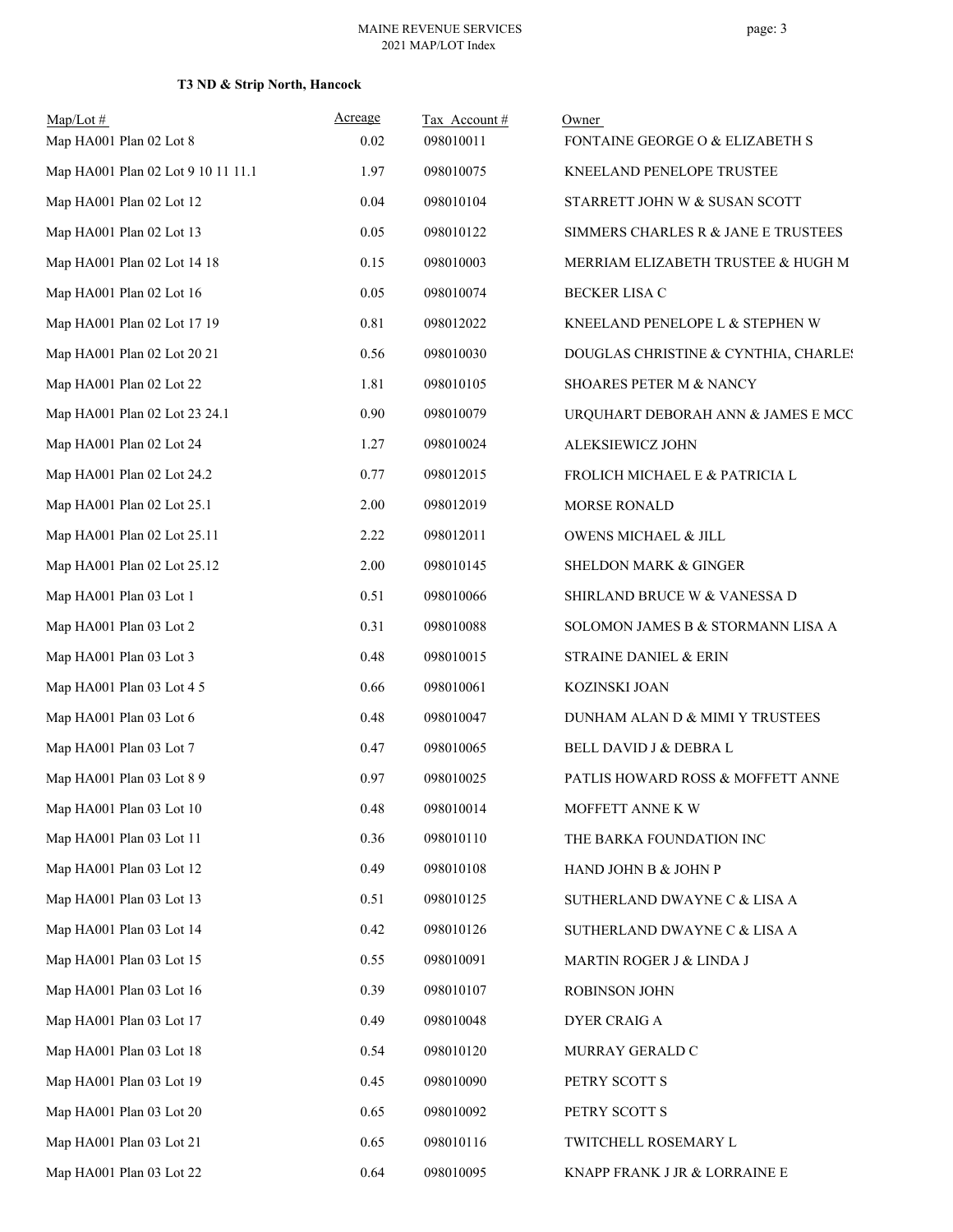| $Map/Lot \#$<br>Map HA001 Plan 03 Lot 23 | Acreage<br>0.57 | Tax Account#<br>098010093 | Owner<br>THOMASON LINDA P & STEPHEN S TRUSTEE |
|------------------------------------------|-----------------|---------------------------|-----------------------------------------------|
| Map HA001 Plan 03 Lot 24                 | 0.43            | 098010068                 | KNOWLTON CHARLES L ET AL                      |
| Map HA001 Plan 03 Lot 25                 | 0.41            | 098010004                 | BRIDGES HAROLD M & KAREN S                    |
| Map HA001 Plan 03 Lot 26 27              | 0.91            | 098010053                 | <b>GREENLEAF FRANK C</b>                      |
| Map HA001 Plan 03 Lot 28 29              | 1.06            | 098012024                 | LEE RICHARD P III                             |
| Map HA001 Plan 03 Lot 30                 | 0.45            | 098010023                 | LEE RICHARD P III                             |
| Map HA001 Plan 03 Lot 31                 | 0.33            | 098010051                 | REYNOLDS RONALD A JR & DEBRA L                |
| Map HA001 Plan 03 Lot 32                 | 0.18            | 098010081                 | <b>GRAY MARTIN B</b>                          |
| Map HA001 Plan 03 Lot 33                 | 0.34            | 098010010                 | <b>BROWN CHARLES D</b>                        |
| Map HA001 Plan 03 Lot 34                 | 0.26            | 098010057                 | COLLIANDER JOHN D TRUSTEE                     |
| Map HA001 Plan 03 Lot 35 36              | 0.76            | 098010069                 | KNOWLTON CHARLES L ET AL                      |
| Map HA001 Plan 03 Lot 37                 | 0.35            | 098010012                 | <b>BUCHANAN HARRY</b>                         |
| Map HA001 Plan 03 Lot 38                 | 0.56            | 098010001                 | ALEXANDER JOSEPH & JOELLYN                    |
| Map HA001 Plan 03 Lot 39                 | 0.35            | 098010078                 | NELLIGAN ANNETTE F                            |
| Map HA001 Plan 03 Lot 40                 | 0.60            | 098010009                 | HURD VALENCIA C                               |
| Map HA001 Plan 03 Lot 41                 | 0.43            | 098010055                 | HAND JOHN P SR & CHARLEEN M                   |
| Map HA001 Plan 03 Lot 42                 | 0.44            | 098010096                 | ROBERTSON KENNETH & PATTI                     |
| Map HA001 Plan 03 Lot 43                 | 0.37            | 098010031                 | CURTIS JOHN H & KIMBERLY L                    |
| Map HA001 Plan 03 Lot 44                 | 0.54            | 098010085                 | RAMSEY RAYMOND K                              |
| Map HA001 Plan 03 Lot 45                 | 0.55            | 098010109                 | RAMSEY HERBERT E                              |
| Map HA001 Plan 03 Lot 46                 | 0.35            | 098010016                 | JOHNDRO RICHARD C & CARAN M                   |
| Map HA001 Plan 03 Lot 47                 | 0.38            | 098010050                 | <b>GOODRIDGE CURTIS E JR &amp; BRENDA P</b>   |
| Map HA001 Plan 03 Lot 61 62 63           | 1.09            | 098010098                 | EATON ANGIE D                                 |
| Map HA001 Plan 03 Lot 64 65              | 0.93            | 098010062                 | <b>CHAISSON FRANK X</b>                       |
| Map HA001 Plan 03 Lot 66 67              | 0.98            | 098012028                 | <b>CHAISSON FRANK &amp; CHRISTOPHER</b>       |
| Map HA001 Plan 03 Lot 68                 | 0.63            | 098010067                 | SALISBURY JAMES & DIANNA                      |
| Map HA001 Plan 03 Lot 69 70              | 1.11            | 098012027                 | CONNELLY SEAN K & LISA A                      |
| Map HA001 Plan 03 Lot 71                 | 2.31            | 098010123                 | WHITE MARION R                                |
| Map HA001 Plan 03 Lot 72                 | 0.84            | 098010059                 | HARRINGTON DENNIS L & JODI L CLAYTON          |
| Map HA001 Plan 03 Lot 73 74              | 1.40            | 098010111                 | THERIAULT REGINALD K & TERRANCE N             |
| Map HA001 Plan 03 Lot 75                 | 0.68            | 098010060                 | <b>JAMESON RICHARD</b>                        |
| Map HA001 Plan 03 Lot 76                 | 0.46            | 098010124                 | MACDOUGALL AMY & AARON WILLIAMS               |
| Map HA001 Plan 03 Lot 77                 | 0.37            | 098010113                 | MOON ADAM L & MATTHEW R                       |
| Map HA001 Plan 03 Lot 78                 | 0.44            | 098010076                 | THURLOW GRADY A & MARIEA A                    |
| Map HA001 Plan 03 Lot 79                 | 0.42            | 098010099                 | LIBBY DARRYN S & LINDA M                      |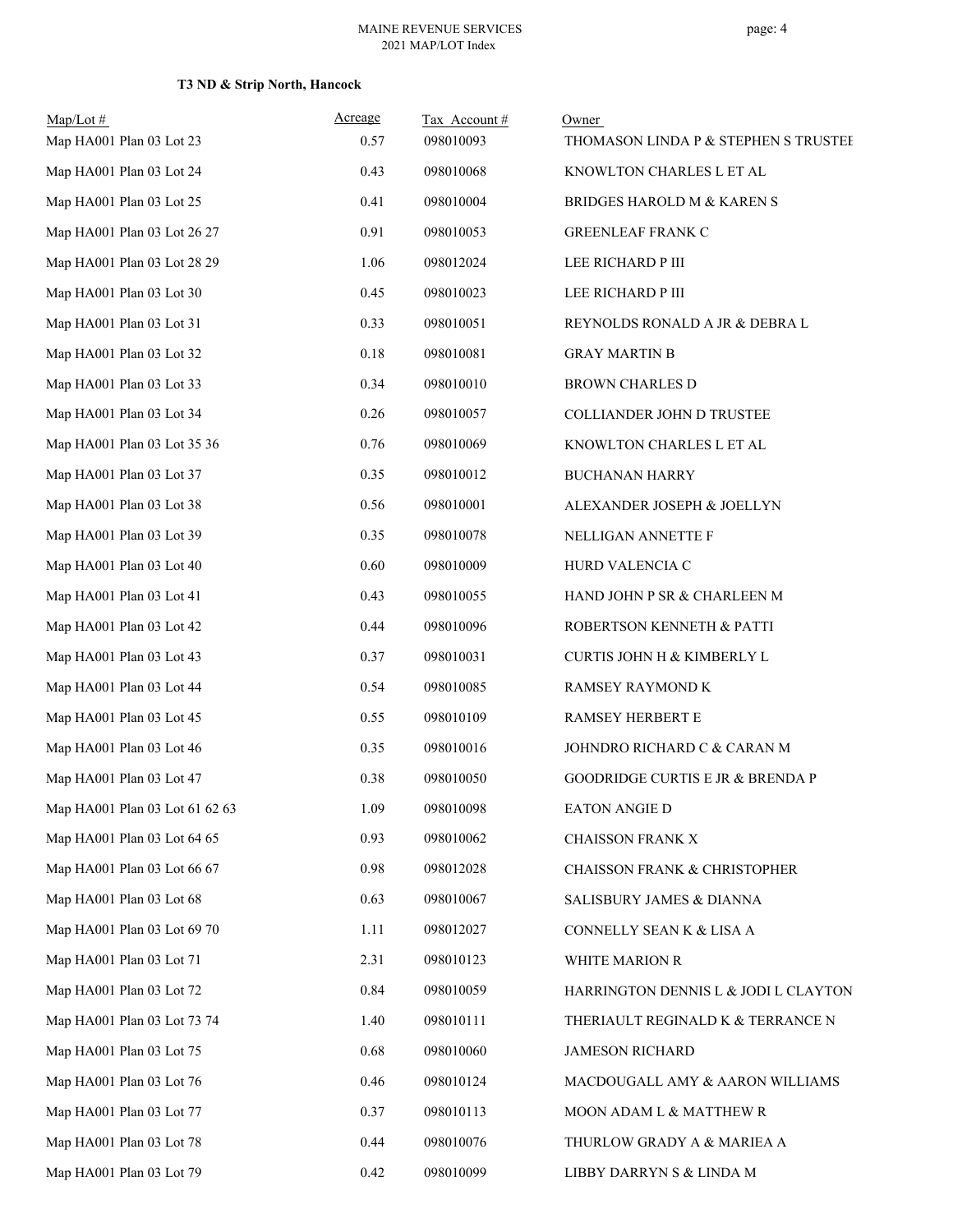| $Map/Lot \#$<br>Map HA001 Plan 03 Lot 80 | Acreage<br>0.52 | Tax Account#<br>098010028 | Owner<br>CROSBY TIMOTHY E & CHRISTINE J NICHOL |
|------------------------------------------|-----------------|---------------------------|------------------------------------------------|
| Map HA001 Plan 03 Lot 81                 | 0.43            | 098010115                 | TOPEKA ROBERT B & MARIE                        |
| Map HA001 Plan 03 Lot 82                 | 0.51            | 098010064                 | HOMSTED CLARENCE A III                         |
| Map HA001 Plan 03 Lot 83                 | 0.47            | 098010044                 | <b>GILES KURT &amp; JESSICA</b>                |
| Map HA001 Plan 03 Lot 84                 | 0.43            | 098010094                 | MACDONALD REALTY TRUST                         |
| Map HA001 Plan 03 Lot 85                 | 0.64            | 098010106                 | MACDONALD KIMBERLY F & SHAWN L                 |
| Map HA001 Plan 03 Lot 86 87 88           | 1.48            | 098010008                 | MACDONALD REALTY TRUST                         |
| Map HA001 Plan 03 Lot 89 90              | 0.87            | 098012026                 | MACDONALD REALTY TRUST                         |
| Map HA001 Plan 03 Lot 91 92              | 0.85            | 098010141                 | THURLOW RALPH & ELLEN                          |
| Map HA001 Plan 03 Lot 94                 | 0.45            | 098010086                 | TOWNSEND STANLEY L III & TONDA L               |
| Map HA001 Plan 03 Lot 95                 | 0.48            | 098010087                 | MURPHY PAUL E & JANET E                        |
| Map HA001 Plan 03 Lot 96                 | 0.64            | 098010045                 | <b>COUSENS ANDREW STEPHEN</b>                  |
| Map HA001 Plan 03 Lot 97 98 99 100       | 1.57            | 098010013                 | MALLOCH DONALD L & SCOTT K                     |
| Map HA001 Plan 03 Lot 101                | 0.42            | 098010089                 | NICKERSON RAYMOND                              |
| Map HA001 Plan 03 Lot 102                | 0.51            | 098010080                 | HELDMAN JOHANNA B                              |
| Map HA001 Plan 03 Lot 103                | 0.36            | 098010033                 | HELDMAN JOHANNA B                              |
| Map HA001 Plan 03 Lot 104                | 0.44            | 098010082                 | CHRISTIE JOHN                                  |
| Map HA001 Plan 03 Lot 105                | 0.52            | 098010131                 | PERKINS GLENN A & MARY L                       |
| Map HA001 Plan 03 Lot 107                | 0.46            | 098010101                 | HASKELL JEFFERY MICHAEL & REBECCA JII          |
| Map HA001 Plan 03 Lot 108                | 0.37            | 098010084                 | THURSTON ROY M DEVISEES                        |
| Map HA001 Plan 03 Lot 109 110 111        | 1.50            | 098012031                 | HALSTED CHRISTIAN H & CATHERINE ROBE           |
| Map HA001 Plan 04 Lot 1                  | 1.46            | 098012014                 | <b>VACHON GREGORY E</b>                        |
| Map HA001 Plan 04 Lot 2                  | 1.66            | 098012006                 | VACHON ERNEST R & PATRICIA F TRUSTEE!          |
| Map HA001 Plan 04 Lot 3                  | 1.70            | 098012013                 | VACHON NATHAN J                                |
| Map HA001 Plan 04 Lot 4                  | 1.74            | 098012007                 | GAY EDWARD S JR & CONSTANCE E                  |
| Map HA001 Plan 04 Lot 5                  | 2.63            | 098010165                 | HALLOWELL BRUCE & MARJORIE                     |
| Map HA001 Plan 04 Lot 6 7                | 3.46            | 098012003                 | BAKER RANDY E & ALTHEA M                       |
| Map HA001 Plan 04 Lot 8                  | 1.55            | 098012008                 | MALONE KEVIN C & KATHLENE A RYBAK              |
| Map HA001 Plan 04 Lot 9                  | 1.73            | 098012002                 | WILLIAMS MICHAEL R                             |
| Map HA001 Plan 04 Lot 10                 | 1.72            | 098010155                 | BESS DAVID E & MARY L                          |
| Map HA001 Plan 04 Lot 11                 | 2.22            | 098012010                 | BROWN BRIAN & CHARLENE                         |
| Map HA001 Plan 04 Lot 12                 | 1.76            | 098012009                 | WILLIS LAURIE A & CHRISTOPHER D                |
| Map HA001 Plan 04 Lot 13                 | 1.83            | 098012005                 | BELYEA PHILIP B & CYNTHIA D                    |
| Map HA001 Plan 04 Lot 14 15 16 19        | 40.97           | 098010153                 | <b>BASIN LOT OWNERS</b>                        |
| Map HA001 Plan 04 Lot 17                 | 4.00            | 098010152                 | MAINE STATE OF (IF&W)                          |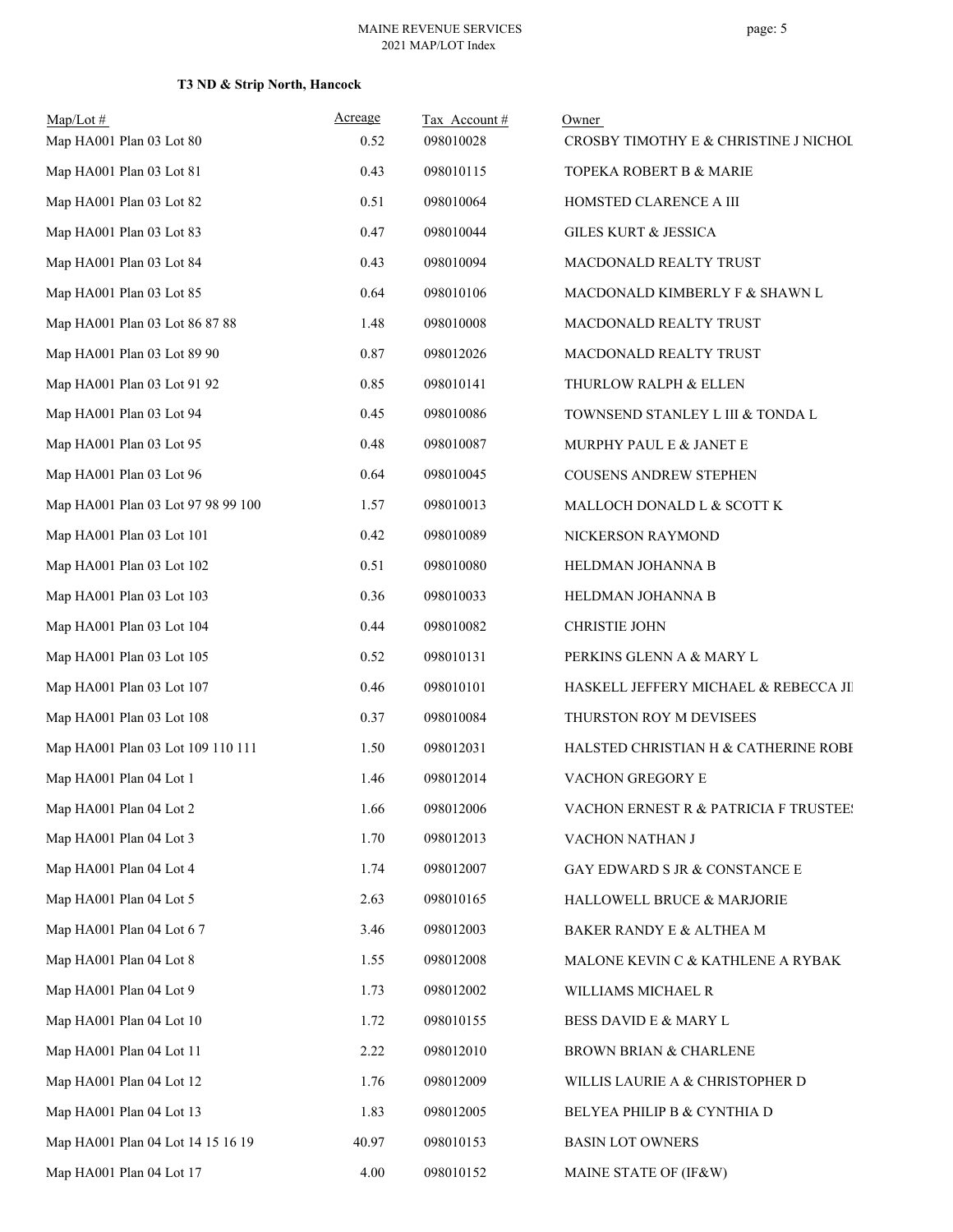#### MAINE REVENUE SERVICES 2021 MAP/LOT Index

| Map/Lot $#$              | Acreage | Tax Account # | Owner                                    |
|--------------------------|---------|---------------|------------------------------------------|
| Map HA001 Plan 04 Lot 18 | 8.75    | 098010151     | ALDEBARAN INC                            |
| Map HA001 Plan 04 Lot 20 | 0.55    | 098010027     | MARANCIK GREGORY J & PIA M               |
| Map HA001 Plan 05 Lot 1  | 1.65    | 098012012     | JACKSON CHRISTOPHER A & HEATHER P        |
| Map HA001 Plan 05 Lot 2  | 1.84    | 098012025     | <b>JACKSON CHRISTOPHER &amp; HEATHER</b> |
| Map HA001 Plan 05 Lot 3  | 1.53    | 098012018     | JACKSON CHRISTOPHER A & HEATHER P        |
| Map HA001 Plan 05 Lot 4  | 1.43    | 098012017     | JACKSON CHRISTOPHER A & HEATHER P        |
| Map HA001 Plan 05 Lot 5  | 1.68    | 098012020     | JACKSON CHRISTOPHER A & HEATHER P        |
| Map HA001 Plan 05 Lot 6  | 1.75    | 098012023     | <b>BORDEN MATTHEW L &amp; LAURA S</b>    |
| Map HA001 Plan 05 Lot 7  | 2.85    | 098012021     | MAILLOUX RANDOLPH A & TONI S             |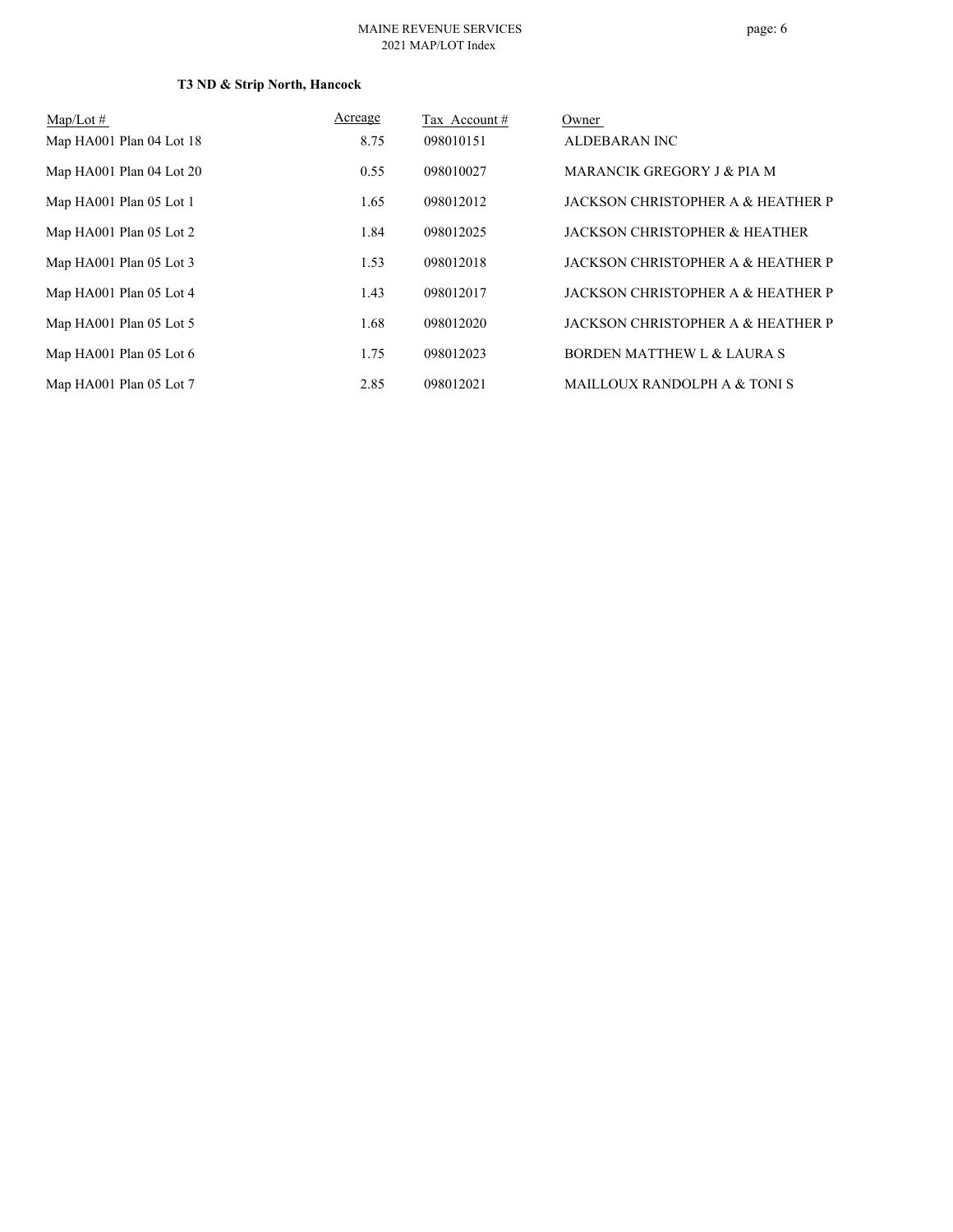#### page: 7

## **Oqiton Township, Hancock**

| $Map/Lot \#$              | Acreage   | Tax Account# | Owner                                |
|---------------------------|-----------|--------------|--------------------------------------|
| Map HA002 Plan 01 Lot 1 5 | 17,218.00 | 098022006    | PASSAMAQUODDY INDIAN RESERVATION     |
| Map HA002 Plan 01 Lot 2   | 0.00      | 098020001    | <b>ABBOTT PATRICIA &amp; STEPHEN</b> |
| Map HA002 Plan 01 Lot 2   | 0.00      | 098020010    | LYMBURNER ANDREW D                   |
| Map HA002 Plan 01 Lot 2   | 0.00      | 098020014    | MURCHISON JEFFREY A                  |
| Map HA002 Plan 01 Lot 2   | 2,897.00  | 098022001    | MAINE STATE OF                       |
| Map HA002 Plan 01 Lot 3   | 2,606.00  | 098022002    | <b>MAINE STATE OF</b>                |
| Map HA002 Plan 01 Lot 4   | 0.00      | 098020016    | <b>SPROUL BRYCE J</b>                |
| Map HA002 Plan 01 Lot 4   | 0.00      | 098020017    | SNOWMAN CHARLES                      |
| Map HA002 Plan 01 Lot 4   | 0.00      | 098020021    | PELLETIER PETER SR                   |
| Map HA002 Plan 01 Lot 4   | 6,249.00  | 098022005    | <b>MAINE STATE OF</b>                |
| Map HA002 Plan 01 Lot 4   | 0.00      | 098022007    | MAINE STATE OF (IF&W)                |
| Map HA002 Plan 01 Lot 6   | 0.00      | 098020002    | <b>WHITTEN MARCIA B</b>              |
| Map HA002 Plan 01 Lot 6   | 0.00      | 098020008    | <b>MILLER EDWARD</b>                 |
| Map HA002 Plan 01 Lot 6   | 0.00      | 098020011    | HANSON GRAHAM & THOMAS DUNN          |
| Map HA002 Plan 01 Lot 6   | 321.56    | 098022003    | <b>MAINE STATE OF</b>                |
| Map HA002 Plan 01 Lot 7   | 1,520.00  | 098022004    | <b>MAINE STATE OF</b>                |
| Map HA002 Plan 01 Lot 8   | 1.63      | 098022008    | PASSAMAQUODDY INDIAN RESERVATION     |
| Map HA002 Plan 01 Lot 9   | 2.31      | 098020020    | PASSAMAQUODDY INDIAN RESERVATION     |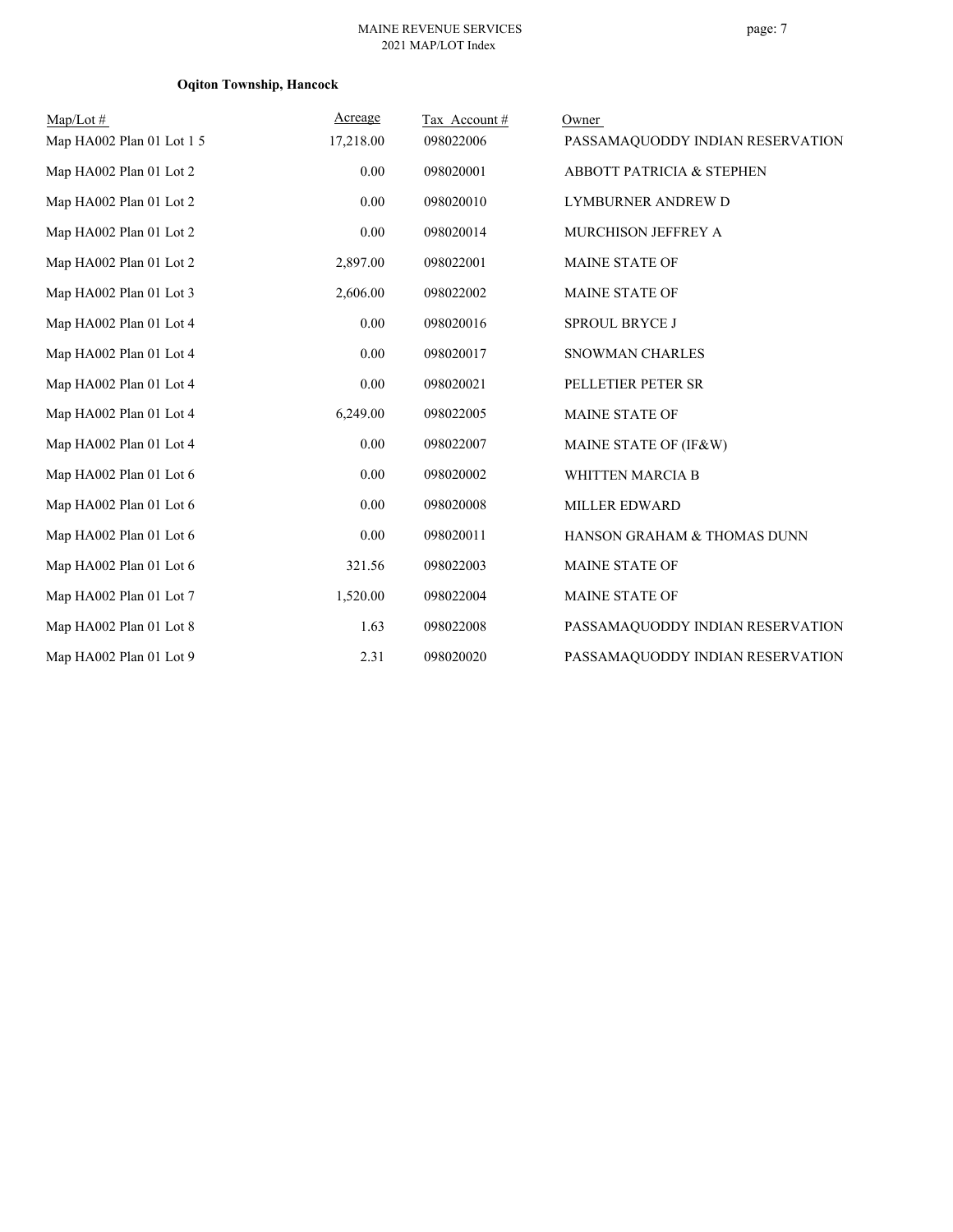| Map/Lot#                                                      | Acreage  | Tax Account# | Owner                                   |
|---------------------------------------------------------------|----------|--------------|-----------------------------------------|
| Map HA003 Plan 01 Lot 1                                       | 0.00     | 098030002P   | MAINE FIBER COMPANY INC                 |
| Map HA003 Plan 01 Lot 1                                       | 120.00   | 098030076    | LEAVITT BETHANY M                       |
| Map HA003 Plan 01 Lot 2                                       | 2,192.60 | 098030038    | PRENTISS & CARLISLE CO INC ET AL        |
| Map HA003 Plan 01 Lot 2.1 3.1 3.2                             | 21.90    | 098030104    | <b>EMERA MAINE</b>                      |
| Map HA003 Plan 01 Lot 3                                       | 33.00    | 098030105    | WI-HANCOCK COUNTY ME LLC                |
| Map HA003 Plan 01 Lot 4                                       | 75.00    | 098030060    | CHERRYFIELD HOLDINGS INC                |
| Map HA003 Plan 01 Lot 5 7 8                                   | 1,018.00 | 098030069    | WI-HANCOCK COUNTY ME LLC                |
| Map HA003 Plan 01 Lot 6                                       | 240.00   | 098030020    | HUSS EUGENE & JANET CHRISTRUP           |
| Map HA003 Plan 01 Lot 8                                       | 0.00     | 098030082    | PERRY EVELYN PER REP                    |
| Map HA003 Plan 01 Lot 9 10 11 12 13.2<br>Plan 02 Lot 22 23 27 | 3,366.00 | 098030063    | BLUETREE LAND HOLDINGS LLC              |
| Map HA003 Plan 01 Lot 13 13.9 22 37                           | 512.00   | 098030012    | BRYAN JAMES T III, RICHARD E II & WENDY |
| Map HA003 Plan 01 Lot 13 13.9 22 37                           | 512.00   | 098030012    | WEATHERALL SANDRA B TRUSTEE             |
| Map HA003 Plan 01 Lot 13.1 23 24                              | 13.18    | 098030071    | TRACY HAZEL BRYAN & ERNEST B TTEE       |
| Map HA003 Plan 01 Lot 13.10 20                                | 13.90    | 098030096    | WATKINS DONALD E & BARBARA R            |
| Map HA003 Plan 01 Lot 13.3 13.4 26                            | 15.00    | 098030088    | JONES WILLIAM P JR                      |
| Map HA003 Plan 01 Lot 13.5 17                                 | 14.00    | 098030090    | TAYLOR CAMP LIMITED LIABILITY CO        |
| Map HA003 Plan 01 Lot 13.6 28.1                               | 14.90    | 098030091    | BRYAN CAROL P ET ALS                    |
| Map HA003 Plan 01 Lot 13.7 19.1                               | 13.00    | 098030079    | GIOSSI MARIE C & RICHARD B CLARKE TRU   |
| Map HA003 Plan 01 Lot 13.8 28.2                               | 19.00    | 098030094    | COLGROVE PETER B, HOPE C CASEY & BARI   |
| Map HA003 Plan 01 Lot 14                                      | 217.00   | 098030087    | MAINE STATE OF                          |
| Map HA003 Plan 01 Lot 15                                      | 1.45     | 098030089    | KING BLAIR & DARCIE                     |
| Map HA003 Plan 01 Lot 16                                      | 4.53     | 098030018    | MAINE STATE OF                          |
| Map HA003 Plan 01 Lot 17.1                                    | 2.40     | 098030100    | WEATHERALL SANDRA B TRUSTEE             |
| Map HA003 Plan 01 Lot 17.1                                    | 2.40     | 098030100    | BRYAN JAMES T III, RICHARD E II & WENDY |
| Map HA003 Plan 01 Lot 18                                      | 3.00     | 098030005    | BOSSE DOUGLAS R & CANDACE A             |
| Map HA003 Plan 01 Lot 19                                      | 3.00     | 098030011    | <b>BOSSE DOUGLAS R</b>                  |
| Map HA003 Plan 01 Lot 21                                      | 3.00     | 098030066    | MAVEC ELLEN STIRN TRUSTEE               |
| Map HA003 Plan 01 Lot 22.1                                    | 6.55     | 098030081    | WEATHERALL SANDRA B TRUSTEE             |
| Map HA003 Plan 01 Lot 22.1                                    | 6.55     | 098030081    | BREYER KATHARINE                        |
| Map HA003 Plan 01 Lot 22.1                                    | 6.55     | 098030081    | BRYAN JAMES T III & HARDY, RICHARD E II |
| Map HA003 Plan 01 Lot 22.1                                    | 6.55     | 098030081    | HAZEL BRYAN TRACY TRUST                 |
| Map HA003 Plan 01 Lot 22.2                                    | 2.00     | 098030080    | BYRD ELEANOR C                          |
| Map HA003 Plan 01 Lot 25                                      | 3.00     | 098030074    | BACON JOY B REVOCABLE TRUST             |
| Map HA003 Plan 01 Lot 27.1                                    | 2.82     | 098030010    | <b>BROSCIUS MICHAEL B</b>               |
| Map HA003 Plan 01 Lot 27.2                                    | 1.20     | 098030027    | LAPINSKI GREGORY PAULA LOEHR & SUSA     |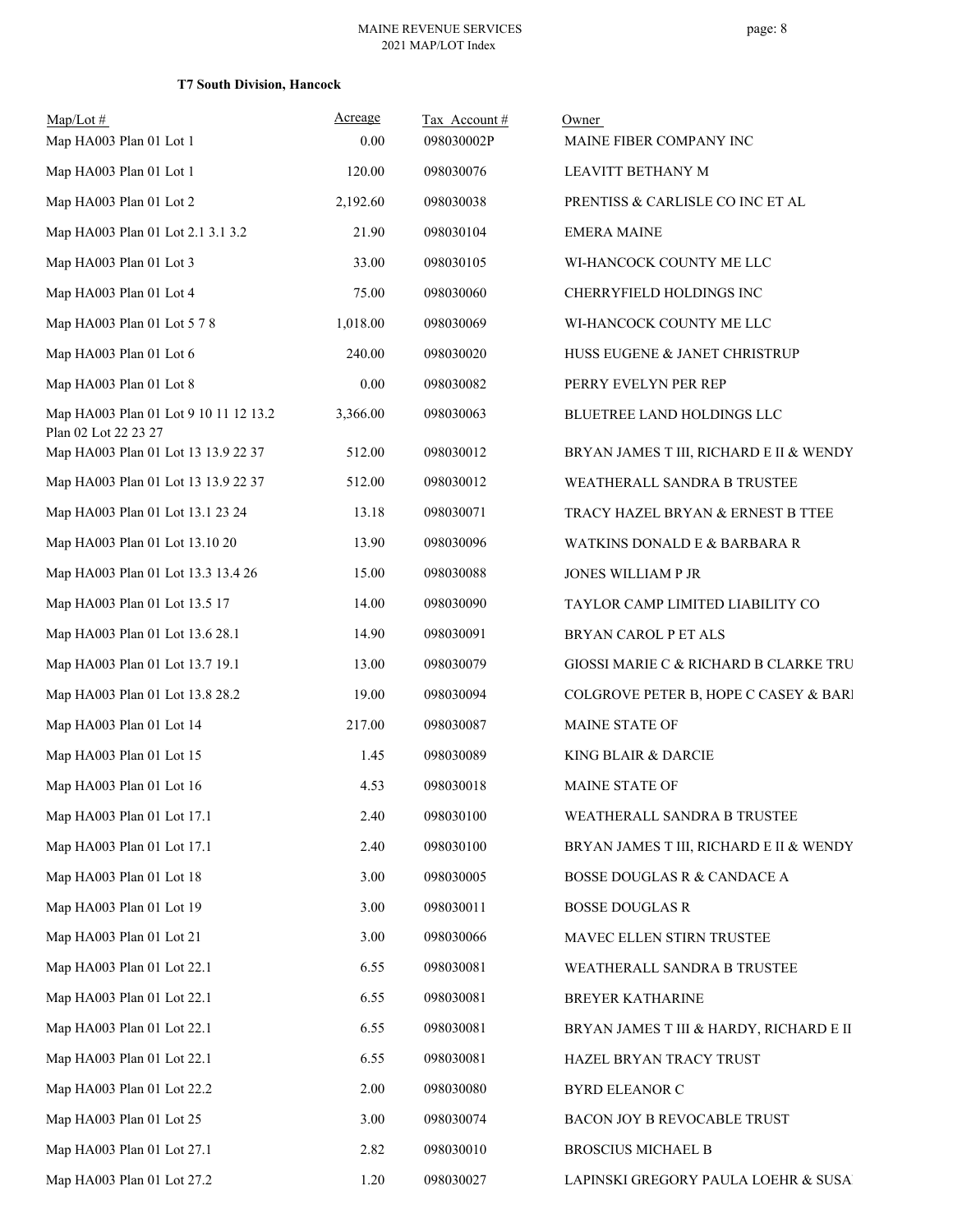| Map/Lot#<br>Map HA003 Plan 01 Lot 29 30 31 32 32.1 | Acreage<br>25.00 | Tax Account#<br>098030008 | Owner<br>BRYAN JAMES T III, RICHARD E II & WENDY |
|----------------------------------------------------|------------------|---------------------------|--------------------------------------------------|
| Map HA003 Plan 01 Lot 29 30 31 32 32.1             | 25.00            | 098030008                 | WEATHERALL SANDRA B TRUSTEE                      |
| Map HA003 Plan 01 Lot 33                           | 5.50             | 098030075                 | VANCE ADAM JACOB & WASHINGTON TRU                |
| Map HA003 Plan 01 Lot 34 35                        | 17.60            | 098030072                 | <b>TUNK LAKE CORP</b>                            |
| Map HA003 Plan 01 Lot 36 Plan 02 Lot<br>38 39      | 0.00             | 098030003                 | <b>EMERA MAINE</b>                               |
| Map HA003 Plan 01 Lot 38                           | 0.50             | 098030048                 | KENNEDY PRISCILLA EVA TRUSTEE                    |
| Map HA003 Plan 01 Lot 39                           | 0.81             | 098030013                 | CAMPBELL JOANNE E                                |
| Map HA003 Plan 01 Lot 40                           | 39.50            | 098030098                 | MAINE STATE OF                                   |
| Map HA003 Plan 02 Lot 1                            | 100.00           | 098030004                 | PERRY EVELYN PER REP                             |
| Map HA003 Plan 02 Lot 2                            | 100.00           | 098030031                 | PERRY EVELYN PER REP                             |
| Map HA003 Plan 02 Lot 3                            | 0.00             | 098030023                 | <b>AUSTIN JOY F</b>                              |
| Map HA003 Plan 02 Lot 3                            | 586.00           | 098030030                 | PERRY EVELYN PER REP                             |
| Map HA003 Plan 02 Lot 4                            | 100.00           | 098030045                 | <b>SHAW NORMAN P</b>                             |
| Map HA003 Plan 02 Lot 4                            | 100.00           | 098030045                 | <b>SHAW ROBERT L</b>                             |
| Map HA003 Plan 02 Lot 5                            | 86.00            | 098030042                 | DEKORTE WAYNE                                    |
| Map HA003 Plan 02 Lot 5.1                          | 30.00            | 098030095                 | PERRY EVELYN PER REP                             |
| Map HA003 Plan 02 Lot 6                            | 74.00            | 098030050                 | SMITH CARL S, DANIEL A & JENNIFER BART           |
| Map HA003 Plan 02 Lot 7                            | 166.00           | 098030106                 | WI HANCOCK COUNTY ME LLC                         |
| Map HA003 Plan 02 Lot 8                            | 238.00           | 098030070                 | WI-HANCOCK COUNTY ME LLC                         |
| Map HA003 Plan 02 Lot 9                            | 70.00            | 098030002                 | <b>ZINN JOANNES</b>                              |
| Map HA003 Plan 02 Lot 10                           | 1,153.50         | 098030035                 | WI-HANCOCK COUNTY ME LLC                         |
| Map HA003 Plan 02 Lot 11                           | 150.00           | 098030056                 | BRANDON DAVID C & GRETCHEN G                     |
| Map HA003 Plan 02 Lot 12 19                        | 229.00           | 098030052                 | WI-HANCOCK COUNTY ME LLC                         |
| Map HA003 Plan 02 Lot 13                           | 17.60            | 098030051                 | SMITH PETER W                                    |
| Map HA003 Plan 02 Lot 13.1                         | 37.81            | 098030112                 | <b>CRANE DAVID</b>                               |
| Map HA003 Plan 02 Lot 14                           | 20.90            | 098030097                 | COUTURE NICHOLAS R & JOANIE M                    |
| Map HA003 Plan 02 Lot 14.1                         | 3.74             | 098030086                 | RRR TRUST                                        |
| Map HA003 Plan 02 Lot 14.2                         | 15.05            | 098030053                 | CRAWFORD THOMAS & BARBARA JENSEN                 |
| Map HA003 Plan 02 Lot 14.3                         | 2.93             | 098030099                 | RIVER-DE-CHUTE HUNT AND POLO CLUB                |
| Map HA003 Plan 02 Lot 14.31                        | 7.49             | 098030113                 | VARNUM JONATHON                                  |
| Map HA003 Plan 02 Lot 15                           | 3.27             | 098030077                 | WOODWARD DALE & JANET                            |
| Map HA003 Plan 02 Lot 16                           | 1.42             | 098030059                 | BICKFORD RODNEY C                                |
| Map HA003 Plan 02 Lot 17 18                        | 6.30             | 098030057                 | SNYDER BESSIE                                    |
| Map HA003 Plan 02 Lot 18.1                         | 7.29             | 098030085                 | SNYDER JANET L                                   |
| Map HA003 Plan 02 Lot 18.2                         | 7.31             | 098030084                 | SNYDER WAYNE H                                   |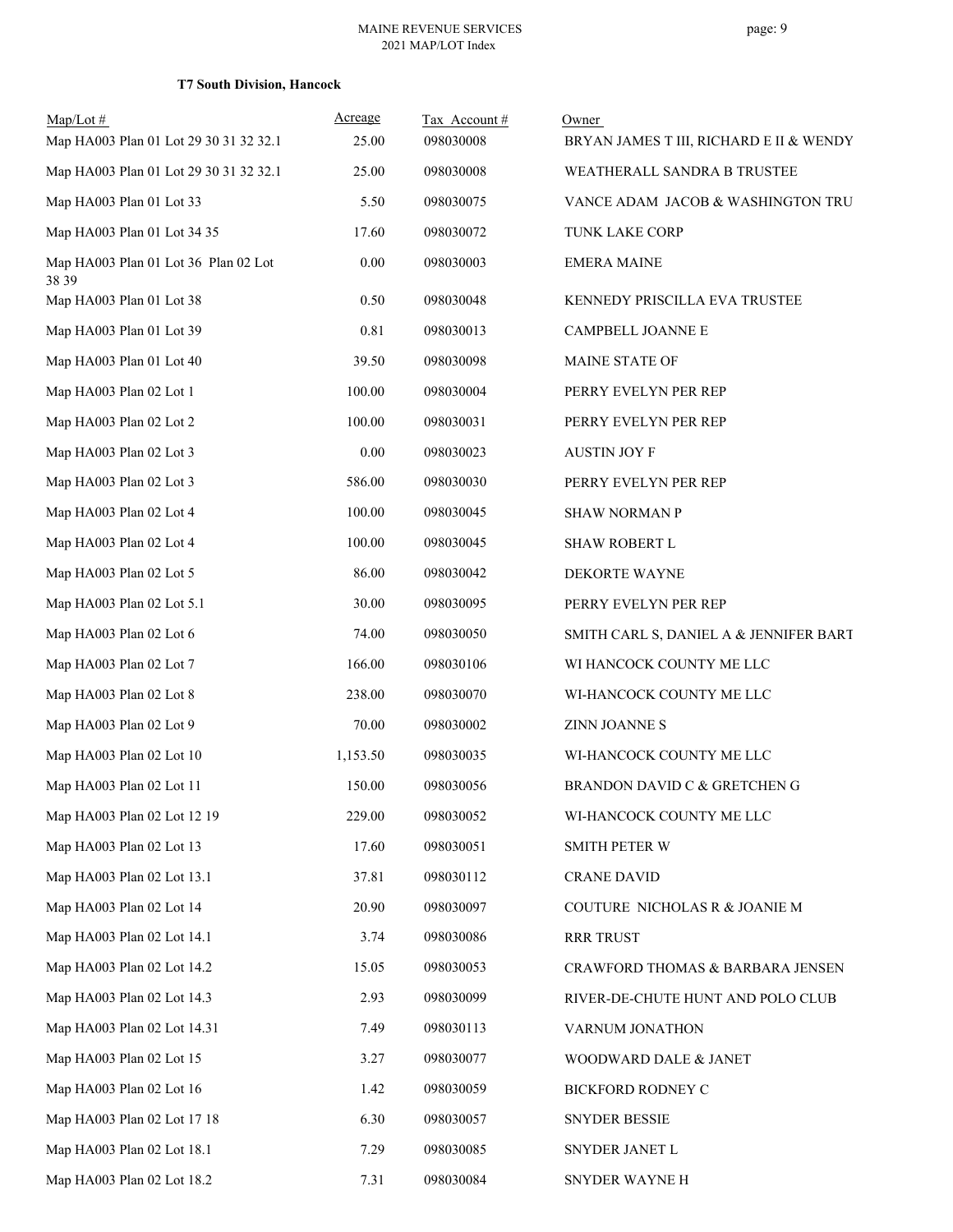| $Map/Lot \#$                         | Acreage  | Tax Account# | Owner                                    |
|--------------------------------------|----------|--------------|------------------------------------------|
| Map HA003 Plan 02 Lot 18.3           | 7.25     | 098030083    | SNYDER RICHARD A JR                      |
| Map HA003 Plan 02 Lot 20 20.1        | 150.00   | 098030024    | TRACEY JASON E & LISA A                  |
| Map HA003 Plan 02 Lot 20             | 0.00     | 098030107    | PINKHAM JEFFREY                          |
| Map HA003 Plan 02 Lot 21             | 798.00   | 098030014    | ABBOTT KELSEY V & MATTHEW A              |
| Map HA003 Plan 02 Lot 23.1           | 352.00   | 098030103    | FRENCHMAN BAY CONSERVANCY                |
| Map HA003 Plan 02 Lot 24             | 145.00   | 098030016    | BLUETREE LAND HOLDINGS LLC               |
| Map HA003 Plan 02 Lot 25             | 83.00    | 098030068    | <b>CAMBER JEFFERY W</b>                  |
| Map HA003 Plan 02 Lot 26             | 50.50    | 098030049    | MARTIN BLAKE A & PAUL J                  |
| Map HA003 Plan 02 Lot 28             | 30.00    | 098030067    | WHITTEN A R & SON INC                    |
| Map HA003 Plan 02 Lot 29 30          | 159.00   | 098030043    | <b>SARGENT ISOM R</b>                    |
| Map HA003 Plan 02 Lot 29.1 29.2 30.2 | 15.00    | 098030109    | MAINE BUSINESS RETREAT LLC               |
| Map HA003 Plan 02 Lot 30.1 30.3      | 29.40    | 098030102    | OBER CONRAD L                            |
| Map HA003 Plan 02 Lot 31             | 102.00   | 098030028    | <b>GAVELEK DAVID &amp; EILEEN HICKEY</b> |
| Map HA003 Plan 02 Lot 32 33          | 150.00   | 098030032    | PREBLE TERRANCE F                        |
| Map HA003 Plan 02 Lot 34 35          | 151.00   | 098030044    | WHITE BUFFALO FOREST                     |
| Map HA003 Plan 02 Lot 36             | 100.00   | 098030033    | <b>WALLACE VINCENT E</b>                 |
| Map HA003 Plan 02 Lot 36             | $0.00\,$ | 098030108    | SNYDER RICHARD A JR                      |
| Map HA003 Plan 02 Lot 36.1           | 100.00   | 098030101    | WALLACE VINCENT ELMER & CAMERON D/       |
| Map HA003 Plan 02 Lot 37             | 97.00    | 098030019    | <b>FOLSOM KEITH TRUSTEE</b>              |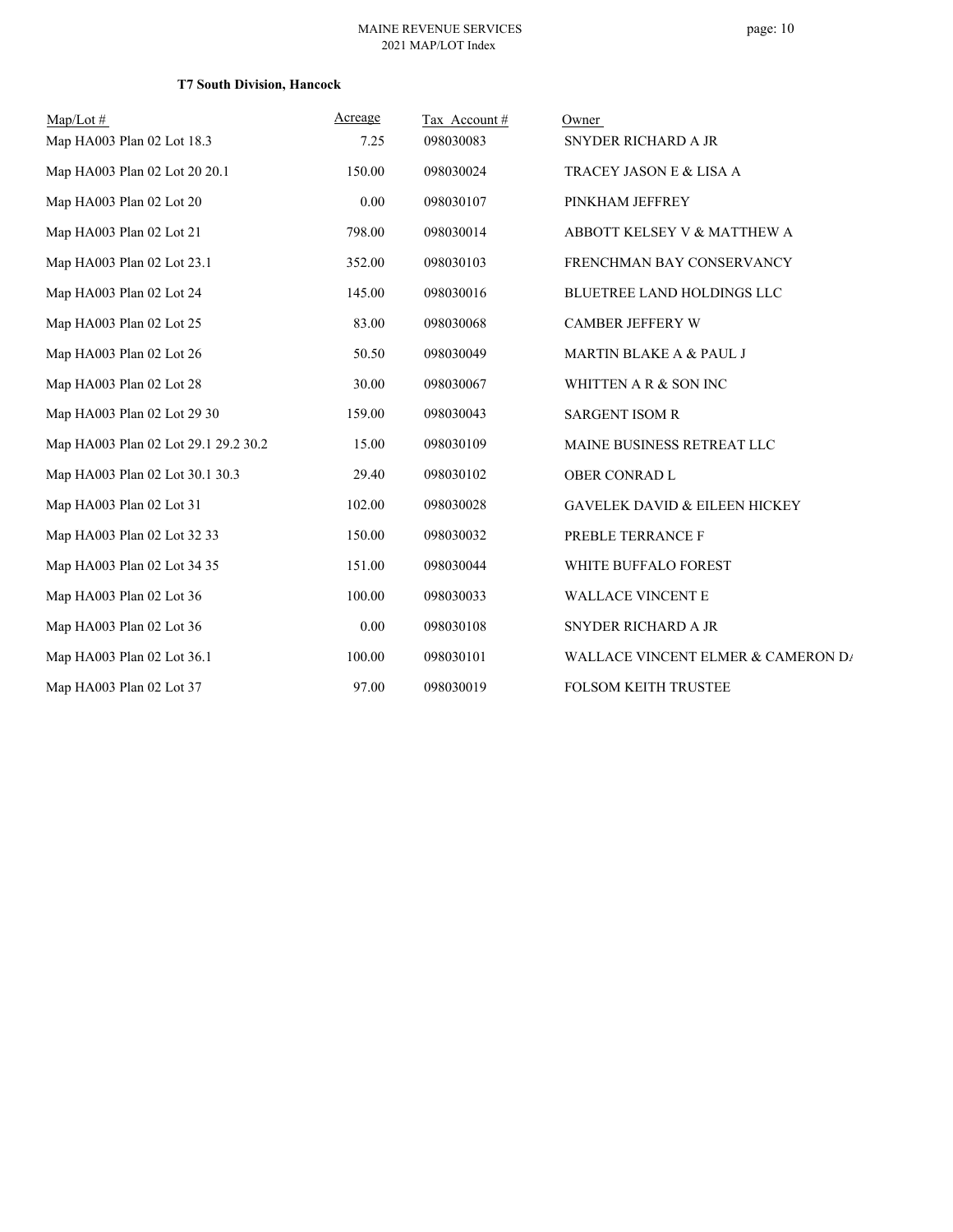| $Map/Lot$ #<br>Map HA004                        | Acreage<br>0.00 | Tax Account#<br>098040008 | Owner<br><b>EMERA MAINE</b>          |
|-------------------------------------------------|-----------------|---------------------------|--------------------------------------|
| Map HA004                                       | 0.00            | 098040023P                | JOHNSTON PHILIP N                    |
| Map HA004                                       | 0.00            | 098040025P                | DISH NETWORK, LLC                    |
| Map HA004                                       | 0.00            | 098040026P                | DIRECTV LLC                          |
| Map HA004 Plan 01 Lot 1 2 7 8 10 11 12          | 6,750.00        | 098040132                 | URSA MAJOR LLC                       |
| 13 16 28                                        |                 |                           |                                      |
| Map HA004 Plan 01 Lot 3                         | 27.80           | 098040077                 | <b>KOVACS MARIA</b>                  |
| Map HA004 Plan 01 Lot 4                         | 575.00          | 098040137                 | CHURCH OF CHRIST IN ISRAEL           |
| Map HA004 Plan 01 Lot 5                         | 215.00          | 098040040                 | FOLLETTE JASON J                     |
| Map HA004 Plan 01 Lot 5.1 9                     | 1,155.55        | 098040081                 | NEW ENGLAND FORESTRY FOUNDATION IN   |
| Map HA004 Plan 01 Lot 6                         | 43.80           | 098040146                 | <b>EMERA MAINE</b>                   |
| Map HA004 Plan 01 Lot 6.1                       | 202.00          | 098040209                 | FRENCHMAN BAY CONSERVANCY            |
| Map HA004 Plan 01 Lot 6.2                       | 30.00           | 098040208                 | FRENCHMAN BAY CONSERVANCY            |
| Map HA004 Plan 01 Lot 14                        | 37.00           | 098040123                 | JODREY DAVID M SR & JOANNE M         |
| Map HA004 Plan 01 Lot 15                        | 23.45           | 098040057                 | CARD JAMES B II & JENNIFER ROBIDOUX  |
| Map HA004 Plan 01 Lot 15.1 15.3 26              | 11.65           | 098040175                 | CARD JAMES B II                      |
| Map HA004 Plan 01 Lot 15.2                      | 12.00           | 098040178                 | CARD JAMES B II                      |
| Map HA004 Plan 01 Lot 15.21                     | 4.00            | 098040197                 | CHURCHILL SHERRY A & CHRISTOPHER C H |
| Map HA004 Plan 01 Lot 15.4                      | 1.91            | 098040205                 | JACKSON MONICA J                     |
| Map HA004 Plan 01 Lot 17                        | 21.96           | 098040095                 | LYNCH KEVIN M & CAROLYN R            |
| Map HA004 Plan 01 Lot 17.1                      | 3.50            | 098040201                 | GOODMAN JAMES J & REBECCA J          |
| Map HA004 Plan 01 Lot 17.2                      | 3.50            | 098040214                 | LYNCH SHAUNA M                       |
| Map HA004 Plan 01 Lot 18                        | 16.76           | 098040110                 | <b>GARLAND NORA B &amp; ROBERT D</b> |
| Map HA004 Plan 01 Lot 18.1                      | 1.00            | 098040193                 | <b>GARLAND KENNETH A</b>             |
| Map HA004 Plan 01 Lot 18.2                      | 3.50            | 098040196                 | SARGENT TIFFANY L                    |
| Map HA004 Plan 01 Lot 18.21                     | 1.22            | 098040200                 | SARGENT GREGORY E                    |
| Map HA004 Plan 01 Lot 18.22 Plan 02<br>Lot 89.2 | 0.93            | 098040109                 | FOSTER RACHEL L                      |
| Map HA004 Plan 01 Lot 18.23 Plan 02<br>Lot $91$ | 0.47            | 098040117                 | <b>SARGENT ROBERT P</b>              |
| Map HA004 Plan 01 Lot 18.3                      | 1.14            | 098040202                 | GARLAND WILLIAM & CHRISTINA MILLER   |
| Map HA004 Plan 01 Lot 19                        | 70.68           | 098040144                 | VES REVOCABLE TRUST                  |
| Map HA004 Plan 01 Lot 20                        | 53.30           | 098040017                 | BRYANT TWYLA                         |
| Map HA004 Plan 01 Lot 20.1                      | 6.70            | 098040189                 | KING JEFFREY S                       |
| Map HA004 Plan 01 Lot 21                        | 2.00            | 098040016                 | BRYANT TWYLA                         |
| Map HA004 Plan 01 Lot 22                        | 12.00           | 098040165                 | WEISS LINDA S                        |
| Map HA004 Plan 01 Lot 23                        | 0.97            | 098040042                 | ANDREW CHALMERS BUILDING SERVICES    |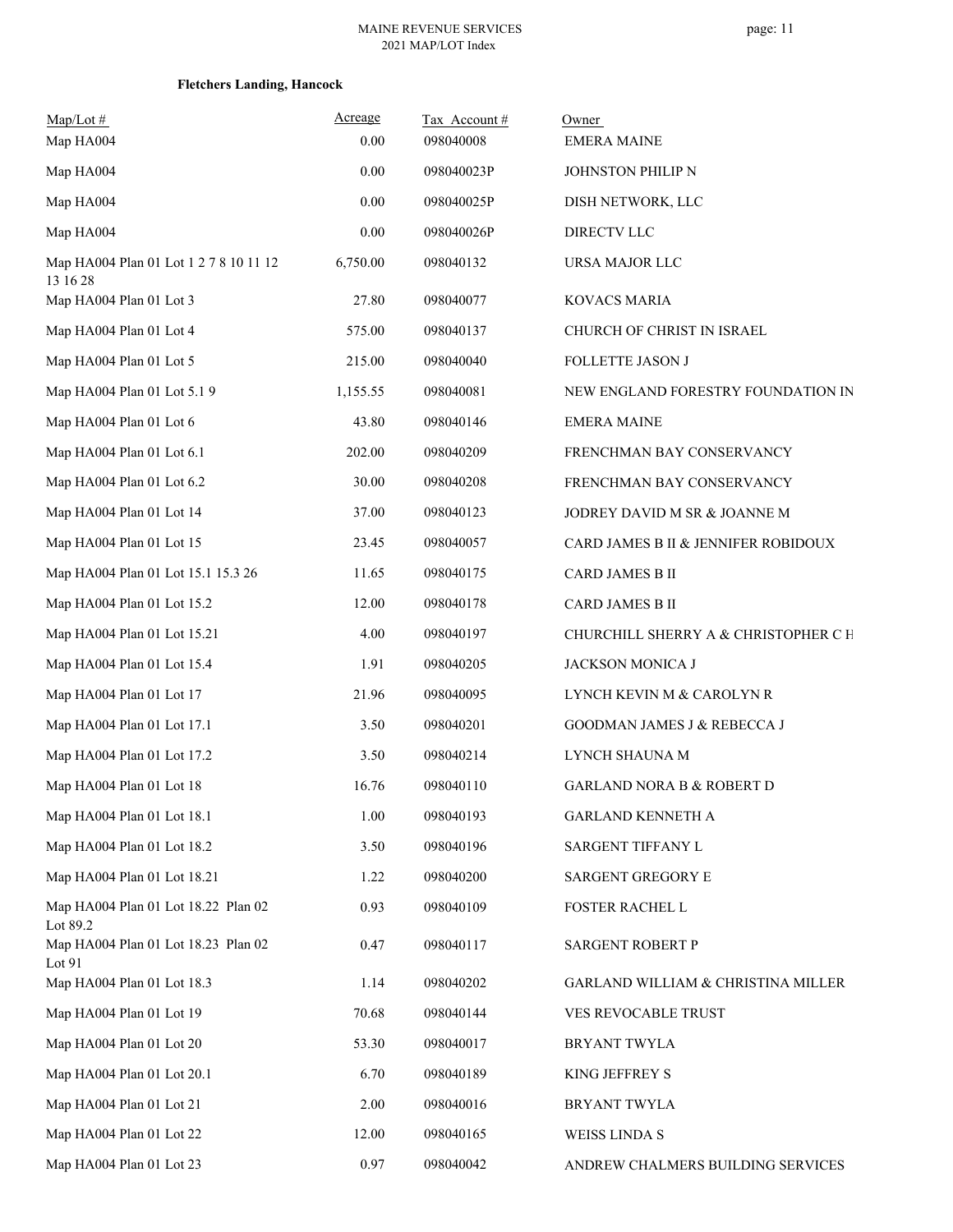| $Map/Lot$ #<br>Map HA004 Plan 01 Lot 24         | Acreage<br>2.91 | Tax Account#<br>098040060 | Owner<br><b>HAYES JAMES K</b>        |
|-------------------------------------------------|-----------------|---------------------------|--------------------------------------|
| Map HA004 Plan 01 Lot 25                        | 3.88            | 098040001                 | WOODLAND ACRES INC                   |
| Map HA004 Plan 01 Lot 27                        | 1.94            | 098040097                 | EASTERN MAINE COMMUNITY COLLEGE      |
| Map HA004 Plan 02 Lot 2                         | 9.17            | 098040147                 | SALISBURY LAURA C                    |
| Map HA004 Plan 02 Lot 2.1 102 103               | 0.83            | 098040063                 | JORDAN JOHN M                        |
| Map HA004 Plan 02 Lot 3                         | 6.88            | 098040173                 | <b>LAWRENCE JOAN</b>                 |
| Map HA004 Plan 02 Lot 4                         | 37.65           | 098040172                 | LAWRENCE JOY E                       |
| Map HA004 Plan 02 Lot 5                         | 2.77            | 098040125                 | SALISBURY LAURA C                    |
| Map HA004 Plan 02 Lot 6 17                      | 38.21           | 098040181                 | <b>DALTON EMILY</b>                  |
| Map HA004 Plan 02 Lot 6.1                       | 8.64            | 098040199                 | SALISBURY LAURA C                    |
| Map HA004 Plan 02 Lot 6.11                      | 2.50            | 098040207                 | HICKS RICHARD & LORI                 |
| Map HA004 Plan 02 Lot 6.12                      | 11.00           | 098040212                 | CARD JAMES B II & JENNIFER ROBIDOUX  |
| Map HA004 Plan 02 Lot 6.2                       | 1.25            | 098040190                 | ARCHER CHIPPER W                     |
| Map HA004 Plan 02 Lot 6.3                       | 1.03            | 098040195                 | MCGRATH HARRY C                      |
| Map HA004 Plan 02 Lot 6.4                       | 2.20            | 098040203                 | DAWSON MICHELLE R & JAMES F BIRMINGI |
| Map HA004 Plan 02 Lot 7                         | 0.60            | 098040026                 | <b>SILK JOHN H</b>                   |
| Map HA004 Plan 02 Lot 8 9 10 11                 | 1.07            | 098040021                 | <b>BURTON GLORIA L</b>               |
| Map HA004 Plan 02 Lot 12 104                    | 0.50            | 098040020                 | <b>BURTON CLIFFORD &amp; DEBRA</b>   |
| Map HA004 Plan 02 Lot 13                        | 0.25            | 098040023                 | CARD JAMES B II                      |
| Map HA004 Plan 02 Lot 14                        | 0.15            | 098040029                 | WENTWORTH ALONZO A                   |
| Map HA004 Plan 02 Lot 15 16 105                 | 1.45            | 098040072                 | WENTWORTH ALTHEA D & JACK JR         |
| Map HA004 Plan 02 Lot 18                        | 1.04            | 098040216                 | <b>JOY THOMAS &amp; AMBER</b>        |
| Map HA004 Plan 02 Lot 19                        | 1.19            | 098040091                 | MADDOCKS HOLLIS                      |
| Map HA004 Plan 02 Lot 19.1 19.2 47.1 49<br>50.1 | 1.76            | 098040086                 | MADDOCKS DANA                        |
| Map HA004 Plan 02 Lot 20                        | 0.61            | 098040128                 | MADDOCKS HOLLIS                      |
| Map HA004 Plan 02 Lot 21                        | 0.23            | 098040140                 | <b>CUSHMAN CHERI A</b>               |
| Map HA004 Plan 02 Lot 22                        | 0.23            | 098040062                 | <b>GRAHAM JEANNIE</b>                |
| Map HA004 Plan 02 Lot 23                        | 0.10            | 098040076                 | HUBNER CARL T                        |
| Map HA004 Plan 02 Lot 24                        | 0.20            | 098040139                 | HUBNER CARL T                        |
| Map HA004 Plan 02 Lot 25                        | 0.65            | 098040161                 | WILKINSON RUPERT                     |
| Map HA004 Plan 02 Lot 26                        | 0.24            | 098040011                 | TSOULAS GEORGE L                     |
| Map HA004 Plan 02 Lot 27                        | 0.10            | 098040007                 | MOON RODNEY M & SYLVIA H             |
| Map HA004 Plan 02 Lot 27.1                      | 1.00            | 098040198                 | <b>MOON RODNEY</b>                   |
| Map HA004 Plan 02 Lot 28                        | 0.06            | 098040066                 | MOON RODNEY M & SYLVIA H             |
| Map HA004 Plan 02 Lot 29                        | 0.63            | 098040002                 | REED JENNIFER L & PATRICK B          |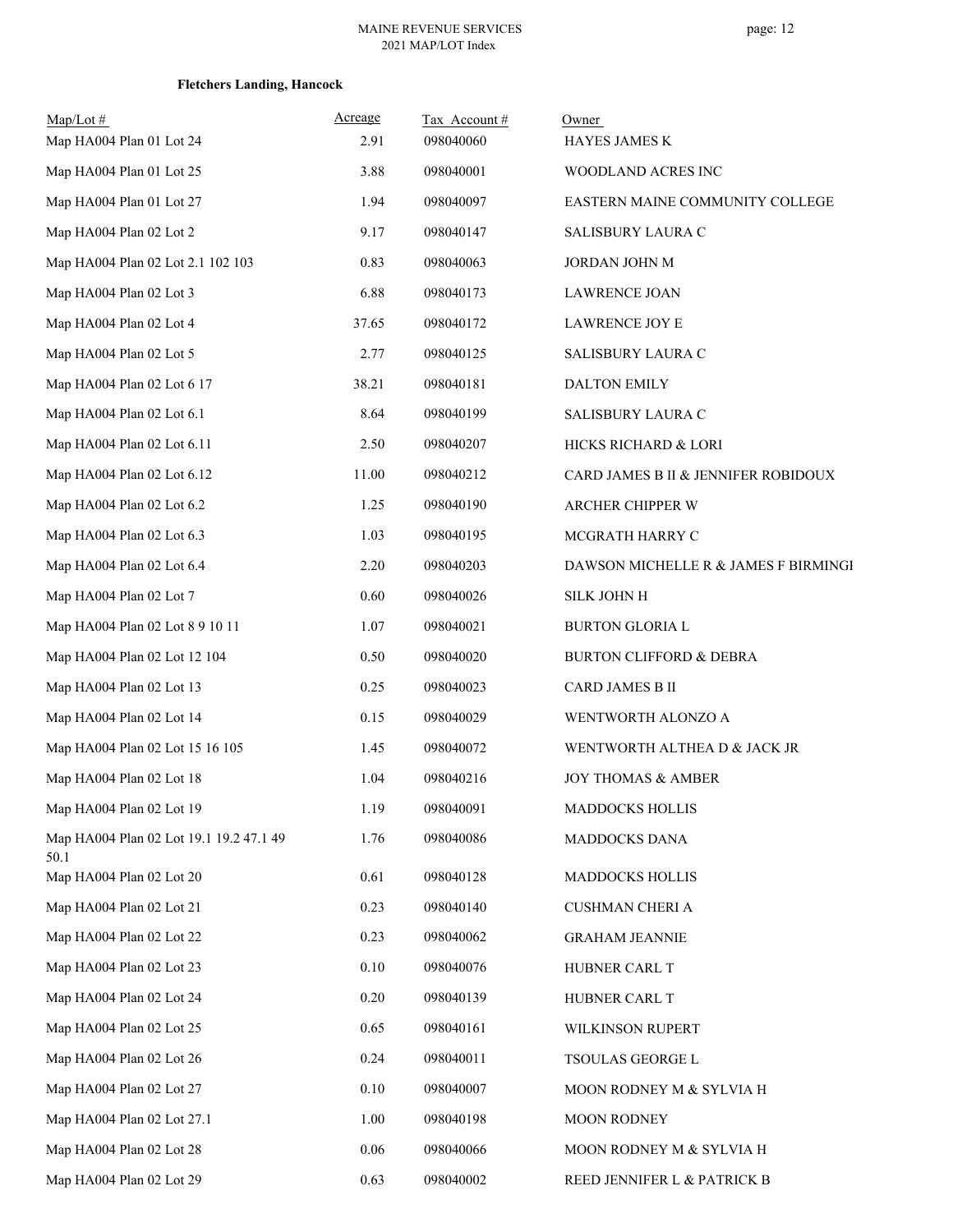| $Map/Lot \#$                         | Acreage  | Tax Account# | Owner                              |
|--------------------------------------|----------|--------------|------------------------------------|
| Map HA004 Plan 02 Lot 30             | 0.92     | 098040101    | MOON RODNEY M & SYLVIA H           |
| Map HA004 Plan 02 Lot 31             | 0.32     | 098040103    | NELSON HARRY E JR ET AL            |
| Map HA004 Plan 02 Lot 32             | 3.50     | 098040055    | <b>CHATTLEY CHARLES</b>            |
| Map HA004 Plan 02 Lot 33 34          | 0.28     | 098040065    | WILKINSON PAUL ELWOOD              |
| Map HA004 Plan 02 Lot 35 36          | 0.12     | 098040004    | <b>SCHMIDT WL</b>                  |
| Map HA004 Plan 02 Lot 37 38          | 0.78     | 098040116    | <b>WILSON ADAM</b>                 |
| Map HA004 Plan 02 Lot 39             | $0.10\,$ | 098040149    | MADDOCKS HOLLIS                    |
| Map HA004 Plan 02 Lot 40             | 0.07     | 098040152    | STROUT HELEN M                     |
| Map HA004 Plan 02 Lot 41             | 0.42     | 098040025    | CHATTLEY CHARLES JR                |
| Map HA004 Plan 02 Lot 42             | 0.20     | 098040206    | <b>WILSON TARA</b>                 |
| Map HA004 Plan 02 Lot 43 44          | 2.00     | 098040162    | WILSON LOUIS & LINDA               |
| Map HA004 Plan 02 Lot 45 47          | 0.71     | 098040194    | MADDOCKS DANA                      |
| Map HA004 Plan 02 Lot 46 97.1        | 0.25     | 098040088    | <b>MADDOCKS DANA</b>               |
| Map HA004 Plan 02 Lot 48             | 0.03     | 098040130    | SABOL THOMAS S ET AL               |
| Map HA004 Plan 02 Lot 50.2 97        | 0.35     | 098040180    | MADDOCKS DANA                      |
| Map HA004 Plan 02 Lot 51             | 0.21     | 098040027    | MUNRO PAUL T & DONNA H             |
| Map HA004 Plan 02 Lot 52             | 0.25     | 098040028    | MUNRO PAUL T & DONNA H             |
| Map HA004 Plan 02 Lot 53             | 0.21     | 098040122    | JOY THOMAS E & AMBER R             |
| Map HA004 Plan 02 Lot 54             | 0.83     | 098040003    | JOY THOMAS E & AMBER R             |
| Map HA004 Plan 02 Lot 55             | 0.46     | 098040079    | JOY THOMAS E & AMBER R             |
| Map HA004 Plan 02 Lot 56 57.2        | 0.38     | 098040080    | JOY THOMAS E & AMBER R             |
| Map HA004 Plan 02 Lot 57.1 58        | 1.81     | 098040090    | MADDOCKS HOLLIS                    |
| Map HA004 Plan 02 Lot 59             | 0.26     | 098040151    | ARCHER CHIPPER W                   |
| Map HA004 Plan 02 Lot 60             | 0.29     | 098040156    | <b>WARDWELL ROBERT &amp; ROBIN</b> |
| Map HA004 Plan 02 Lot 61             | 0.24     | 098040074    | <b>JOY KEITH G</b>                 |
| Map HA004 Plan 02 Lot 61.1           | 0.28     | 098040170    | JOY LOUISE M                       |
| Map HA004 Plan 02 Lot 62 63          | 0.38     | 098040051    | JOY LOUISE M                       |
| Map HA004 Plan 02 Lot 64             | 0.60     | 098040018    | RANKIN BASIL G JR & MARYANN        |
| Map HA004 Plan 02 Lot 65             | 3.70     | 098040174    | GATES JONATHAN A & NANCY J         |
| Map HA004 Plan 02 Lot 65.1           | 2.38     | 098040082    | MAINE STATE OF (IF&W)              |
| Map HA004 Plan 02 Lot 66 67 68 69 70 | 0.82     | 098040052    | RYAN KENNETH & NEVELLS SUZANNE     |
| Map HA004 Plan 02 Lot 71             | 1.00     | 098040006    | COOK LINDA J & FRANCIA J PLUNKETT  |
| Map HA004 Plan 02 Lot 72 99          | 0.46     | 098040030    | RYAN KENNETH & NEVELLS SUZANNE     |
| Map HA004 Plan 02 Lot 73 74 75       | 0.33     | 098040112    | LINDSEY GLORIA J & BONNIE MAE      |
| Map HA004 Plan 02 Lot 76             | 0.23     | 098040085    | RIER JANET M                       |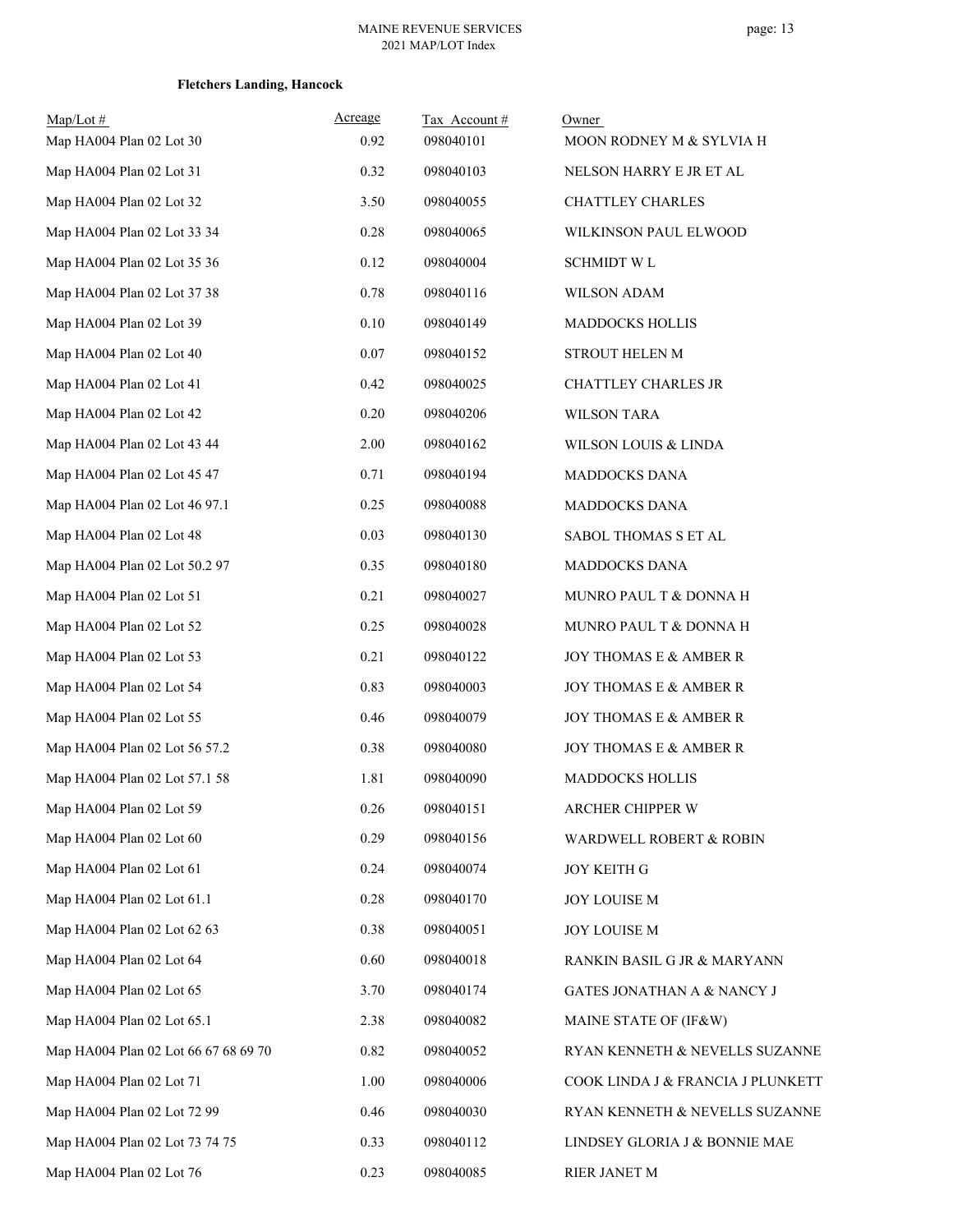| $Map/Lot$ #                      | Acreage  | Tax Account# | Owner                                 |
|----------------------------------|----------|--------------|---------------------------------------|
| Map HA004 Plan 02 Lot 77 78      | 0.77     | 098040150    | <b>MEARS RICHARD</b>                  |
| Map HA004 Plan 02 Lot 79         | 0.18     | 098040084    | PERRY MARY ELLEN                      |
| Map HA004 Plan 02 Lot 80         | $0.08\,$ | 098040114    | PERRY MARY ELLEN                      |
| Map HA004 Plan 02 Lot 81         | 0.08     | 098040153    | JOY LOUISE M                          |
| Map HA004 Plan 02 Lot 82         | 0.08     | 098040113    | PERRY MARY ELLEN                      |
| Map HA004 Plan 02 Lot 83         | 2.76     | 098040154    | RYAN KENNETH & NEVELLS SUZANNE        |
| Map HA004 Plan 02 Lot 84         | 0.72     | 098040056    | SARGENT TIFFANY L                     |
| Map HA004 Plan 02 Lot 85 101     | 0.59     | 098040105    | HARRIMAN MARSHAL G III & REBECCA A C  |
| Map HA004 Plan 02 Lot 86         | 0.23     | 098040031    | DUDIK JOHN, ET AL COTTAGE LLC         |
| Map HA004 Plan 02 Lot 87         | 1.00     | 098040111    | PATTEN STEPHAN M & LINDA B            |
| Map HA004 Plan 02 Lot 88         | 0.46     | 098040012    | LONCTO DONALD E                       |
| Map HA004 Plan 02 Lot 89 92      | 0.97     | 098040033    | <b>GARLAND NORA B &amp; ROBERT D</b>  |
| Map HA004 Plan 02 Lot 90         | 1.20     | 098040032    | <b>GARLAND NORA</b>                   |
| Map HA004 Plan 02 Lot 93 107     | 4.00     | 098040099    | MICHALIK TERESA & MELISSA             |
| Map HA004 Plan 02 Lot 94         | 0.67     | 098040075    | KANE SEAN R                           |
| Map HA004 Plan 02 Lot 95         | 0.60     | 098040158    | <b>FULLER JACKIE</b>                  |
| Map HA004 Plan 02 Lot 96         | 1.42     | 098040121    | LONCTO DONALD E                       |
| Map HA004 Plan 02 Lot 98 98.1    | 2.70     | 098040024    | <b>CHATTLEY CHARLES</b>               |
| Map HA004 Plan 02 Lot 100 112    | 1.23     | 098040157    | WHITMORE JOHN J                       |
| Map HA004 Plan 02 Lot 106        | 0.48     | 098040177    | JOHNSTON KATHRYN H                    |
| Map HA004 Plan 02 Lot 108        | 0.43     | 098040191    | KIMBALL RALPH W                       |
| Map HA004 Plan 02 Lot 111        | 4.50     | 098040192    | RIER CATHY D                          |
| Map HA004 Plan 03 Lot 1 2        | 0.18     | 098040096    | DILLON LISA M                         |
| Map HA004 Plan 03 Lot 3          | 0.52     | 098040047    | OGLE DEBORAH L                        |
| Map HA004 Plan 03 Lot 4 5        | 0.13     | 098040118    | SHERMAN CHARLES E & JANICE P          |
| Map HA004 Plan 03 Lot 6 7        | 0.66     | 098040035    | OGLE DEBORAH L TRUSTEE                |
| Map HA004 Plan 03 Lot 8 9 23 24  | 1.49     | 098040068    | BABSTOCK LUCINDA E                    |
| Map HA004 Plan 03 Lot 10         | 0.17     | 098040034    | OSIER ROYCE C & FRANK T & BRIDGES SAR |
| Map HA004 Plan 03 Lot 11         | 0.08     | 098040094    | STATE OWNED TAX ACQUIRED 2019         |
| Map HA004 Plan 03 Lot 12         | 0.21     | 098040120    | OSIER ROYCE C & FRANK T & SARAH BRIDC |
| Map HA004 Plan 03 Lot 13 14 28   | 2.19     | 098040005    | <b>CLAYTON WENDY S</b>                |
| Map HA004 Plan 03 Lot 15 16      | 0.56     | 098040050    | SHERMAN CHARLES E & JANICE P          |
| Map HA004 Plan 03 Lot 17         | 0.28     | 098040070    | <b>MARTIN JEFF P</b>                  |
| Map HA004 Plan 03 Lot 18 19 20.1 | 12.44    | 098040143    | SCHMID FRED W III & SUSAN M           |
| Map HA004 Plan 03 Lot 21         | 2.20     | 098040160    | SAWYER KAREN ALBERT & THOMAS          |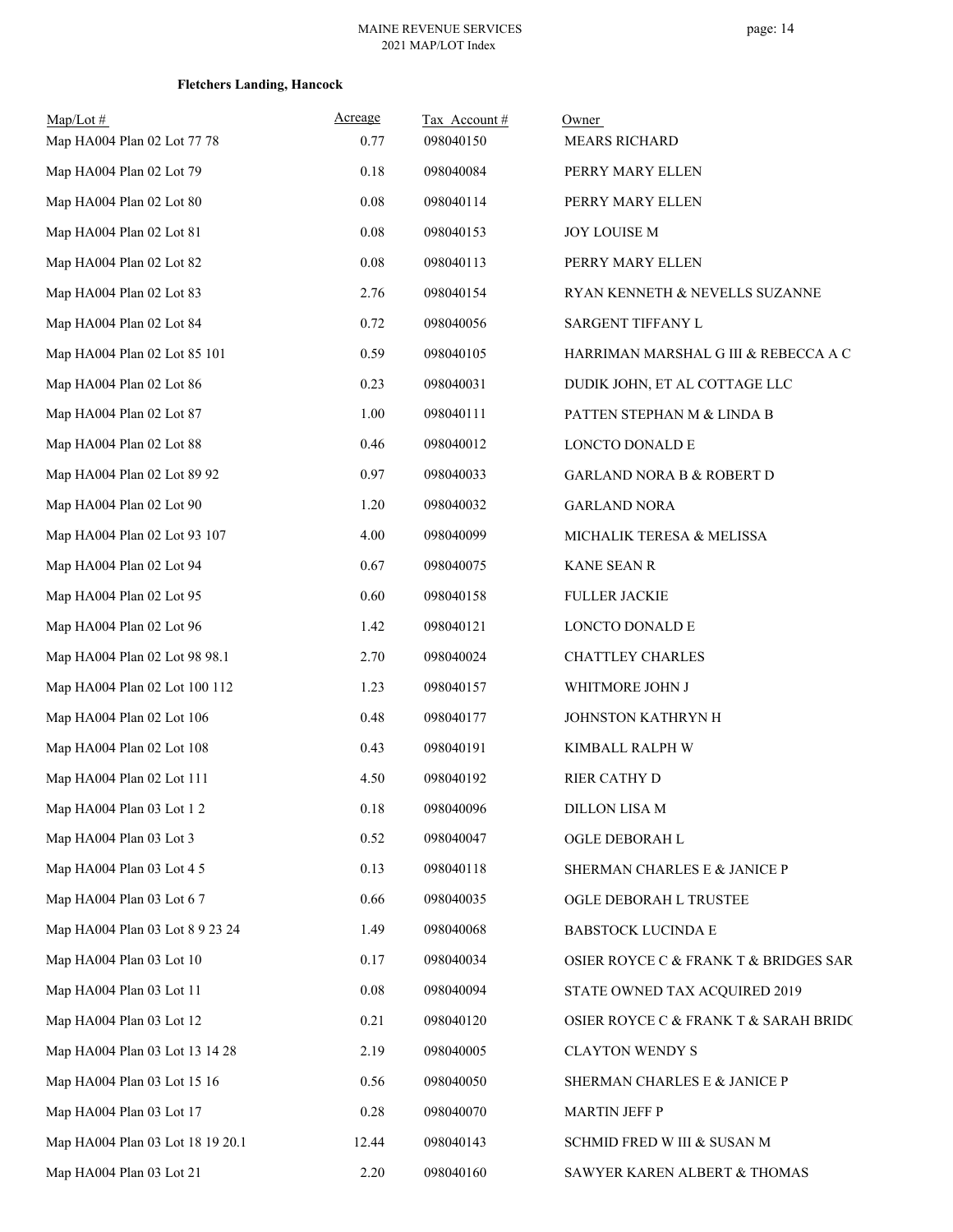| $Map/Lot \#$                | Acreage | Tax Account# | Owner                               |
|-----------------------------|---------|--------------|-------------------------------------|
| Map HA004 Plan 03 Lot 22    | 0.08    | 098040043    | HABERMAN KATHERINE D                |
| Map HA004 Plan 03 Lot 25    | 1.40    | 098040044    | DURKO JOSEPHINE B                   |
| Map HA004 Plan 03 Lot 26    | 0.25    | 098040078    | BABSTOCK LUCINDA E & JOHN J JR      |
| Map HA004 Plan 03 Lot 27    | 1.05    | 098040049    | DURKO JOSEPHINE B ET AL             |
| Map HA004 Plan 03 Lot 29    | 0.30    | 098040098    | MERCALDO ALAN                       |
| Map HA004 Plan 03 Lot 30 50 | 0.53    | 098040037    | JERNIGAN MELISSA LYNN &             |
| Map HA004 Plan 03 Lot 31 34 | 3.55    | 098040059    | POTTS DANIEL C TRUSTEE              |
| Map HA004 Plan 03 Lot 32 48 | 22.40   | 098040138    | CHURCH OF CHRIST IN ISRAEL          |
| Map HA004 Plan 03 Lot 33 47 | 0.60    | 098040119    | POORS DANIEL L                      |
| Map HA004 Plan 03 Lot 35    | 3.25    | 098040163    | POTTS DANIEL C TRUSTEE              |
| Map HA004 Plan 03 Lot 36    | 1.00    | 098040013    | HARTIGAN CATHERINE M TRUSTEE        |
| Map HA004 Plan 03 Lot 37 44 | 2.70    | 098040009    | ALLEN ELIZABETH A & FREY VALERIE C  |
| Map HA004 Plan 03 Lot 38    | 1.26    | 098040067    | <b>BROCKWAY FLOYD</b>               |
| Map HA004 Plan 03 Lot 39    | 4.50    | 098040069    | <b>WATSON WENDY</b>                 |
| Map HA004 Plan 03 Lot 40    | 1.41    | 098040106    | <b>BLAIR JOANN</b>                  |
| Map HA004 Plan 03 Lot 41    | 0.28    | 098040107    | <b>BLAIR JOANN</b>                  |
| Map HA004 Plan 03 Lot 42    | 0.33    | 098040071    | <b>BUTLER FRANKLIN</b>              |
| Map HA004 Plan 03 Lot 43    | 1.91    | 098040061    | SPRAGUE TERRY L                     |
| Map HA004 Plan 03 Lot 45    | 0.45    | 098040100    | <b>SARGENT ROBERT</b>               |
| Map HA004 Plan 03 Lot 49    | 7.00    | 098040145    | SCHMID FRED W III & SUSAN M         |
| Map HA004 Plan 03 Lot 51    | 0.14    | 098040058    | <b>GATES NANCY E &amp; JONATHAN</b> |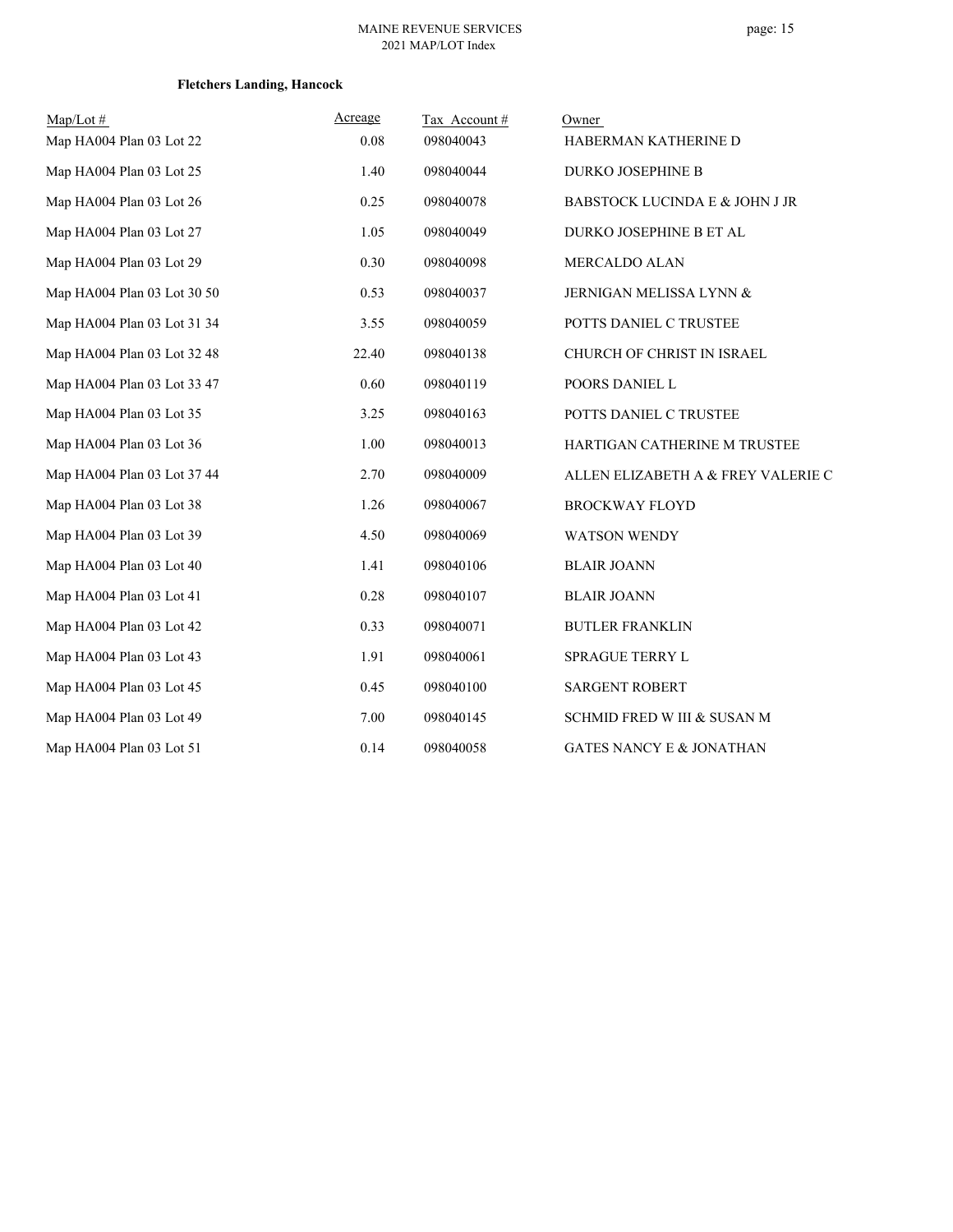## page: 16

| $Map/Lot$ #                                               | Acreage  | Tax Account# | Owner                                |
|-----------------------------------------------------------|----------|--------------|--------------------------------------|
| Map HA005                                                 | 0.00     | 098050002    | <b>EMERA MAINE</b>                   |
| Map HA005                                                 | 0.00     | 098050003P   | DIDOMINICA THOMAS                    |
| Map HA005                                                 | 0.00     | 098050004P   | DUFFY FAMILY LIMITED PARTNERSHIP     |
| Map HA005 Plan 01 Lot 1                                   | 0.00     | 098050009    | LURVEY MARK & SPRING                 |
| Map HA005 Plan 01 Lot 1                                   | 0.00     | 098050014    | <b>GOGUEN JON D</b>                  |
| Map HA005 Plan 01 Lot 1                                   | 0.00     | 098050015    | <b>KELLEY MARK</b>                   |
| Map HA005 Plan 01 Lot 1                                   | 1,758.07 | 098050024    | <b>CONSERVATION FUND THE</b>         |
| Map HA005 Plan 01 Lot 2 17 26 27 Plan<br>02 Lot 1 2 3 4 9 | 353.00   | 098050010    | DIDOMINICA THOMAS A ET AL            |
| Map HA005 Plan 01 Lot 3 18                                | 294.00   | 098050004    | TRACY MARY B                         |
| Map HA005 Plan 01 Lot 4 25                                | 1.30     | 098050026    | MODEEN MICHAEL & MELANIE             |
| Map HA005 Plan 01 Lot 5 9 21                              | 0.68     | 098050020    | NATHANSON DAINA J                    |
| Map HA005 Plan 01 Lot 6                                   | 0.54     | 098050016    | HALL LAWRENCE V JR & ELIZABETH TRUST |
| Map HA005 Plan 01 Lot 7                                   | 30.00    | 098050006    | WEIL ZOE & ARCHIE BARKDOLL           |
| Map HA005 Plan 01 Lot 8                                   | 335.00   | 098050013    | WEIL ZOE & ARCHIE BARKDOLL           |
| Map HA005 Plan 01 Lot 10 11                               | 2,546.00 | 098050021    | MAINE STATE OF                       |
| Map HA005 Plan 01 Lot 12                                  | 520.00   | 098050001    | SCHOODIC MTN LLC                     |
| Map HA005 Plan 01 Lot 13                                  | 1.10     | 098050012    | BEAR POINT PROPERTIES LLC            |
| Map HA005 Plan 01 Lot 14 19                               | 2.10     | 098050023    | <b>GKR LEGACY LLC</b>                |
| Map HA005 Plan 01 Lot 15 24                               | 3.56     | 098050018    | LELAND CARROLL THOMAS & GAIL STANLI  |
| Map HA005 Plan 01 Lot 16                                  | 60.00    | 098050025    | BREEDLOVE MARY C                     |
| Map HA005 Plan 01 Lot 18.1                                | 5.00     | 098050035    | <b>BUNKER GREGORY P</b>              |
| Map HA005 Plan 01 Lot 20                                  | 0.87     | 098050032    | TRACY MARY B                         |
| Map HA005 Plan 01 Lot 22                                  | 14.80    | 098050028    | HUTCHINS SUSAN T & BERYL J           |
| Map HA005 Plan 01 Lot 23                                  | 1.96     | 098050036    | ALEXANDER CHARLES B                  |
| Map HA005 Plan 01 Lot 28                                  | 0.42     | 098050034    | LELAND CARROLL T                     |
| Map HA005 Plan 02 Lot 5 6 7 8 10 11 12<br>13              | 145.00   | 098050033    | DUFFY FAMILY LIMITED PARTNERSHIP     |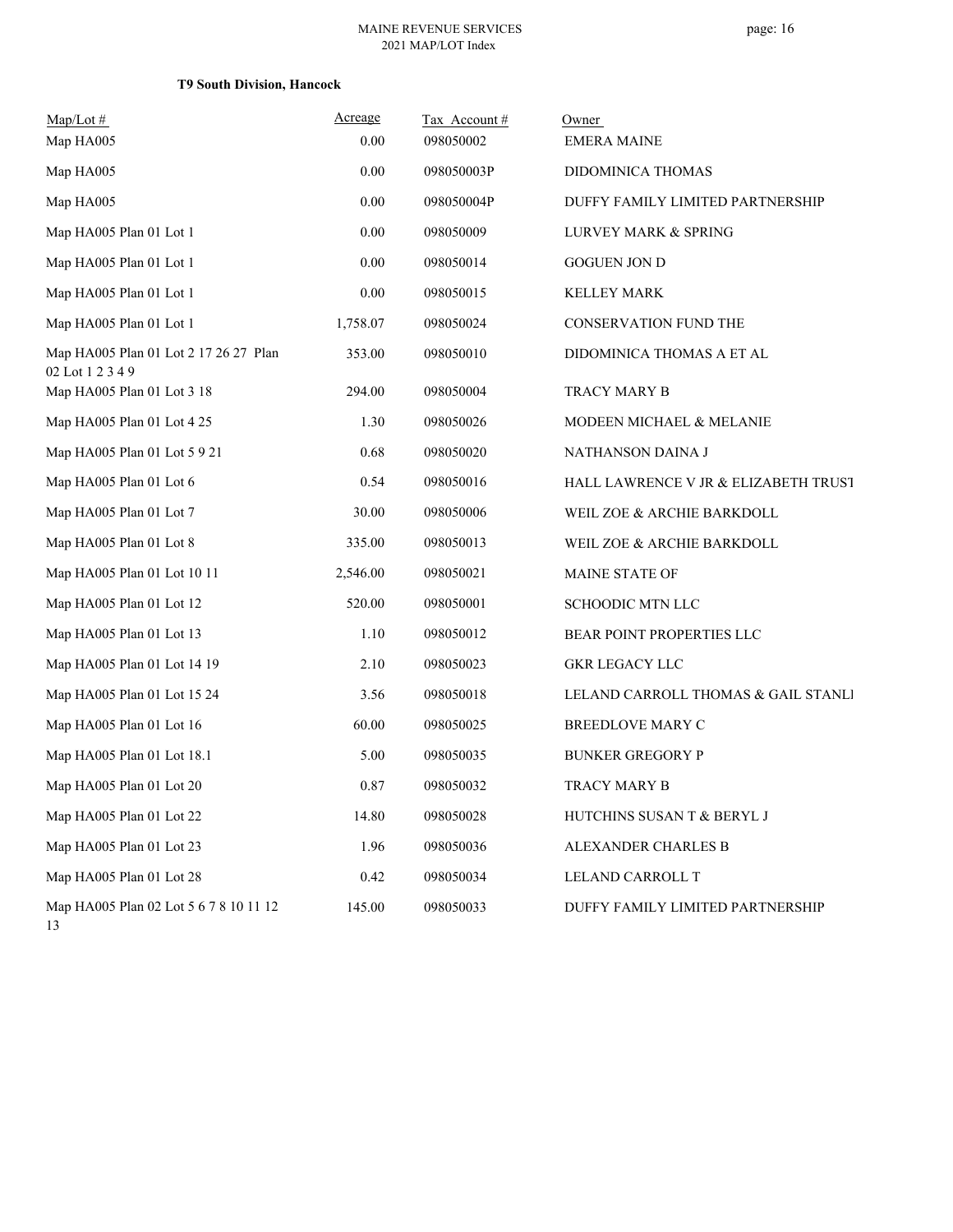| $Map/Lot$ #                                           | Acreage  | Tax Account# | Owner                                     |
|-------------------------------------------------------|----------|--------------|-------------------------------------------|
| Map HA006                                             | 0.00     | 098060001P   | HENNIG WALTER S & BARBARA A               |
| Map HA006                                             | 0.00     | 098060002    | <b>EMERA MAINE</b>                        |
| Map HA006 Plan 01 Lot 1                               | 0.00     | 098060017    | <b>DAMON LUKE</b>                         |
| Map HA006 Plan 01 Lot 1                               | 0.00     | 098060051    | BENNETT MARK E & GINA M                   |
| Map HA006 Plan 01 Lot 1                               | 0.00     | 098060056    | GRANT ERVING & ADAM KENNEDY & DAVI        |
| Map HA006 Plan 01 Lot 1                               | 0.00     | 098060071    | NICHOLS MATHEW & LAWRENCE KENNEDY         |
| Map HA006 Plan 01 Lot 1 21                            | 6,866.50 | 098060110    | NATURE CONSERVANCY                        |
| Map HA006 Plan 01 Lot 1                               | 0.00     | 098060114    | RIGGOTT SCOTT J                           |
| Map HA006 Plan 01 Lot 1                               | 0.00     | 098060141    | <b>WEST JAMES</b>                         |
| Map HA006 Plan 01 Lot 1                               | 0.00     | 098060145    | LAWSON CONSTANCE C                        |
| Map HA006 Plan 01 Lot 1                               | 0.00     | 098060168    | <b>BRIGGS PRESCOTT III</b>                |
| Map HA006 Plan 01 Lot 1                               | 0.00     | 098060172    | DALEY DUANE J & BETSY J LOWE              |
| Map HA006 Plan 01 Lot 2                               | 0.00     | 098060020    | <b>CURTIS JASON</b>                       |
| Map HA006 Plan 01 Lot 2                               | 272.50   | 098062004    | MAINE STATE OF                            |
| Map HA006 Plan 01 Lot 3                               | 0.00     | 098060132    | FENNELLY RICHARD E JR                     |
| Map HA006 Plan 01 Lot 3 5 11 Plan 03<br>Lot 3 5 10 29 | 7,186.94 | 098060155    | MAINE STATE OF                            |
| Map HA006 Plan 01 Lot 3.1                             | 66.00    | 098060012    | <b>FARNSWORTH ISAAC W &amp; CHRISTINE</b> |
| Map HA006 Plan 01 Lot 3.2                             | 135.00   | 098060089    | MAINE STATE OF                            |
| Map HA006 Plan 01 Lot 3.21 3.22 3.23                  | 811.20   | 098060173    | HENNIG WALTER S & BARBARA A               |
| Map HA006 Plan 01 Lot 3.3                             | 9.90     | 098060187    | RIDLON DAVID P TRUSTEE                    |
| Map HA006 Plan 01 Lot 3.3                             | 9.90     | 098060187    | PIERCE ANDREW M TRUSTEE                   |
| Map HA006 Plan 01 Lot 3.31                            | 14.10    | 098062005    | BRACE GEORGE A ET AL CO-TRUSTEES          |
| Map HA006 Plan 01 Lot 4 5.2                           | 4,207.00 | 098060095    | MAINE STATE OF                            |
| Map HA006 Plan 01 Lot 5.21                            | 126.00   | 098060174    | BRYAN JAMES T III, RICHARD E II & WENDY   |
| Map HA006 Plan 01 Lot 5.21                            | 126.00   | 098060174    | WEATHERALL SANDRA B TRUSTEE               |
| Map HA006 Plan 01 Lot 5.3                             | 13.20    | 098060176    | HAVEY DWIGHT G & JANE K                   |
| Map HA006 Plan 01 Lot 5.4                             | 1.00     | 098060086    | WEIL ZOE & ARCHIE BARKDOLL                |
| Map HA006 Plan 01 Lot 6                               | 1,214.00 | 098060102    | BRYAN JAMES T III & HARDY, RICHARD E II   |
| Map HA006 Plan 01 Lot 6.2                             | 0.76     | 098060162    | BRYAN JAMES T III                         |
| Map HA006 Plan 01 Lot 7 8                             | 10.00    | 098060069    | MONSULICK FAMILY LLC                      |
| Map HA006 Plan 01 Lot 9                               | 183.18   | 098060087    | PIERCE ANDREW M TRUSTEE                   |
| Map HA006 Plan 01 Lot 10                              | 10.00    | 098060117    | SAWYER WILLIAM F, ROBERTA SAWYER &        |
| Map HA006 Plan 01 Lot 11                              | 0.00     | 098060028    | <b>BIDDLE GARDINER S</b>                  |
| Map HA006 Plan 01 Lot 12                              | 228.00   | 098060003    | MAINE WILD BLUEBERRY CO                   |
| Map HA006 Plan 01 Lot 13                              | 174.00   | 098060134    | MAINE WILD BLUEBERRY CO                   |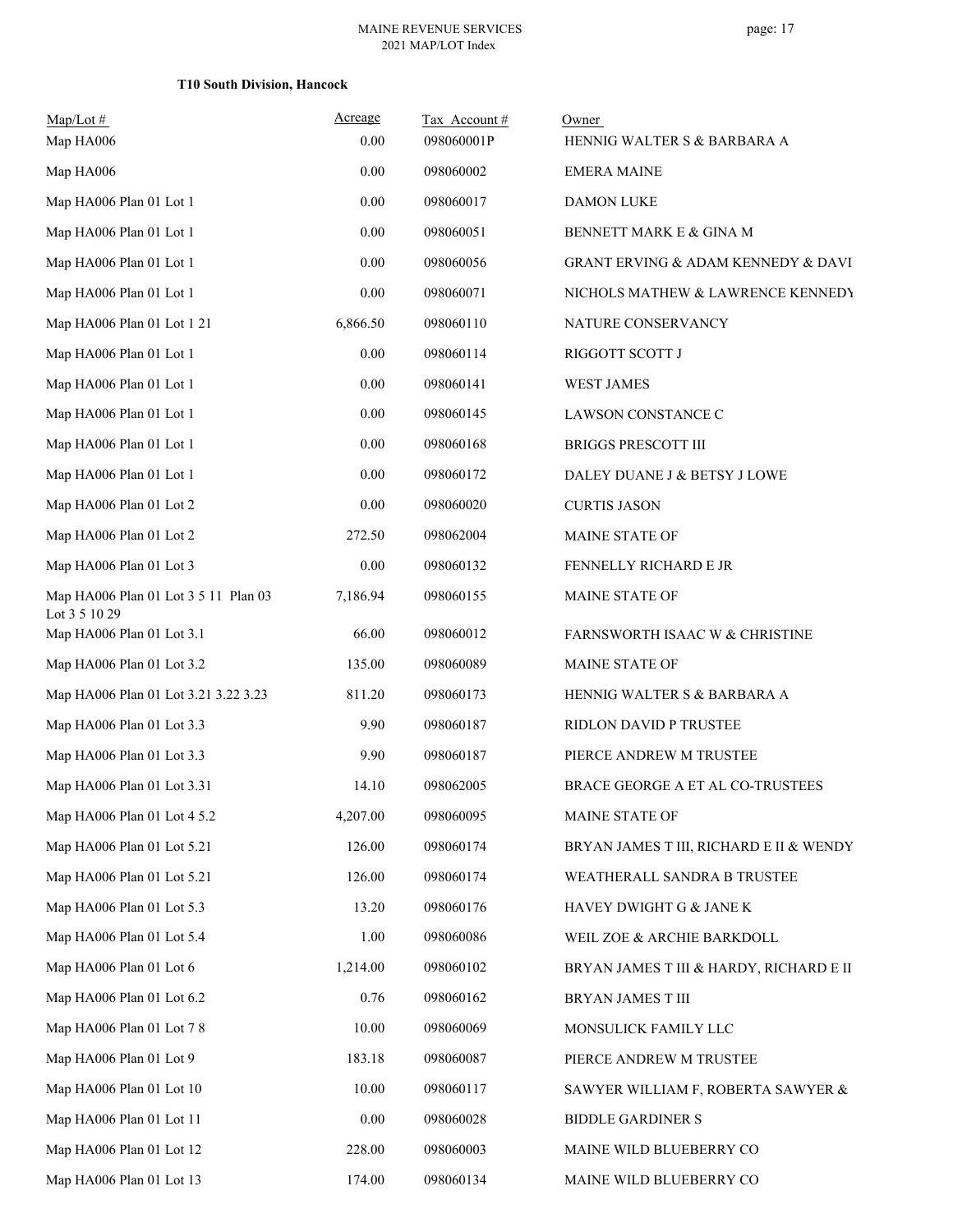| $Map/Lot \#$<br>Map HA006 Plan 01 Lot 14 | Acreage<br>59.00 | Tax Account#<br>098060057 | Owner<br>BERRY MARK E & JULIA K         |
|------------------------------------------|------------------|---------------------------|-----------------------------------------|
| Map HA006 Plan 01 Lot 15                 | 29.48            | 098060048                 | THOMPSON WILLIAM G JR & KIMBERLY M      |
| Map HA006 Plan 01 Lot 15.2               | 5.00             | 098060058                 | <b>ROLFE AMBROSE</b>                    |
| Map HA006 Plan 01 Lot 16.1               | 73.16            | 098060059                 | LEIGHTON MATTHEW T                      |
| Map HA006 Plan 01 Lot 16.16              | 1.84             | 098062006                 | WORSTER RACHEL                          |
| Map HA006 Plan 01 Lot 16.2               | 140.00           | 098060005                 | HUBBELL BRIAN & ELIZABETH               |
| Map HA006 Plan 01 Lot 16.3 22            | 100.00           | 098060163                 | <b>GABEL-RICHARDS AVI</b>               |
| Map HA006 Plan 01 Lot 16.4               | 1.06             | 098060060                 | HALL LAUREN O & ALVIN J                 |
| Map HA006 Plan 01 Lot 16.5               | 13.00            | 098060185                 | LEIGHTON MATTHEW T & DANIELLE J         |
| Map HA006 Plan 01 Lot 17                 | 10.00            | 098060001                 | ALDRICH EARL R TRUSTEE                  |
| Map HA006 Plan 01 Lot 18                 | 8.00             | 098060024                 | DOWNEAST SALMON FEDERATION              |
| Map HA006 Plan 01 Lot 19                 | 100.00           | 098060137                 | MCDANIEL ROBERT E                       |
| Map HA006 Plan 01 Lot 20                 | 260.00           | 098060065                 | DEHNER JANE & JANE A LOUD               |
| Map HA006 Plan 02 Lot 1                  | 5.20             | 098060006                 | PIERCE ANDREW M TRUSTEE                 |
| Map HA006 Plan 02 Lot 1                  | 5.20             | 098060006                 | RIDLON DAVID P TRUSTEE                  |
| Map HA006 Plan 02 Lot 2                  | 1.10             | 098060049                 | HIGGINS DANA & DOUGLASS                 |
| Map HA006 Plan 02 Lot 3                  | 0.73             | 098060126                 | STROUT ALBERT A & DIANE M               |
| Map HA006 Plan 02 Lot 4                  | 0.61             | 098060149                 | FLAHERTY RICHARD T & DIANE C TRUSTEE    |
| Map HA006 Plan 02 Lot 5 6.2 6.3          | 0.85             | 098060153                 | <b>ENGELKING WARFIELD &amp; FRANCES</b> |
| Map HA006 Plan 02 Lot 6.1                | 0.27             | 098060133                 | LAMBERT WILLIAM & VENERA SHAYDULL/      |
| Map HA006 Plan 02 Lot 7                  | 0.83             | 098060033                 | BELKNAP JAMES E & PAMELA E              |
| Map HA006 Plan 02 Lot 8 9.1              | 0.71             | 098060034                 | <b>BEAL KEEGAN &amp; JAIME</b>          |
| Map HA006 Plan 02 Lot 9 10.1             | 0.86             | 098060179                 | BEAL KEEGAN F                           |
| Map HA006 Plan 02 Lot 10.2 10.4          | 1.10             | 098060030                 | <b>BEAL JAMES F &amp; YASMIN</b>        |
| Map HA006 Plan 02 Lot 10.3 11            | 0.92             | 098060152                 | LANE ROGER R & LEA J                    |
| Map HA006 Plan 02 Lot 12                 | 1.29             | 098060146                 | WILLEY BARRY A & TERRY L                |
| Map HA006 Plan 02 Lot 13                 | 0.57             | 098060108                 | HALL CALEB D & ANGELA C                 |
| Map HA006 Plan 02 Lot 14                 | $0.80\,$         | 098060019                 | LEIGHTON LINDA M & JOSEPH L             |
| Map HA006 Plan 02 Lot 15.1 15.2          | 0.49             | 098060010                 | <b>HAY BRUCE</b>                        |
| Map HA006 Plan 02 Lot 15.3               | 0.23             | 098060160                 | WEST EMORY, JOLYNE BARNES               |
| Map HA006 Plan 02 Lot 16                 | 0.46             | 098060135                 | BARTER WILLIAM K & DEBRA D MATTESON     |
| Map HA006 Plan 02 Lot 17                 | 1.76             | 098060147                 | MACDONALD KAREN F & DAVID R             |
| Map HA006 Plan 02 Lot 18                 | 1.40             | 098060066                 | MCCOLLUM FAMILY REALTY TRUST            |
| Map HA006 Plan 02 Lot 19                 | 0.73             | 098060013                 | TRIPSOVER LLC                           |
| Map HA006 Plan 02 Lot 20                 | 0.70             | 098060139                 | VACCARO WAYNE & KIM C                   |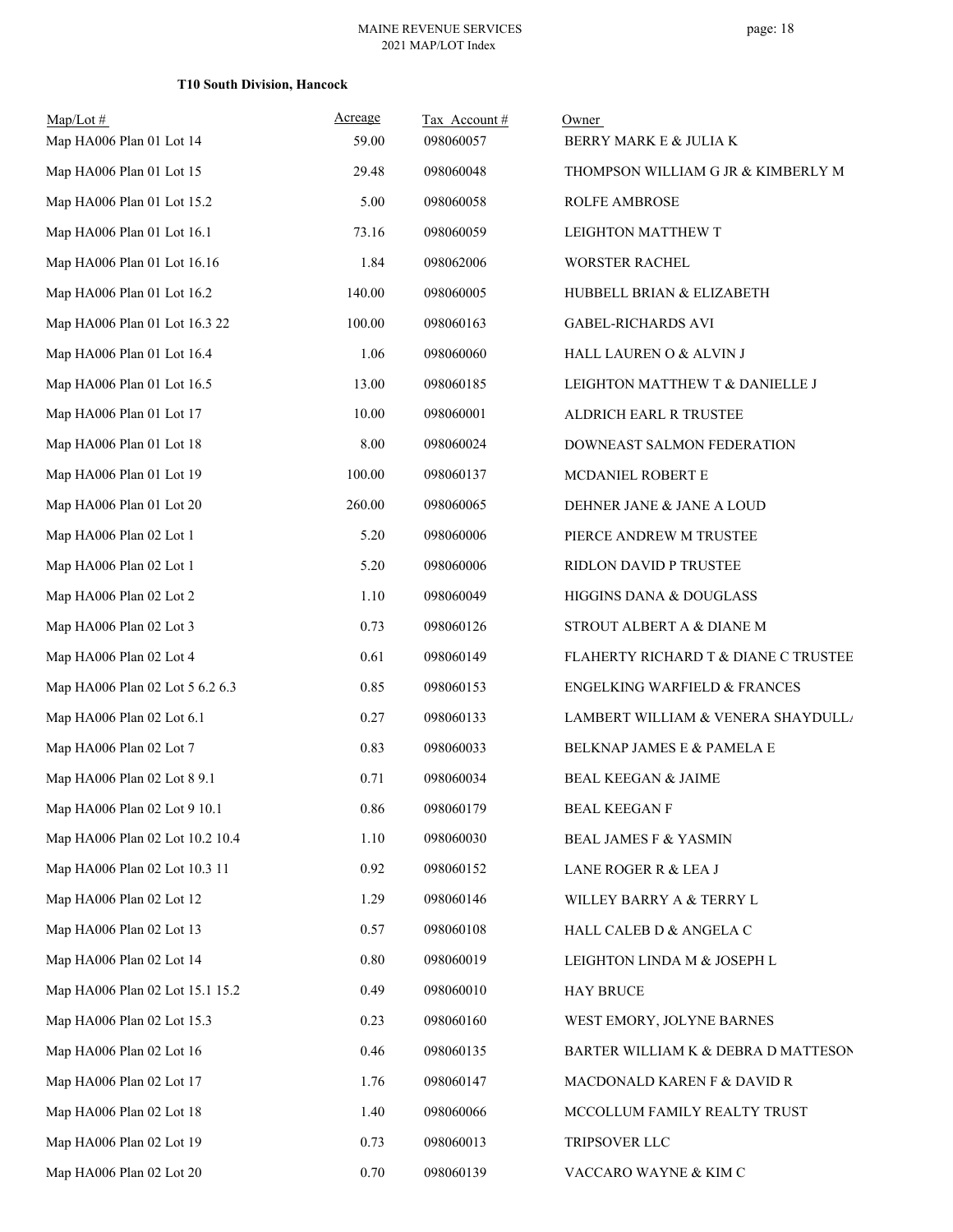| $Map/Lot$ #                   | Acreage | Tax Account# | Owner                                      |
|-------------------------------|---------|--------------|--------------------------------------------|
| Map HA006 Plan 02 Lot 21      | 0.70    | 098060101    | VACCARO KIM CHANDLER                       |
| Map HA006 Plan 02 Lot 22      | 0.57    | 098060150    | HOGUE DONALD R & PAULA J TRUSTEES          |
| Map HA006 Plan 02 Lot 23      | 0.57    | 098060121    | DORR ERNEST H                              |
| Map HA006 Plan 02 Lot 24      | 0.46    | 098060109    | HAVEY RICHARD C II & WAYNE A               |
| Map HA006 Plan 02 Lot 25      | 0.57    | 098060055    | SIMARD CATHY K                             |
| Map HA006 Plan 02 Lot 26      | 0.82    | 098060015    | CRAMER-KNAPP FLORINE E & RONALD A          |
| Map HA006 Plan 02 Lot 27 27.1 | 3.04    | 098060130    | DOWDELL LINDA A                            |
| Map HA006 Plan 02 Lot 28      | 0.83    | 098060100    | <b>RAND ROGER L</b>                        |
| Map HA006 Plan 02 Lot 29      | 0.55    | 098060025    | FENTON WILLIAM T III & REBECCA             |
| Map HA006 Plan 02 Lot 30 31   | 1.17    | 098060140    | WOOD CASWELL W & KATHLEEN ANN GOO          |
| Map HA006 Plan 02 Lot 32      | 0.85    | 098060039    | BEANE MARY ELIZABETH BEATHEM & CRA         |
| Map HA006 Plan 02 Lot 33      | 0.46    | 098060115    | MASON NATHAN C III & BECKY J               |
| Map HA006 Plan 02 Lot 34      | 0.46    | 098060014    | <b>COLSON WILLARD F</b>                    |
| Map HA006 Plan 02 Lot 35      | 0.46    | 098060073    | DAVIS JENNIE M                             |
| Map HA006 Plan 02 Lot 36.1    | 0.52    | 098060144    | LEIGHTON WILLIAM                           |
| Map HA006 Plan 02 Lot 36.2    | 0.52    | 098060161    | HARDWICK HARRY BLAIR II & JENNIFER GT      |
| Map HA006 Plan 02 Lot 37      | 0.46    | 098060070    | <b>CURTIS GARRY A</b>                      |
| Map HA006 Plan 02 Lot 38      | 0.46    | 098060136    | VOSE DORIS C                               |
| Map HA006 Plan 02 Lot 39      | 0.39    | 098060084    | ALBEE JEFFREY                              |
| Map HA006 Plan 02 Lot 40      | 177.95  | 098060085    | PIERCE ANDREW M TRUSTEE                    |
| Map HA006 Plan 02 Lot 41      | 1.72    | 098060064    | PERLOW STEVEN                              |
| Map HA006 Plan 02 Lot 42      | 2.75    | 098060082    | PERRY WILHELMINA                           |
| Map HA006 Plan 02 Lot 43      | 14.75   | 098060083    | PERRY WILHELMINA                           |
| Map HA006 Plan 02 Lot 44      | 0.46    | 098060021    | PEASLEY TODD J & REBECCA J                 |
| Map HA006 Plan 02 Lot 44.1    | 0.46    | 098062007    | PEASLEY TODD J & REBECCA J                 |
| Map HA006 Plan 03 Lot 1       | 2.40    | 098060047    | MACDONALD RODERICK                         |
| Map HA006 Plan 03 Lot 2.1 2.3 | 2.60    | 098060053    | BLAZEJ THOMAS MARC & KENNETH RENE          |
| Map HA006 Plan 03 Lot 2.2     | 1.68    | 098060037    | <b>GOOGINS LORI J &amp; GARY W PER REP</b> |
| Map HA006 Plan 03 Lot 4.1     | 7.98    | 098060026    | FISHER WILLIAM B ET AL                     |
| Map HA006 Plan 03 Lot 4.2     | 0.82    | 098062003    | <b>GEORGITIS FAMILY LLC</b>                |
| Map HA006 Plan 03 Lot 5.1     | 1.80    | 098060032    | <b>GEORGITIS FAMILY LLC</b>                |
| Map HA006 Plan 03 Lot 6 8     | 2.57    | 098060116    | FISH CHARLOTTE S ET AL                     |
| Map HA006 Plan 03 Lot 7       | 0.43    | 098060023    | EMERY ELAINE H TTE & EMERY ELAINE TTI      |
| Map HA006 Plan 03 Lot 9       | 1.00    | 098060004    | ALLEN ROBERT K & DAVID R                   |
| Map HA006 Plan 03 Lot 11 12   | 2.50    | 098062001    | MAINE STATE OF                             |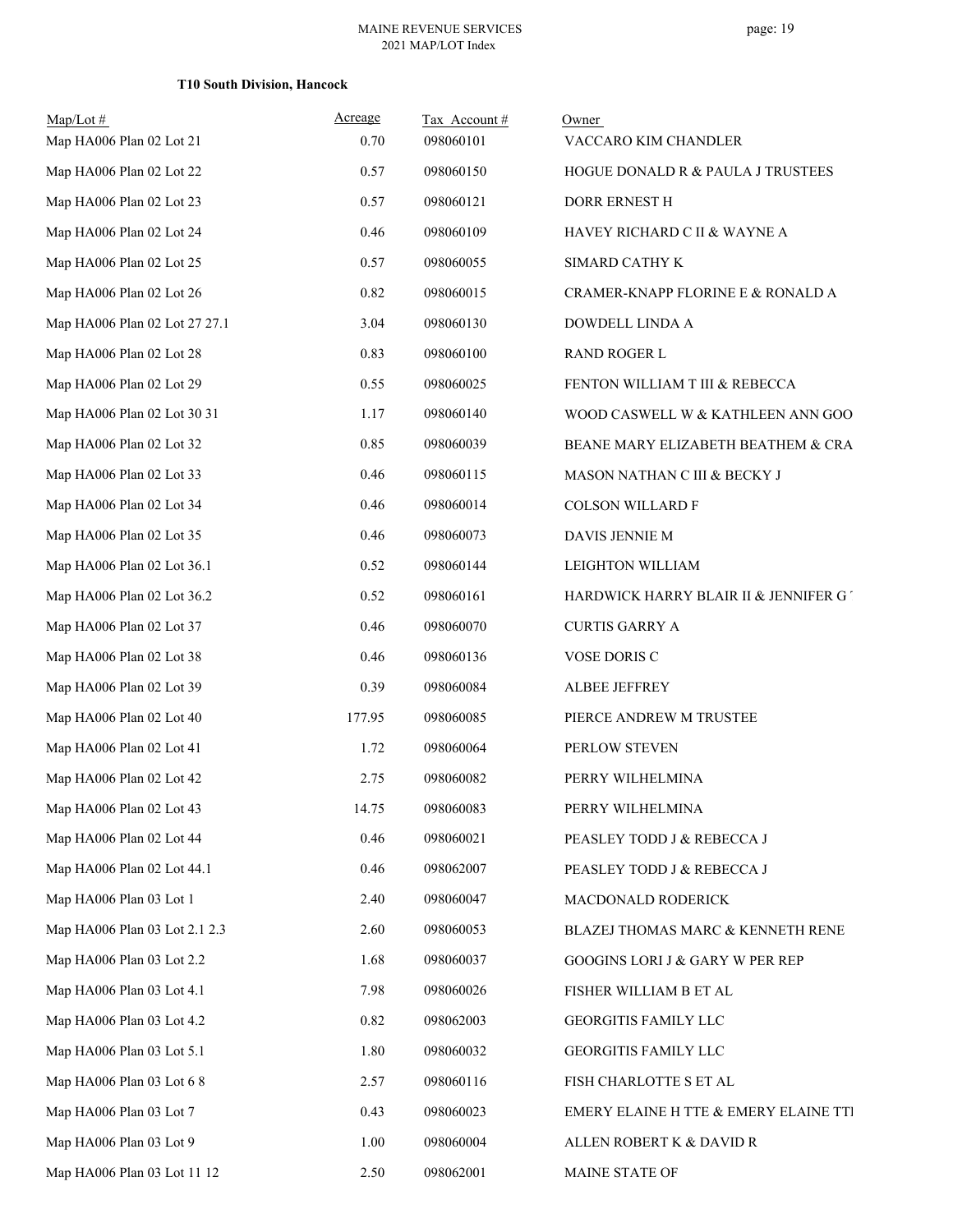page: 20

| $Map/Lot \#$<br>Map HA006 Plan 03 Lot 13 14 | Acreage<br>2.50 | Tax Account#<br>098062002 | Owner<br>MAINE STATE OF             |
|---------------------------------------------|-----------------|---------------------------|-------------------------------------|
| Map HA006 Plan 03 Lot 15.1                  | 0.20            | 098060031                 | <b>COPLON BONNIE</b>                |
| Map HA006 Plan 03 Lot 15.2                  | 0.22            | 098060158                 | COPLON MICHAEL & BONNIE             |
| Map HA006 Plan 03 Lot 16.1                  | 0.40            | 098060072                 | <b>BRADLEY JUDITH L PER REP</b>     |
| Map HA006 Plan 03 Lot 16.2                  | 0.15            | 098060076                 | PATTEN MERRILL C JR                 |
| Map HA006 Plan 03 Lot 17.1                  | 1.93            | 098060078                 | TUNK LAKE REALTY TRUST              |
| Map HA006 Plan 03 Lot 17.1                  | 1.93            | 098060078                 | PATTEN ROBERT M                     |
| Map HA006 Plan 03 Lot 17.2                  | 0.89            | 098060075                 | PATTEN MERRILL C JR                 |
| Map HA006 Plan 03 Lot 17.3                  | 2.10            | 098060074                 | PATTEN ROBERT M                     |
| Map HA006 Plan 03 Lot 17.4                  | 3.28            | 098060077                 | TUNK LAKE REALTY TRUST              |
| Map HA006 Plan 03 Lot 18                    | 3.70            | 098060156                 | PIERCE ANDREW M TRUSTEE             |
| Map HA006 Plan 03 Lot 18                    | 3.70            | 098060156                 | RIDLON DAVID P TRUSTEE              |
| Map HA006 Plan 03 Lot 19                    | 0.17            | 098060068                 | <b>FAUST JUDITH E</b>               |
| Map HA006 Plan 03 Lot 20.1                  | 1.74            | 098060129                 | DEAN FAMILY TRUST NUMBER ONE        |
| Map HA006 Plan 03 Lot 20.1                  | 1.74            | 098060129                 | ESPINOSA DEBRA LYN TRUSTEE          |
| Map HA006 Plan 03 Lot 20.2                  | 0.40            | 098060128                 | THURBER ROBERT E & DOROTHY M        |
| Map HA006 Plan 03 Lot 21                    | 0.12            | 098060054                 | JORDAN LAWRENCE S JR & JOY S &      |
| Map HA006 Plan 03 Lot 22                    | 0.09            | 098060113                 | <b>BEAM JAMES G</b>                 |
| Map HA006 Plan 03 Lot 23                    | 1.45            | 098060159                 | THURBER ROBERT E & DOROTHY M        |
| Map HA006 Plan 03 Lot 24                    | 0.07            | 098060125                 | ASHE WILLIAM H & AMANDA B LOOK      |
| Map HA006 Plan 03 Lot 25                    | 1.52            | 098060120                 | <b>WALDRON-FRANCIS KAIDEN</b>       |
| Map HA006 Plan 03 Lot 26.1                  | 0.94            | 098060062                 | HARMON DUANE & PHYLLIS              |
| Map HA006 Plan 03 Lot 26.2 30               | 0.80            | 098060042                 | CASTLE SHARON HARMON & TERRY & HEII |
| Map HA006 Plan 03 Lot 26.3                  | 0.48            | 098060041                 | HARMON PHILLIP K & BARBARA A        |
| Map HA006 Plan 03 Lot 27                    | 0.10            | 098060040                 | HARMON DUANE H & PHYLLIS C          |
| Map HA006 Plan 03 Lot 28                    | 2.00            | 098060063                 | <b>MACPIKE ARTHUR E</b>             |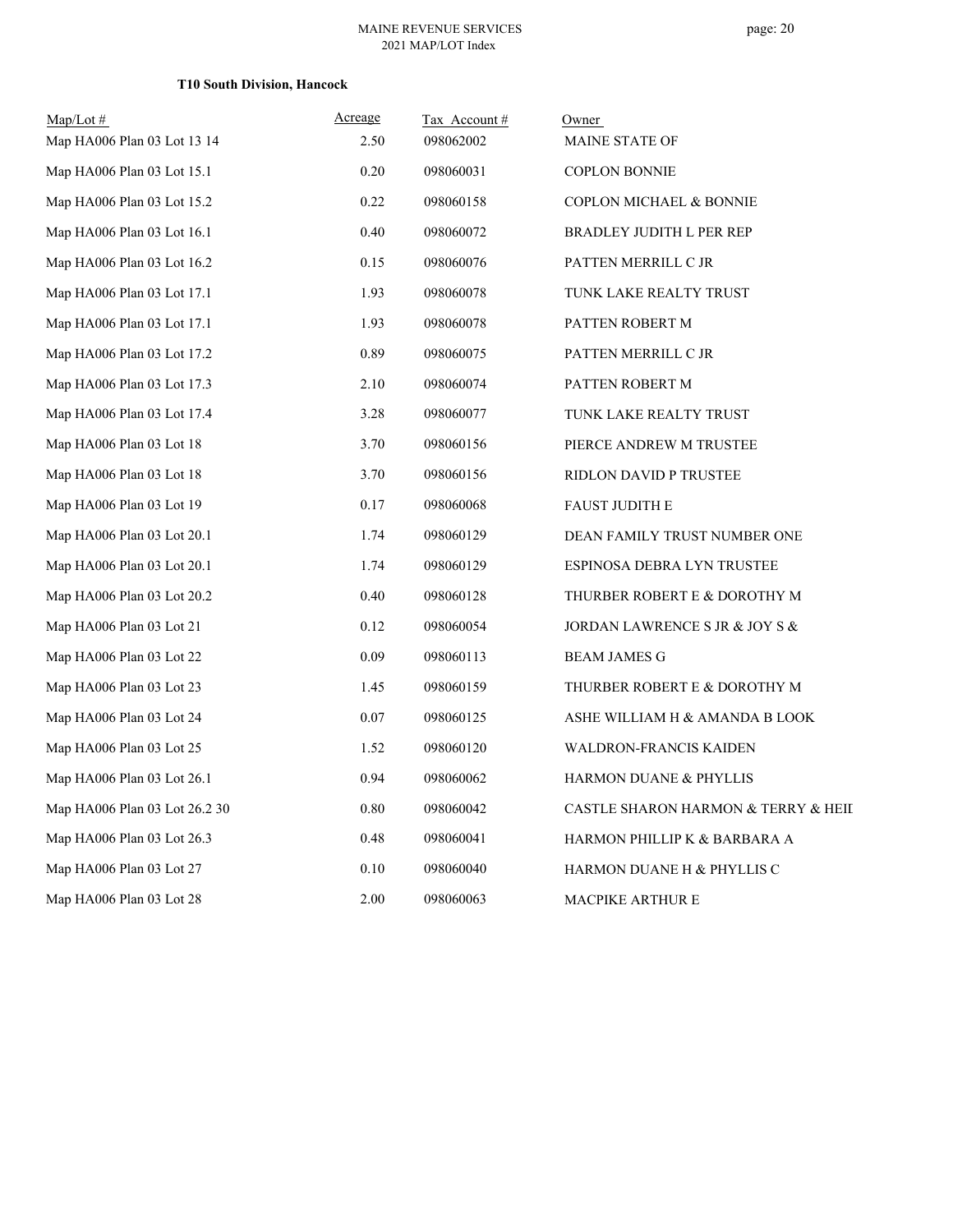| $Map/Lot$ #                                         | Acreage   | Tax Account# | Owner                          |
|-----------------------------------------------------|-----------|--------------|--------------------------------|
| Map HA007 Plan 01 Lot                               | 0.00      | 098070027    | <b>SCOTT ROBERT F</b>          |
| Map HA007 Plan 01 Lot 1                             | 0.00      | 098070001P   | OL'S BULL HILL POWER TRUST     |
| Map HA007 Plan 01 Lot 1                             | 0.00      | 098070005    | <b>GRANT AND FRANCIS LLC</b>   |
| Map HA007 Plan 01 Lot 1                             | 0.00      | 098070007    | <b>HASTINGS JILL E</b>         |
| Map HA007 Plan 01 Lot 1                             | 0.00      | 098070015    | DESJARDIN ALBERT R             |
| Map HA007 Plan 01 Lot 1                             | $0.00\,$  | 098070020    | THE CONSERVATION FUND          |
| Map HA007 Plan 01 Lot 1 4.2 4.3                     | 2,821.10  | 098070024    | LAKEVILLE SHORES INC           |
| Map HA007 Plan 01 Lot 1                             | 0.00      | 098070034    | TUCKER BRANCH LLC              |
| Map HA007 Plan 01 Lot 1                             | $-9.00$   | 098070051    | OL'S BULL HILL POWER TRUST     |
| Map HA007 Plan 01 Lot 1                             | 0.00      | 098070055    | HANCOCK WIND POWER OMNIBUS     |
| Map HA007 Plan 01 Lot 1.1                           | 0.00      | 098070039    | <b>CRESSEY WILLIAM E JR</b>    |
| Map HA007 Plan 01 Lot 1.1                           | 2,918.00  | 098070046    | NATURE CONSERVANCY             |
| Map HA007 Plan 01 Lot 1.2                           | 538.20    | 098070049    | TREE TOP MANUFACTURING INC     |
| Map HA007 Plan 01 Lot 1.3 13.1                      | 1,115.00  | 098070052    | ELLIOTT JORDAN & SON INC       |
| Map HA007 Plan 01 Lot 1.4 11 14.1                   | 2,950.00  | 098070053    | WILD RIDGE BLUEBERRIES LLC     |
| Map HA007 Plan 01 Lot 1.5 1.6 1.7 1.77 4<br>13.2 14 | 11,870.80 | 098070056    | CONSERVATION FUND THE          |
| Map HA007 Plan 01 Lot 1.7                           | 0.00      | 098070038    | FAULKINGHAM STEVEN             |
| Map HA007 Plan 01 Lot 1.71                          | 0.26      | 098070057    | LAKEVILLE SHORES INC.          |
| Map HA007 Plan 01 Lot 2                             | 0.50      | 098070036    | LITTLEFIELD JASON L ET AL      |
| Map HA007 Plan 01 Lot 3                             | 49.50     | 098070008    | FRENCH CHERYL A ET AL          |
| Map HA007 Plan 01 Lot 4                             | 0.00      | 098070044    | WHITTEN CLAIR                  |
| Map HA007 Plan 01 Lot 5                             | 24.00     | 098070004    | MAINE STATE OF (IF&W)          |
| Map HA007 Plan 01 Lot 6                             | $0.00\,$  | 098070012    | <b>BEAL MELYNDA</b>            |
| Map HA007 Plan 01 Lot 6 7 8 9                       | 812.00    | 098070032    | CHERRYFIELD PROPERTIES LLC     |
| Map HA007 Plan 01 Lot 6                             | 0.00      | 098070047    | <b>JORDAN ROMAN</b>            |
| Map HA007 Plan 01 Lot 6                             | 0.00      | 098070048    | BEAL SHAWN & MELISSA           |
| Map HA007 Plan 01 Lot 10                            | 570.00    | 098070021    | WORCESTER PEAT CO INC          |
| Map HA007 Plan 01 Lot 12                            | 40.00     | 098070022    | <b>GARRON LAURA</b>            |
| Map HA007 Plan 01 Lot 13.2                          | 0.00      | 098070017    | CONSERVATION FUND THE          |
| Map HA007 Plan 01 Lot 14.1                          | 0.00      | 098070013    | PREBLE DAVID                   |
| Map HA007 Plan 01 Lot 15                            | 295.00    | 098070042    | MAINE STATE OF (IF&W)          |
| Map HA007 Plan 01 Lot 16                            | 5.00      | 098070018    | JELLISON EDWARD III            |
| Map HA007 Plan 01 Lot 504                           | 0.00      | 098070001    | <b>EMERA MAINE</b>             |
| Map HA007 Plan 02 Lot 3                             | 1.62      | 098070029    | BREMER DANE M & VICTORIA L     |
| Map HA007 Plan 02 Lot 4                             | 1.94      | 098070006    | HEATLEY ROGER T & JENNIFER L & |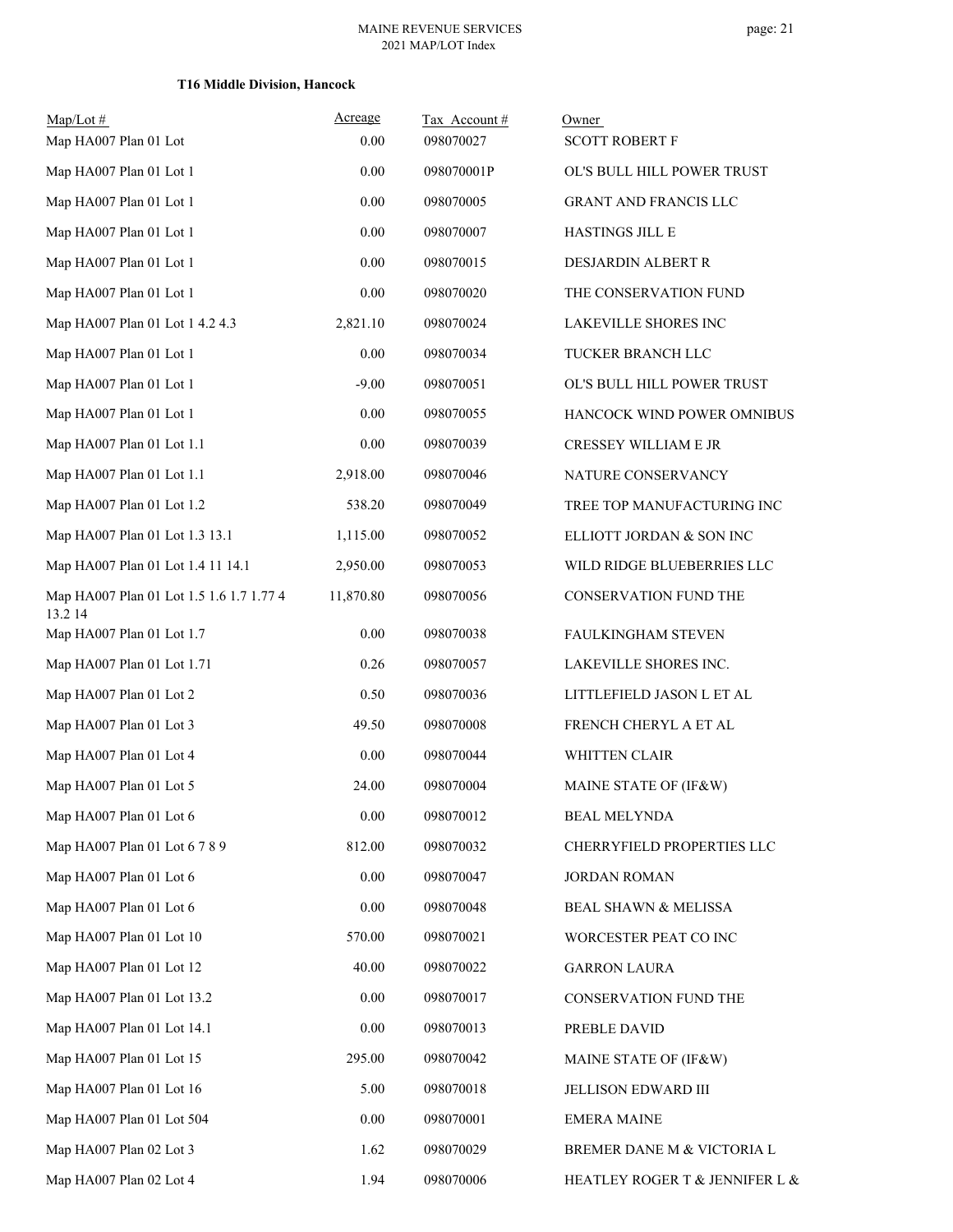#### MAINE REVENUE SERVICES 2021 MAP/LOT Index

| Map/Lot $#$                | Acreage | Tax Account # | Owner                                 |
|----------------------------|---------|---------------|---------------------------------------|
| Map HA007 Plan 02 Lot 5    | 2.94    | 098070014     | LEPAGE KATHRYN                        |
| Map HA007 Plan 02 Lot 6    | 1.07    | 098070003     | LEWIS JEFFREY C & JANET L             |
| Map $HA007$ Plan 02 Lot 10 | 1.61    | 098070002     | ANTAYA PAUL D, LISA L TRUSTEES & JOHN |
| Map $HA007$ Plan 02 Lot 11 | 1.62    | 098070009     | CURTIS JULIE A & CHRISTOPHER A        |
| Map HA007 Plan 02 Lot 20   | 1.45    | 098070016     | LELAND TODD & DIANA LEGUILLON         |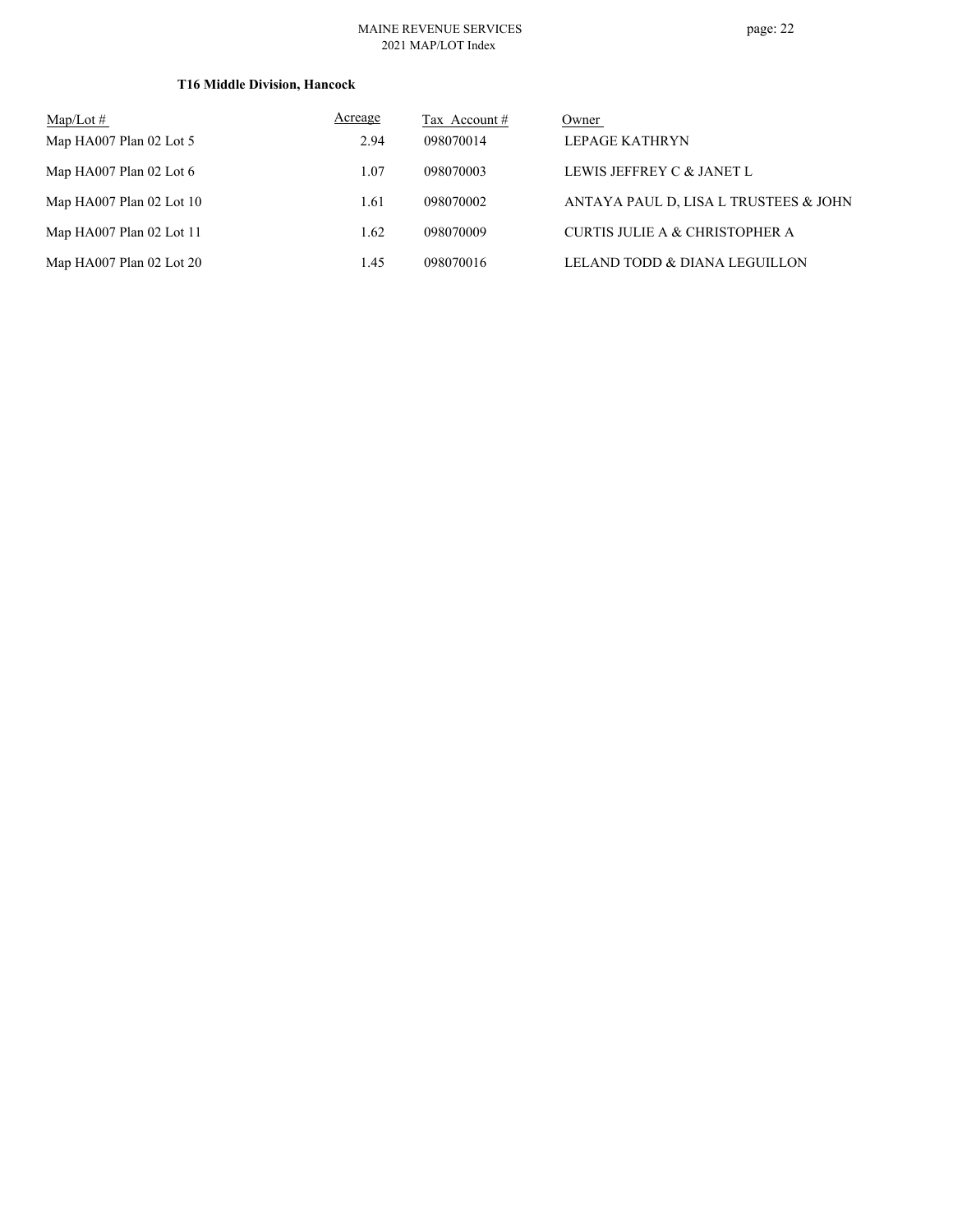| $Map/Lot \#$<br>Map HA008                          | Acreage<br>0.00 | Tax Account#<br>098080002 | Owner<br><b>EMERA MAINE</b>          |
|----------------------------------------------------|-----------------|---------------------------|--------------------------------------|
| Map HA008                                          | 0.00            | 098080005P                | LADIMA LLC                           |
| Map HA008 Plan 01 Lot 1                            | 0.00            | 098080003                 | YOUNG STEVE                          |
| Map HA008 Plan 01 Lot 1                            | 0.00            | 098080004                 | COOMBS KRYSTAL M                     |
| Map HA008 Plan 01 Lot 1                            | 0.00            | 098080005                 | MARTELL JAMES A                      |
| Map HA008 Plan 01 Lot 1                            | 0.00            | 098080009                 | HARRINGTON STEPHEN E                 |
| Map HA008 Plan 01 Lot 1                            | 0.00            | 098080010P                | HANCOCK WIND POWER OMNIBUS           |
| Map HA008 Plan 01 Lot 1                            | 0.00            | 098080022                 | MOON GEORGE                          |
| Map HA008 Plan 01 Lot 1                            | 0.00            | 098080023                 | <b>BENNETT DANIEL E</b>              |
| Map HA008 Plan 01 Lot 1                            | 0.00            | 098080039                 | URSA MAJOR LLC                       |
| Map HA008 Plan 01 Lot 1 1.6 2 8 9 Plan<br>02 Lot 1 | 21,879.13       | 098080044                 | URSA MAJOR LLC                       |
| Map HA008 Plan 01 Lot 1                            | 0.00            | 098080045                 | <b>CURTIS BARRY A</b>                |
| Map HA008 Plan 01 Lot 1                            | 0.00            | 098080052                 | BROWN BONNIE L & LEE J SR            |
| Map HA008 Plan 01 Lot 1                            | 0.00            | 098080163                 | STROUT ALBERT A                      |
| Map HA008 Plan 01 Lot 1                            | 0.00            | 098080164                 | <b>BEAL MATTHEW</b>                  |
| Map HA008 Plan 01 Lot 1                            | 2.29            | 098082007                 | <b>BBC LAND LLC</b>                  |
| Map HA008 Plan 01 Lot 1                            | 0.00            | 098082012                 | HANCOCK WIND POWER OMNIBUS           |
| Map HA008 Plan 01 Lot 1.1                          | 1.04            | 098080007                 | HARDISON RONALD ET AL                |
| Map HA008 Plan 01 Lot 1.2                          | 1.27            | 098080011                 | MACLEOD MARK & SUZANNE T             |
| Map HA008 Plan 01 Lot 1.3                          | 0.93            | 098080167                 | HODGKINS STEPHEN A & HAROLD J PRATTI |
| Map HA008 Plan 01 Lot 1.4                          | 1,195.00        | 098082011                 | JASPER WYMAN & SON                   |
| Map HA008 Plan 01 Lot 1.5                          | 52.00           | 098082010                 | JASPER WYMAN & SON                   |
| Map HA008 Plan 01 Lot 1.7                          | 1.01            | 098080010                 | <b>BRAGG DAVID N SR</b>              |
| Map HA008 Plan 01 Lot 1.8                          | 1.96            | 098080017                 | PELLETIER PAULA                      |
| Map HA008 Plan 01 Lot 2                            | $0.00\,$        | 098080013                 | <b>BROWN TINA</b>                    |
| Map HA008 Plan 01 Lot 2.1 11                       | 7.16            | 098082001                 | MAINE STATE OF                       |
| Map HA008 Plan 01 Lot 2.2                          | 31.80           | 098082003                 | RANDALL DOUGLAS                      |
| Map HA008 Plan 01 Lot 2.3 5                        | 74.00           | 098082004                 | DOWNEAST SALMON FEDERATION           |
| Map HA008 Plan 01 Lot 3 4 10                       | 0.00            | 098080009P                | CSC SERVICEWORKS INC                 |
| Map HA008 Plan 01 Lot 3 4 10                       | 13.73           | 098080048                 | LADIMA LLC                           |
| Map HA008 Plan 01 Lot 5.1                          | 0.09            | 098080050                 | UNION RIVER TEL CO                   |
| Map HA008 Plan 01 Lot 6                            | 14.44           | 098080165                 | HENNESSEY BROTHERS LLC               |
| Map HA008 Plan 01 Lot 6.1                          | 9.20            | 098080162                 | HENNESSEY BROTHERS LLC               |
| Map HA008 Plan 01 Lot 6.12 6.4                     | 27.00           | 098080059                 | BRYANT TARRA & JANE N CHISM          |
| Map HA008 Plan 01 Lot 6.2                          | 9.00            | 098080132                 | NORVLAAN AEDAN                       |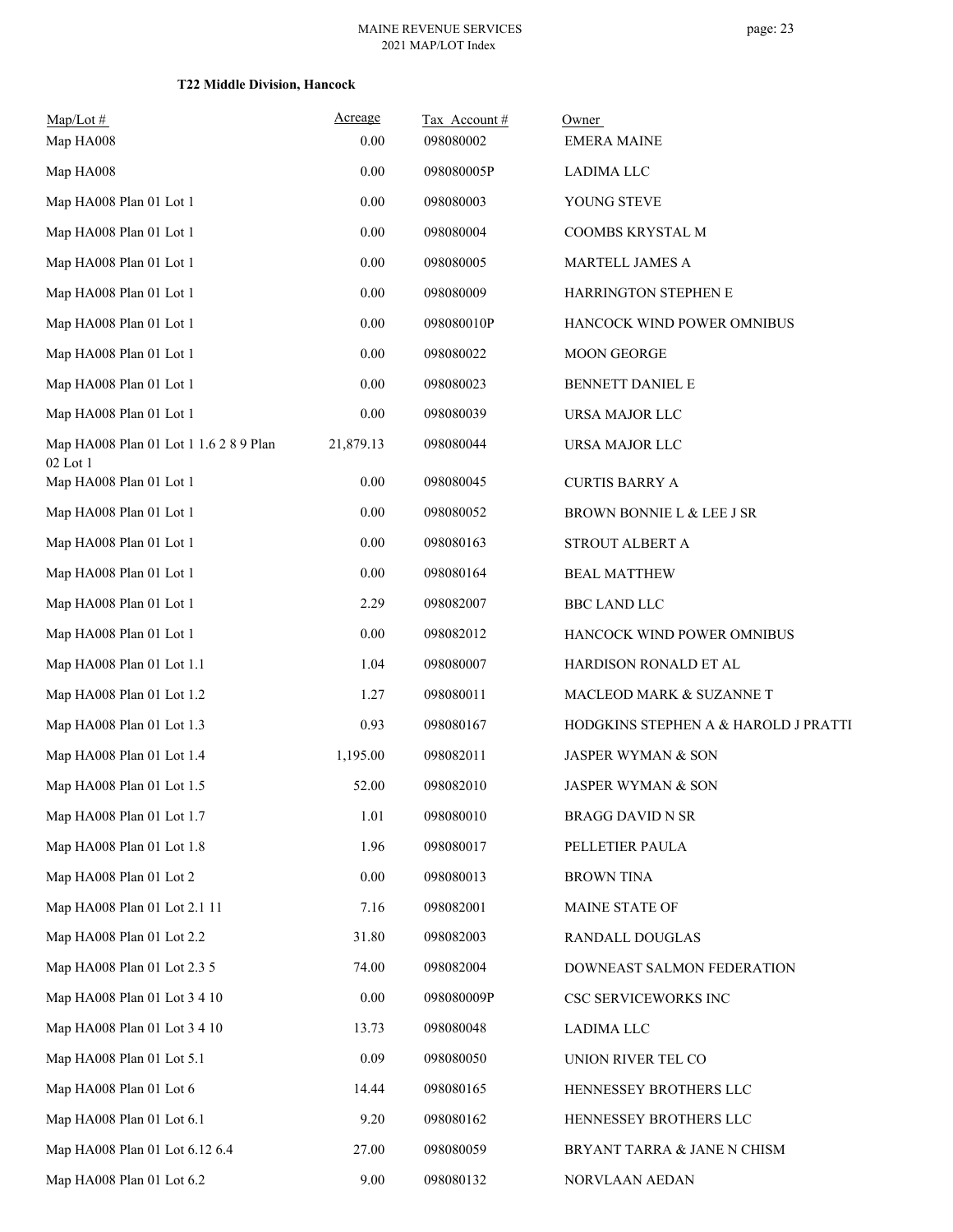| $Map/Lot \#$              | Acreage | Tax Account# | Owner                                  |
|---------------------------|---------|--------------|----------------------------------------|
| Map HA008 Plan 01 Lot 6.3 | 7.50    | 098080133    | <b>BUNKER ALDEN F &amp; MARION K</b>   |
| Map HA008 Plan 01 Lot 6.5 | 10.00   | 098080028    | LOWE PETER M & LINDA S STEVENS         |
| Map HA008 Plan 01 Lot 6.6 | 6.80    | 098080166    | ADAMS RICHARD R; ANDREW J & STACI 1 CH |
| Map HA008 Plan 01 Lot 6.7 | 10.00   | 098082006    | NORVLAAN AEDAN                         |
| Map HA008 Plan 01 Lot 7   | 13.74   | 098080031    | NORVLAAN DARIA                         |
| Map HA008 Plan 01 Lot 7.1 | 6.00    | 098080056    | DOWNEAST SALMON FEDERATION             |
| Map HA008 Plan 01 Lot 7.2 | 35.00   | 098082009    | HENNESSEY BROTHERS LLC                 |
| Map HA008 Plan 02 Lot 101 | 1.74    | 098080012    | PINKHAM STEVE A & KAREN E              |
| Map HA008 Plan 02 Lot 102 | 1.73    | 098080020    | <b>GROVOGEL GARY</b>                   |
| Map HA008 Plan 02 Lot 103 | 1.50    | 098080157    | METCALF RANDALL E & GLENDA L           |
| Map HA008 Plan 02 Lot 104 | 1.84    | 098080150    | JOHNSTON LISA M SCOTT                  |
| Map HA008 Plan 02 Lot 105 | 1.39    | 098080155    | <b>BLACK ALAN L</b>                    |
| Map HA008 Plan 02 Lot 106 | 0.00    | 098080136    | <b>BBC LAND LLC</b>                    |
| Map HA008 Plan 02 Lot 107 | 1.14    | 098080156    | WILSON DAVID G & ELIZABETH A           |
| Map HA008 Plan 02 Lot 108 | 1.14    | 098080152    | VIOLETTE HELEN & KENNETH               |
| Map HA008 Plan 02 Lot 109 | 1.38    | 098080153    | WILSON DAVID G & ELIZABETH A           |
| Map HA008 Plan 02 Lot 110 | 1.47    | 098080154    | BLANCHARD RONALD A                     |
| Map HA008 Plan 02 Lot 111 | 1.21    | 098082008    | PINKHAM JUDY A                         |
| Map HA008 Plan 02 Lot 112 | 1.61    | 098080006    | MACMULLEN GORDON M & ELIZABETH A       |
| Map HA008 Plan 02 Lot 113 | 1.35    | 098080046    | SKEFFINGTON EDMUND G JR                |
| Map HA008 Plan 02 Lot 114 | 1.37    | 098080019    | ELDRIDGE DAVID C JR & KAREN A          |
| Map HA008 Plan 02 Lot 115 | 1.27    | 098080034    | REYES ROBERTO & CATHIE                 |
| Map HA008 Plan 02 Lot 116 | 1.12    | 098080033    | JOYAL RODNEY E                         |
| Map HA008 Plan 02 Lot 117 | 1.65    | 098080057    | PICKOSKI MARK F & ANGELA H             |
| Map HA008 Plan 02 Lot 120 | 1.01    | 098080159    | MCKEE GERMAIN P                        |
| Map HA008 Plan 02 Lot 121 | 1.64    | 098080151    | MCLEAN JAMES W JR & LINDA K            |
| Map HA008 Plan 03 Lot 119 | 1.16    | 098080158    | <b>GRANT JEFFREY D</b>                 |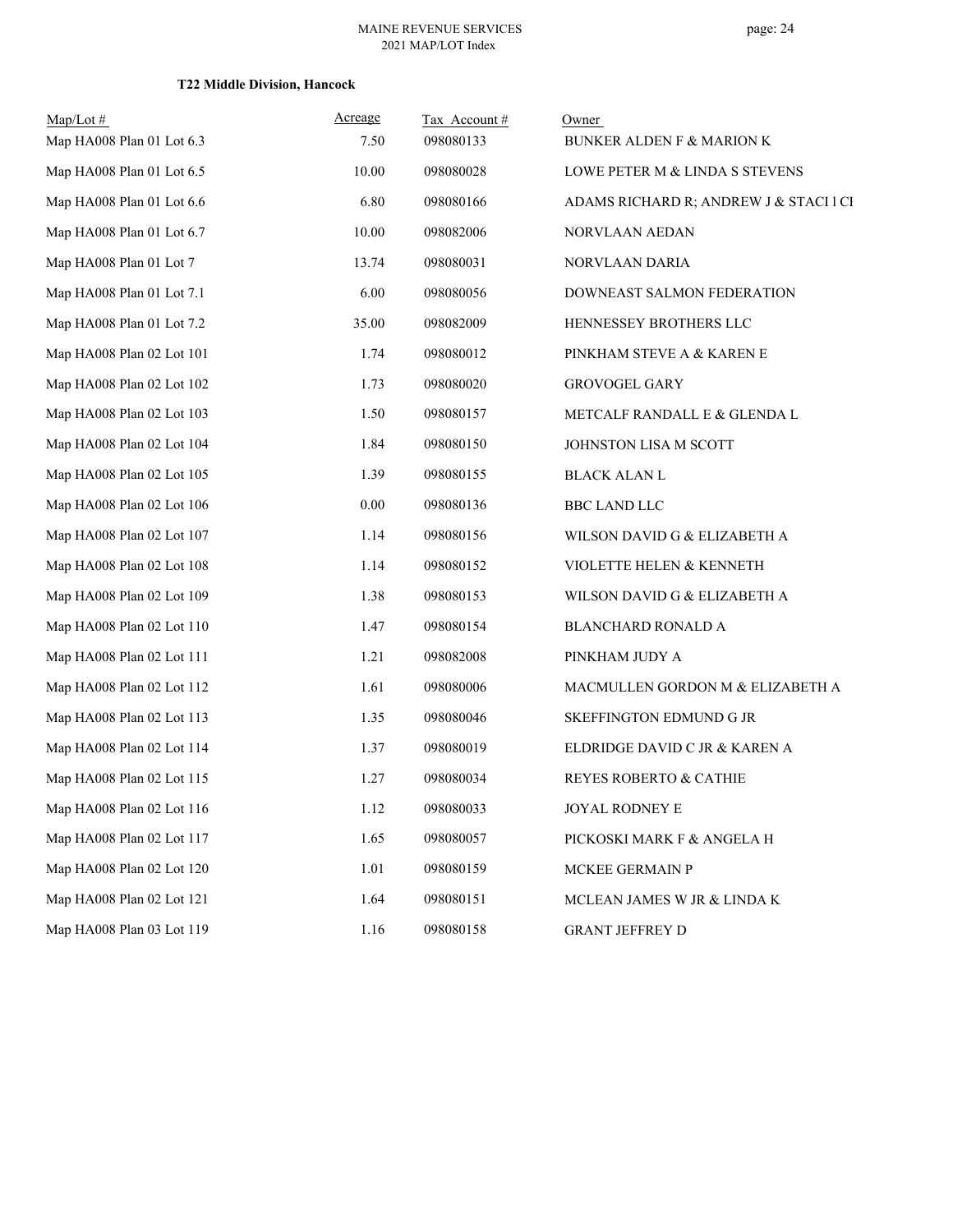| $Map/Lot$ #<br>Map HA009                         | Acreage<br>0.00 | Tax Account#<br>098090007P | Owner<br>MAINE RSA #4, INC          |
|--------------------------------------------------|-----------------|----------------------------|-------------------------------------|
| Map HA009 Plan 01 Lot                            | 0.00            | 098090164                  | <b>EMERA MAINE</b>                  |
| Map HA009 Plan 01 Lot 1                          | 0.00            | 098090006                  | <b>CONNORS KEVIN</b>                |
| Map HA009 Plan 01 Lot 1                          | 0.00            | 098090008                  | POTTS MICHAEL                       |
| Map HA009 Plan 01 Lot 1                          | 0.00            | 098090023                  | DOUCETTE GERALD H                   |
| Map HA009 Plan 01 Lot 1                          | 0.00            | 098090065                  | PHILBROOK STEPHEN                   |
| Map HA009 Plan 01 Lot 1 2 3 4 5 Plan 02<br>Lot 1 | 21,844.65       | 098090075                  | URSA MAJOR LLC                      |
| Map HA009 Plan 01 Lot 1                          | 0.00            | 098090093                  | DENHAM ROY M                        |
| Map HA009 Plan 01 Lot 1                          | 3.73            | 098092183                  | <b>BBC LAND LLC</b>                 |
| Map HA009 Plan 01 Lot 1.2                        | 3.31            | 098092188                  | MAINE STATE OF                      |
| Map HA009 Plan 01 Lot 1.3                        | 1.18            | 098090045                  | HALDANE DAVID D & JANE A            |
| Map HA009 Plan 01 Lot 2                          | 0.00            | 098090015                  | <b>BOURGOIN JOHN</b>                |
| Map HA009 Plan 01 Lot 3                          | 0.00            | 098090011                  | BENNETT BRENTON S                   |
| Map HA009 Plan 01 Lot 3                          | 0.00            | 098090019                  | MULKERN BRYAN                       |
| Map HA009 Plan 01 Lot 3                          | 0.00            | 098090021                  | WHITE JULIAN                        |
| Map HA009 Plan 01 Lot 3                          | 0.00            | 098090028                  | MCDEVITT WILLIAM & BRIAN            |
| Map HA009 Plan 01 Lot 3                          | 0.00            | 098090031                  | <b>BERRY THOMAS</b>                 |
| Map HA009 Plan 01 Lot 3                          | 0.00            | 098090048                  | UNIVERSITY OF MAINE                 |
| Map HA009 Plan 01 Lot 3                          | 0.00            | 098090055                  | YOUNG THOMAS E                      |
| Map HA009 Plan 01 Lot 3                          | 0.00            | 098090057                  | HARMON GEORGE A JR                  |
| Map HA009 Plan 01 Lot 3                          | 0.00            | 098090061                  | <b>CAMP MICKEY HUNT CLUB</b>        |
| Map HA009 Plan 01 Lot 3                          | 0.00            | 098090080                  | <b>CHIPMAN JON</b>                  |
| Map HA009 Plan 01 Lot 3                          | 0.00            | 098090092                  | <b>HANSEN PETER</b>                 |
| Map HA009 Plan 01 Lot 3                          | 0.00            | 098090095                  | MCDEVITT BARRETT                    |
| Map HA009 Plan 01 Lot 3                          | 0.00            | 098090174                  | <b>CROSBY STUART</b>                |
| Map HA009 Plan 01 Lot 3                          | 0.00            | 098090180                  | ATLANTIC CELLULAR TELE CORP         |
| Map HA009 Plan 01 Lot 3                          | 0.00            | 098092195                  | <b>CCATT LLC</b>                    |
| Map HA009 Plan 01 Lot 3.1                        | 52.00           | 098092192                  | JASPER WYMAN & SON                  |
| Map HA009 Plan 01 Lot 3.2                        | 7.00            | 098092193                  | <b>JASPER WYMAN &amp; SON</b>       |
| Map HA009 Plan 01 Lot 5                          | 1.08            | 098090064                  | HINCKLEY GARY N & NANCY L           |
| Map HA009 Plan 01 Lot 6                          | 1.15            | 098090077                  | KING DENNIS J & LINDA E             |
| Map HA009 Plan 01 Lot 7                          | 1.03            | 098090084                  | LEAD MOUNTAIN HIDEAWAY LLC          |
| Map HA009 Plan 01 Lot 8                          | 1.20            | 098090053                  | LIBHART WAYNE P JR & ROBERT C KRAMP |
| Map HA009 Plan 02 Lot 85                         | 2.02            | 098090081                  | LEAD MOUNTAIN LODGE LLC             |
| Map HA009 Plan 02 Lot 86                         | 1.32            | 098090067                  | DAVIS TIMOTHY K & LISA M            |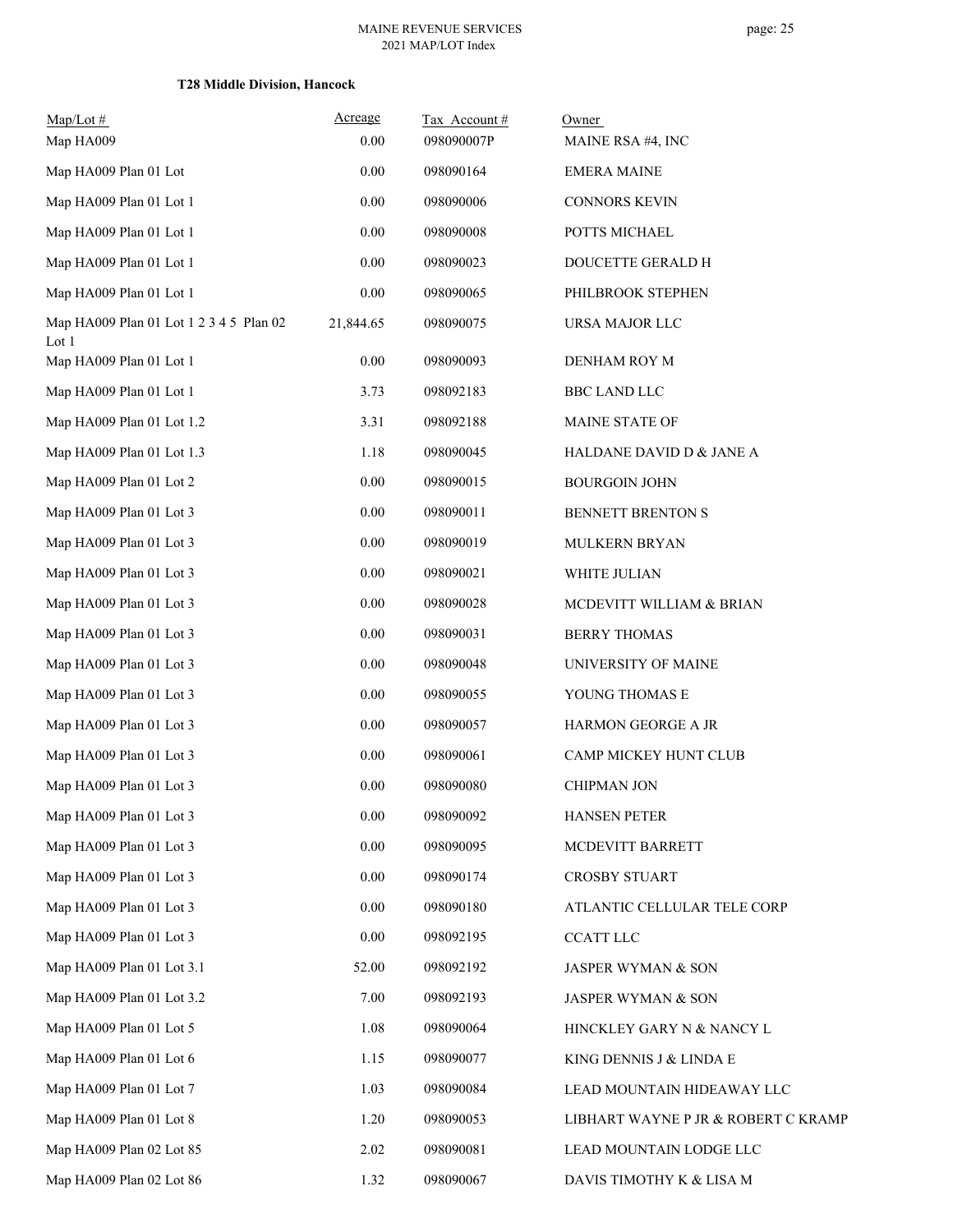| $Map/Lot \#$<br>Map HA009 Plan 02 Lot 122 | Acreage<br>0.98 | Tax Account#<br>098092165 | Owner<br><b>ROSS ANN P</b>          |
|-------------------------------------------|-----------------|---------------------------|-------------------------------------|
| Map HA009 Plan 02 Lot 123                 | 1.04            | 098092166                 | <b>ROSS ANN P</b>                   |
| Map HA009 Plan 02 Lot 125                 | 1.12            | 098092151                 | <b>GRANGE PETER</b>                 |
| Map HA009 Plan 02 Lot 126                 | 0.00            | 098090066                 | <b>SWIECICKI ROBERT F</b>           |
| Map HA009 Plan 02 Lot 127                 | 1.36            | 098090123                 | CREAMER DENNIS E & GERTRUDE L       |
| Map HA009 Plan 02 Lot 129                 | 0.97            | 098090040                 | GOODIN DENISE M & MELANIE COX & AMA |
| Map HA009 Plan 02 Lot 130                 | 0.93            | 098092153                 | HERRICK JOHN W & ALICE M            |
| Map HA009 Plan 02 Lot 131                 | 0.96            | 098090159                 | PEET DONALD U & GEORGIA E           |
| Map HA009 Plan 02 Lot 132                 | 0.93            | 098090145                 | WINSLOW GEORGE L & ROBERT G         |
| Map HA009 Plan 02 Lot 133                 | 0.92            | 098090146                 | CLARK JEFFERSON D & MELISSA A       |
| Map HA009 Plan 02 Lot 134                 | 0.94            | 098092149                 | LEE SCOTT A JR & DEANNA EDGERLY     |
| Map HA009 Plan 02 Lot 135                 | 0.96            | 098090144                 | WADE JOHN M & CATHY Y               |
| Map HA009 Plan 02 Lot 137                 | 0.92            | 098090142                 | REID PATRICIA A                     |
| Map HA009 Plan 02 Lot 138                 | 1.50            | 098090116                 | HANSON STEVEN J & PAMELA J          |
| Map HA009 Plan 02 Lot 139                 | 1.57            | 098090147                 |                                     |
| Map HA009 Plan 02 Lot 140                 | 1.36            | 098090122                 | HANSON STEVEN J & PAMELA J          |
| Map HA009 Plan 02 Lot 141                 | 1.21            | 098090113                 | CALDWELL R JEFFREY & JUDITH L       |
|                                           |                 |                           | MOOERS DAVID W & SUE ELLEN J        |
| Map HA009 Plan 02 Lot 142                 | 0.96            | 098090130                 | O'DONALD RICHARD A & RENEE J        |
| Map HA009 Plan 02 Lot 143                 | 0.91            | 098092177                 | O'DONALD RICHARD A & RENEE J        |
| Map HA009 Plan 03 Lot 80                  | 1.30            | 098090007                 | MUNCEY RACHEL A & STEWART R III     |
| Map HA009 Plan 03 Lot 81                  | 2.31            | 098090041                 | POOLE LAWRENCE J & SUSAN D          |
| Map HA009 Plan 03 Lot 82                  | 2.75            | 098090042                 | HARRINGTON RODNEY M & LUCILE A      |
| Map HA009 Plan 03 Lot 82                  | 2.75            | 098090042                 | MYRON HERSOM II & SUSAN I HERSOM    |
| Map HA009 Plan 03 Lot 82                  | 2.75            | 098090042                 | HARRINGTON MARK R & JOHN E          |
| Map HA009 Plan 03 Lot 83                  | 1.05            | 098090001                 | HERMANN MCMORROW SUSAN              |
| Map HA009 Plan 03 Lot 84                  | 1.50            | 098090002                 | WILSON TAMI E                       |
| Map HA009 Plan 03 Lot 144                 | 1.61            | 098090027                 | BERGQUIST PETER M & DEBRA J         |
| Map HA009 Plan 03 Lot 145                 | 1.63            | 098090033                 | SIMONS DANIELLE & JEFF S            |
| Map HA009 Plan 03 Lot 146                 | 1.10            | 098092187                 | CRESSEY WILLIAM C & CYNTHIA J       |
| Map HA009 Plan 03 Lot 147                 | 1.21            | 098092150                 | PISIELLO PASQUALE A                 |
| Map HA009 Plan 03 Lot 148                 | 1.21            | 098092168                 | WARREN JEFFREY D & MARY E           |
| Map HA009 Plan 03 Lot 150                 | 1.06            | 098092181                 | MUNCEY RACHEL A & STEWART R III     |
| Map HA009 Plan 03 Lot 151                 | 0.99            | 098092179                 | EVANS COLBY L II & JEANETTE R       |
| Map HA009 Plan 03 Lot 152                 | 1.00            | 098092157                 | MCLEAN JAMES W III & SUZANNE M      |
| Map HA009 Plan 03 Lot 154                 | 1.18            | 098092190                 | TERSTEGEN BETHANY A & TYLER J       |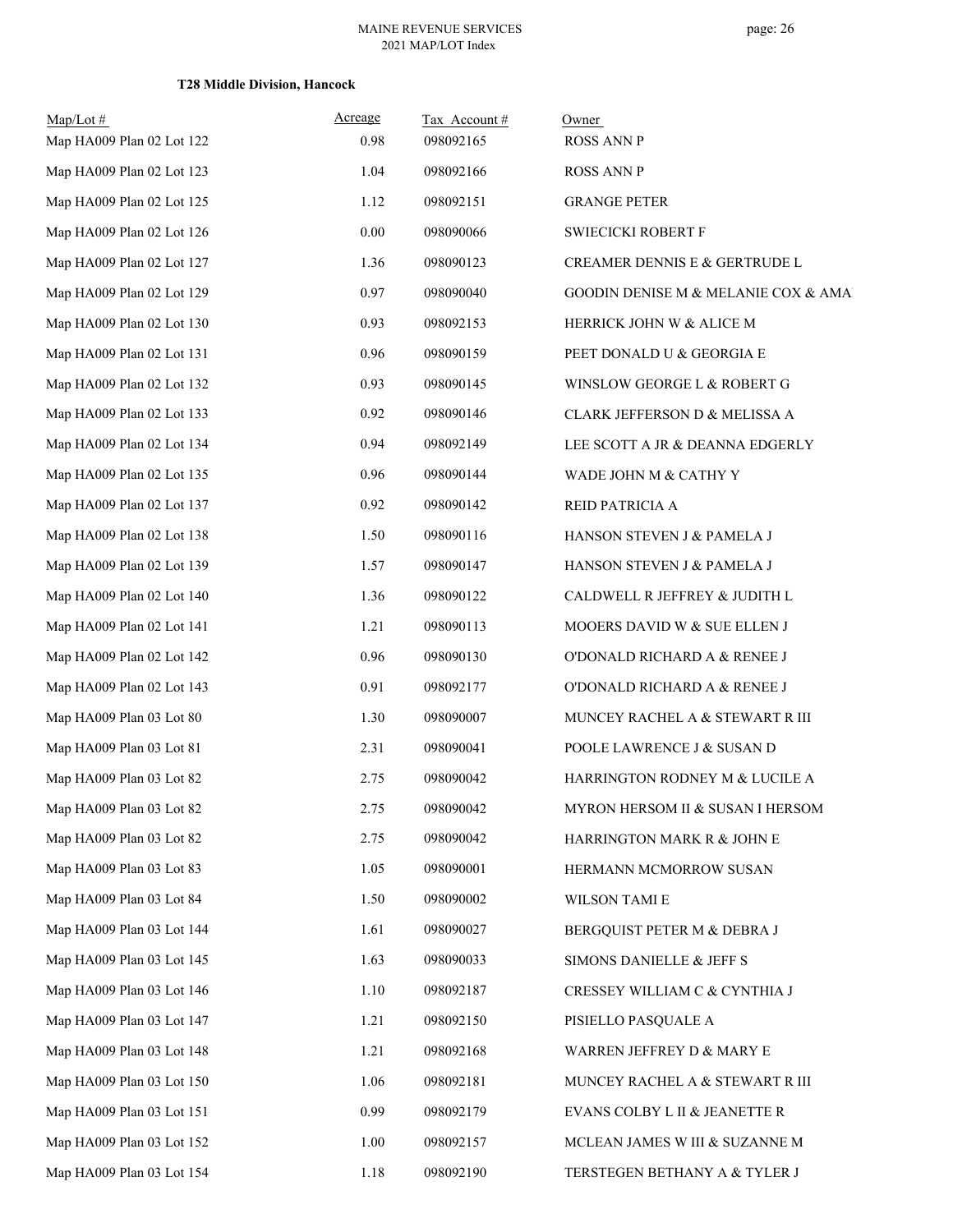| $Map/Lot$ #               | Acreage | Tax Account# | Owner                                                |
|---------------------------|---------|--------------|------------------------------------------------------|
| Map HA009 Plan 03 Lot 155 | 1.27    | 098090165    | MACDONALD ERIC E                                     |
| Map HA009 Plan 03 Lot 156 | 1.27    | 098092191    | HARTFORD CARLETON G                                  |
| Map HA009 Plan 03 Lot 157 | 1.27    | 098090100    | <b>BUTLER ROBERT W &amp; BARBARA K</b>               |
| Map HA009 Plan 03 Lot 158 | 1.29    | 098090110    | KEEFE ADAM W & JULIE F                               |
| Map HA009 Plan 03 Lot 159 | 0.98    | 098092160    | PALMER DOLORES R                                     |
| Map HA009 Plan 03 Lot 161 | 0.99    | 098090138    | JOHNSON DARRYLL O & CHERI L                          |
| Map HA009 Plan 03 Lot 163 | 0.95    | 098090150    | PAGE MICHAEL W & KATHLEEN M                          |
| Map HA009 Plan 03 Lot 164 | 0.95    | 098090119    | GAY STEVE P & MARGARET D                             |
| Map HA009 Plan 03 Lot 165 | 1.63    | 098090037    | <b>GIAMALIS SALLY A &amp; A KEITH HELLER</b>         |
| Map HA009 Plan 03 Lot 166 | 1.06    | 098090120    | BARBEDO CHRISTOPHER V & DIMITRIA A                   |
| Map HA009 Plan 03 Lot 168 | 1.09    | 098092182    | GROVER GARY W & DEBORAH M                            |
| Map HA009 Plan 03 Lot 169 | 1.04    | 098092175    | TAPLIN MARK A, PETER A & DANNY W GRA                 |
| Map HA009 Plan 03 Lot 170 | 1.03    | 098090163    | JOHNSON GARY C & KATHLEEN J                          |
| Map HA009 Plan 03 Lot 171 | 0.00    | 098092170    | <b>BBC LAND LLC</b>                                  |
| Map HA009 Plan 03 Lot 172 | 1.21    | 098092159    | MONROE SCOTT M & MONIKA                              |
| Map HA009 Plan 03 Lot 173 | 1.22    | 098092171    | LAMBERT STEPHEN L & JANE E                           |
| Map HA009 Plan 03 Lot 174 | 0.00    | 098092172    | <b>CROCKETT BRUCE</b>                                |
| Map HA009 Plan 03 Lot 175 | 1.45    | 098090047    | <b>GILIO JOEL &amp; LAURA</b>                        |
| Map HA009 Plan 03 Lot 176 | 1.53    | 098090089    | OLIVER KEVIN W                                       |
| Map HA009 Plan 03 Lot 177 | 1.04    | 098090161    | GEAGHAN CHRISTOPHER R                                |
| Map HA009 Plan 03 Lot 180 | 1.56    | 098090129    | <b>WADE RANDALL A</b>                                |
| Map HA009 Plan 03 Lot 183 | 1.47    | 098090137    | WOOD BRIAN S & ANGELA L                              |
| Map HA009 Plan 03 Lot 185 | 1.55    | 098090158    | GAGHAN RUSSELL C $\&$ MICHELLE G                     |
| Map HA009 Plan 03 Lot 191 | 0.99    | 098090170    | <b>GERRISH VICTORIA &amp; MINDY GERRISH &amp; K.</b> |
| Map HA009 Plan 03 Lot 192 | 1.37    | 098092154    | ROSS LISA M & KEVING                                 |
| Map HA009 Plan 03 Lot 193 | 2.00    | 098090106    | NEVILLE JAMES & SUZANNE                              |
| Map HA009 Plan 03 Lot 194 | 1.56    | 098090101    | MCDONALD JOHN W JR & JOHN W MCDONA                   |
| Map HA009 Plan 03 Lot 195 | 1.36    | 098090111    | DEMILLO TANYA & MARIO                                |
| Map HA009 Plan 03 Lot 196 | 1.46    | 098090108    | DETOUR SHAWN A & JEANNA M                            |
| Map HA009 Plan 03 Lot 197 | 0.93    | 098090169    | MCKOWN GEORGE W & DANIEL P WHITTIEF                  |
| Map HA009 Plan 03 Lot 198 | 1.23    | 098092158    | CUNNINGHAM JEFFRETY SCOTT & KATHER                   |
| Map HA009 Plan 04 Lot 1   | 1.25    | 098090087    | SMITH JOHN J                                         |
| Map HA009 Plan 04 Lot 2   | 1.25    | 098090126    | MOORES JUDD A & ANGELINA                             |
| Map HA009 Plan 04 Lot 4   | 1.13    | 098090127    | RODICK ALFRED E & JULIE M                            |
| Map HA009 Plan 04 Lot 7   | 1.08    | 098090128    | FALKINGHAM PATRICK OWEN, WILLIAM RC                  |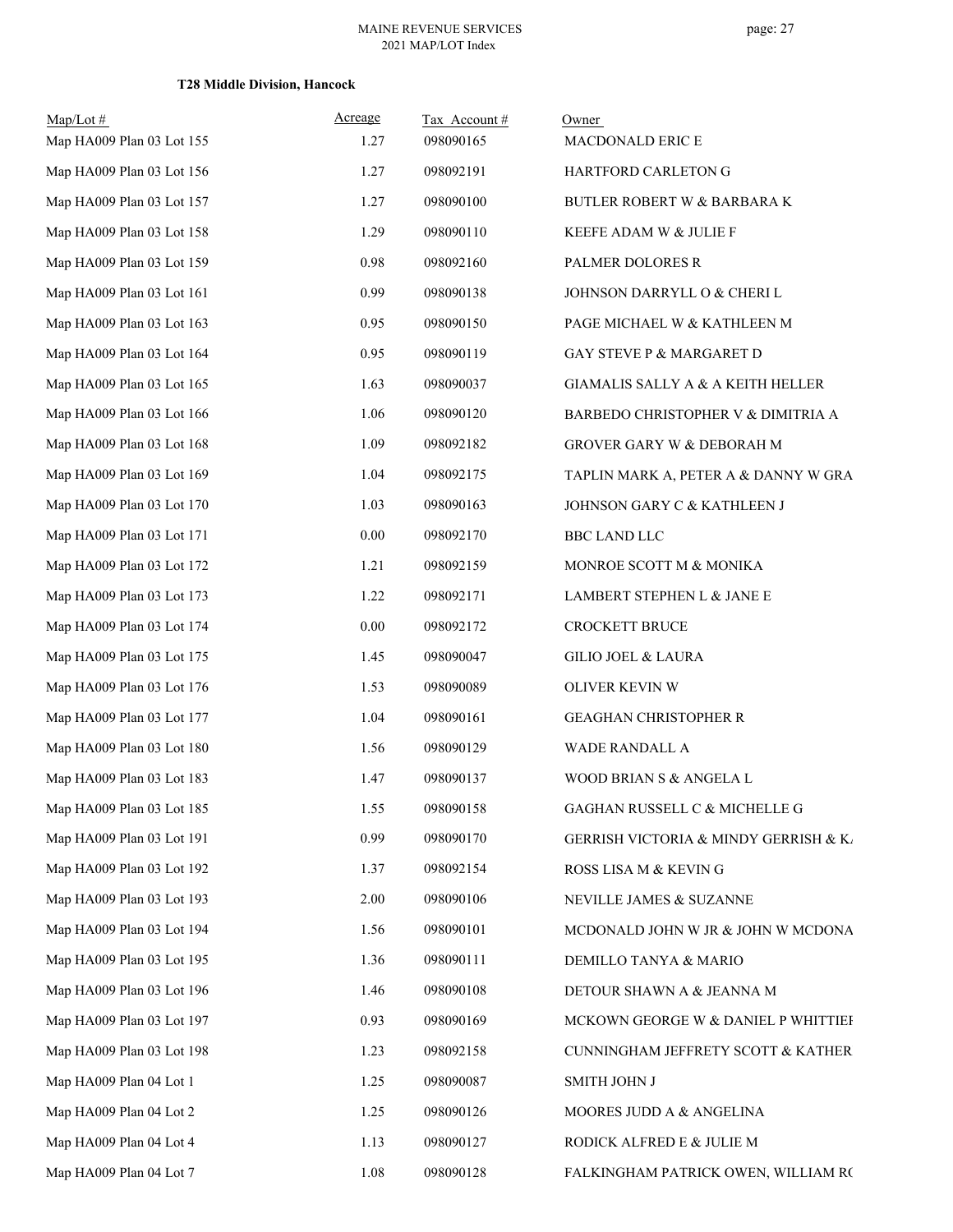| $Map/Lot \#$<br>Map HA009 Plan 04 Lot 41 | Acreage<br>1.17 | Tax Account#<br>098090025 | Owner<br>DUMAS MICHAEL D & DAWN M          |
|------------------------------------------|-----------------|---------------------------|--------------------------------------------|
| Map HA009 Plan 04 Lot 42                 | 1.00            | 098090085                 | MACLEOD LANDRY S                           |
| Map HA009 Plan 04 Lot 43                 | 0.94            | 098090149                 | CARON DAVID L & BONNIE L                   |
| Map HA009 Plan 04 Lot 44                 | 0.95            | 098090086                 | <b>SMITH FRANCES &amp; ROBERT ASHBY</b>    |
| Map HA009 Plan 04 Lot 45                 | 1.37            | 098090162                 | RACIOPPO KRISTEN M                         |
| Map HA009 Plan 04 Lot 45                 | 1.37            | 098090162                 | WOODS PAUL A & KIM A                       |
| Map HA009 Plan 04 Lot 45                 | 1.37            | 098090162                 | WOODS PAUL B & JESSICA J                   |
| Map HA009 Plan 04 Lot 50                 | 1.19            | 098090155                 | BURKE JOSEPH M & CYNTHIA J                 |
| Map HA009 Plan 04 Lot 52                 | 1.12            | 098090153                 | <b>COREY MARC B</b>                        |
| Map HA009 Plan 04 Lot 53                 | 1.35            | 098090156                 | WARD JOHN M & ROBIN M                      |
| Map HA009 Plan 04 Lot 55                 | 1.37            | 098090157                 | BLAISDELL DAVID A & PRISCILLA M            |
| Map HA009 Plan 04 Lot 78 78.1            | 0.00            | 098090008P                | <b>BUXTON MICHAEL E</b>                    |
| Map HA009 Plan 04 Lot 78 78.1            | 1.53            | 098090096                 | <b>BUXTON MICHAEL E</b>                    |
| Map HA009 Plan 04 Lot 79                 | 1.28            | 098090003                 | HARDISON CLIFFORD E & SUSAN E              |
| Map HA009 Plan 05 Lot 5                  | 1.07            | 098090112                 | DECROW DEANNA L & CHARLES R TRUSTEI        |
| Map HA009 Plan 05 Lot 5                  | 1.07            | 098090112                 | DECROW JASON C & MICHELENE P               |
| Map HA009 Plan 05 Lot 6                  | 0.95            | 098090052                 | LIBBY JAMES L, DANIEL P, TED T, & COLBY    |
| Map HA009 Plan 05 Lot 7                  | 1.41            | 098090117                 | PYSZ ELLEN E                               |
| Map HA009 Plan 05 Lot 9                  | 1.43            | 098090039                 | GOSS THOMAS O & BARBARA E                  |
| Map HA009 Plan 05 Lot 10                 | 1.36            | 098090105                 | MITCHELL PAUL J & AMY MARIE H              |
| Map HA009 Plan 05 Lot 12                 | 0.92            | 098090097                 | <b>BURGESS ALAN K &amp; BROOKE I &amp;</b> |
| Map HA009 Plan 05 Lot 13                 | 1.15            | 098090058                 | HANSCOM FLOYD H & ROBERTA R                |
| Map HA009 Plan 05 Lot 15                 | 1.11            | 098090068                 | GOODELL DIANNE L                           |
| Map HA009 Plan 05 Lot 16                 | 1.22            | 098090090                 | GOODELL RICHARD JR ET AL                   |
| Map HA009 Plan 05 Lot 18                 | 1.01            | 098090124                 | MARKOWSKI EDWIN P JR & SANDRA H            |
| Map HA009 Plan 05 Lot 22                 | 1.30            | 098090072                 | ROBINSON STEVEN B & KATHLEEN M             |
| Map HA009 Plan 05 Lot 22.1               | 1.53            | 098090088                 | JONES SUZANNE E                            |
| Map HA009 Plan 05 Lot 25                 | 1.61            | 098090009                 | MARSTON LYNDSEY MONROE & CURTIS F          |
| Map HA009 Plan 05 Lot 27                 | 1.77            | 098090049                 | GOODWIN BENJAMIN C & ANNE M                |
| Map HA009 Plan 05 Lot 28                 | 0.94            | 098090060                 | MCDEVITT JOHN J SR & THOMAS                |
| Map HA009 Plan 05 Lot 29                 | 1.11            | 098090118                 | COLES JAMES L                              |
| Map HA009 Plan 05 Lot 30                 | 1.07            | 098090114                 | HUNTER KIM F                               |
| Map HA009 Plan 05 Lot 32                 | 1.20            | 098090107                 | LENTZ TIMOTHY R & PATRICIA M MILES         |
| Map HA009 Plan 05 Lot 33                 | 1.20            | 098090051                 | MOORE WILLIAM E & CAROL A                  |
| Map HA009 Plan 06 Lot 1                  | 1.14            | 098090062                 | SCHAEFER WILLIAM P & HEIDI L               |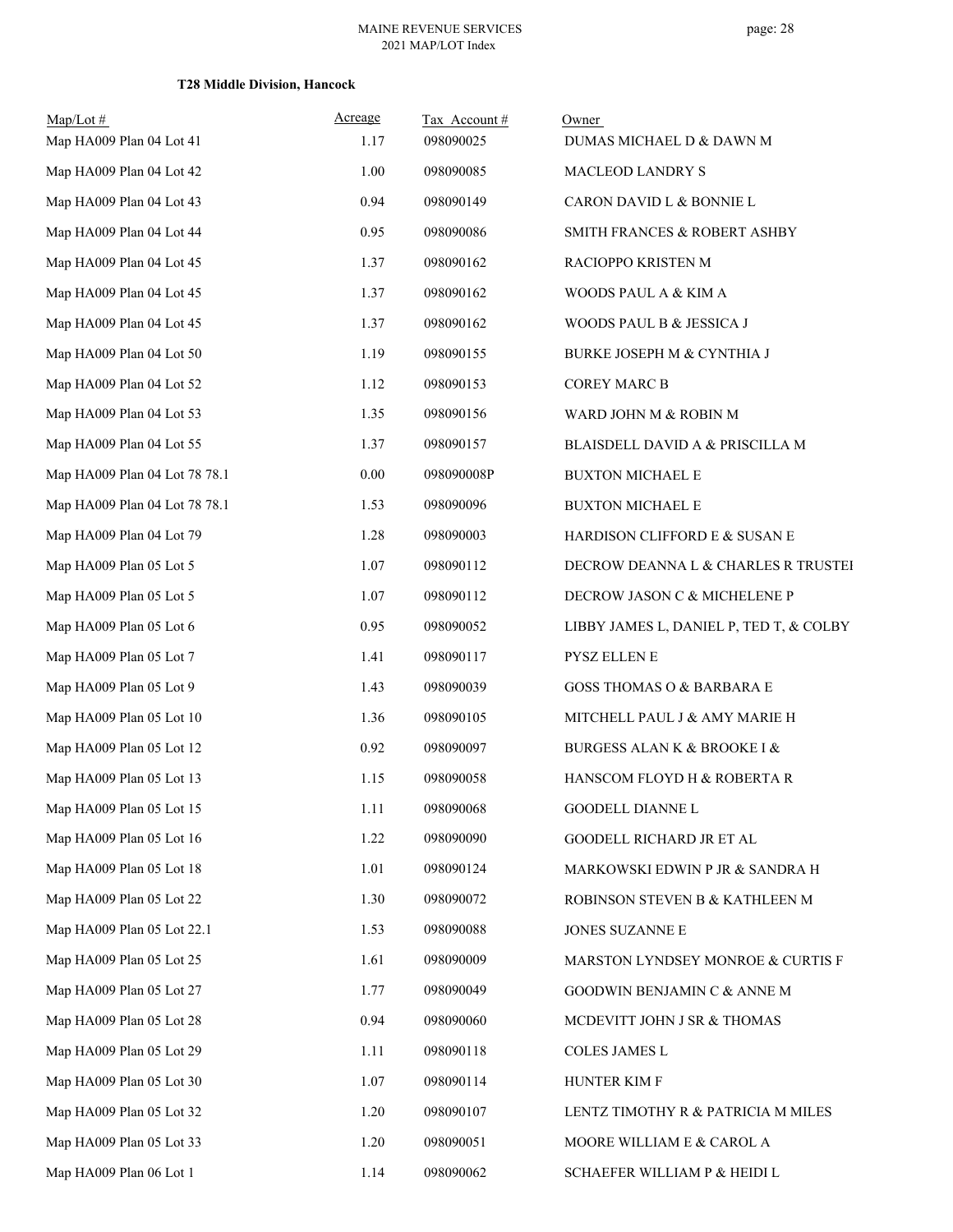| $Map/Lot \#$<br>Map HA009 Plan 06 Lot 1.1 | Acreage<br>1.87 | Tax Account#<br>098092189 | Owner<br>MAINE STATE OF                |
|-------------------------------------------|-----------------|---------------------------|----------------------------------------|
| Map HA009 Plan 06 Lot 1.1                 | 3.80            | 098092194                 | FRIENDS OF LOWER AND MIDDLE LEAD MO    |
| Map HA009 Plan 06 Lot 3                   | 1.07            | 098090036                 | MORESHEAD COLLEEN F                    |
| Map HA009 Plan 06 Lot 10                  | 0.92            | 098092180                 | DAIGLE DONALD J JR                     |
| Map HA009 Plan 06 Lot 14                  | 0.97            | 098090059                 | AUSTIN MARILYN M                       |
| Map HA009 Plan 06 Lot 17                  | 0.99            | 098090121                 | COBB STEVEN A & REBECCA A              |
| Map HA009 Plan 06 Lot 21                  | 1.00            | 098090071                 | REEVES ROCKS LLC                       |
| Map HA009 Plan 06 Lot 23                  | 0.99            | 098090004                 | ASELTON CARL K & ORA M                 |
| Map HA009 Plan 06 Lot 25                  | 1.02            | 098090103                 | WOODS ALLAN R & KATHRYN A TRUSTEES     |
| Map HA009 Plan 06 Lot 28                  | 1.38            | 098090022                 | COOMBS SHARON I                        |
| Map HA009 Plan 06 Lot 30                  | 0.94            | 098090046                 | <b>GERBEREUX DREW L EX</b>             |
| Map HA009 Plan 06 Lot 31 31.1             | 1.52            | 098090030                 | PREBLE SPENCER W                       |
| Map HA009 Plan 06 Lot 33                  | 1.05            | 098092176                 | PREBLE SPENCER & DEANNA                |
| Map HA009 Plan 06 Lot 37                  | 1.50            | 098090020                 | CHARETTE ALFRED L JR                   |
| Map HA009 Plan 06 Lot 42                  | 1.25            | 098090017                 | RAYMOND THOMAS J                       |
| Map HA009 Plan 06 Lot 43                  | 1.11            | 098090050                 | HARE JOHN A, KATHERINE, DONNA HUDSOI   |
| Map HA009 Plan 06 Lot 44                  | 0.68            | 098090043                 | <b>BOUTHILLETTE KEVIN</b>              |
| Map HA009 Plan 06 Lot 45                  | 1.09            | 098090032                 | KIDWELL DIANE S                        |
| Map HA009 Plan 06 Lot 46                  | 0.44            | 098090012                 | KIDWELL DIANE S                        |
| Map HA009 Plan 06 Lot 48                  | 0.98            | 098090010                 | RAYMOND THOMAS                         |
| Map HA009 Plan 06 Lot 49                  | 0.96            | 098090005                 | FONTAINE ELIZABETH S & GEORGE O        |
| Map HA009 Plan 06 Lot 51                  | 1.10            | 098090056                 | SUPRANOVICH KAREN S                    |
| Map HA009 Plan 06 Lot 52                  | 1.13            | 098090054                 | SHOREY LAURIE F TRUSTEE                |
| Map HA009 Plan 06 Lot 53                  | 1.10            | 098090016                 | ROSE JEFFREY J & PATRICIA L            |
| Map HA009 Plan 06 Lot 54                  | 0.99            | 098090029                 | EVERETT GARY L                         |
| Map HA009 Plan 06 Lot 55                  | 0.97            | 098090026                 | <b>BYE CHARLES S</b>                   |
| Map HA009 Plan 06 Lot 56                  | 0.92            | 098090035                 | O'BRIEN PAUL M & SUSAN C               |
| Map HA009 Plan 06 Lot 57                  | 1.17            | 098090044                 | LOWE BETSY J                           |
| Map HA009 Plan 06 Lot 59                  | 1.29            | 098090014                 | REEVER KENNETH P & PIJRO-LIISA TRUSTEI |
| Map HA009 Plan 06 Lot 60                  | 0.91            | 098090069                 | BUSHMICH WALTER L & PAMELA D           |
| Map HA009 Plan 06 Lot 61                  | 1.00            | 098090073                 | RANDOLPH GARRETT                       |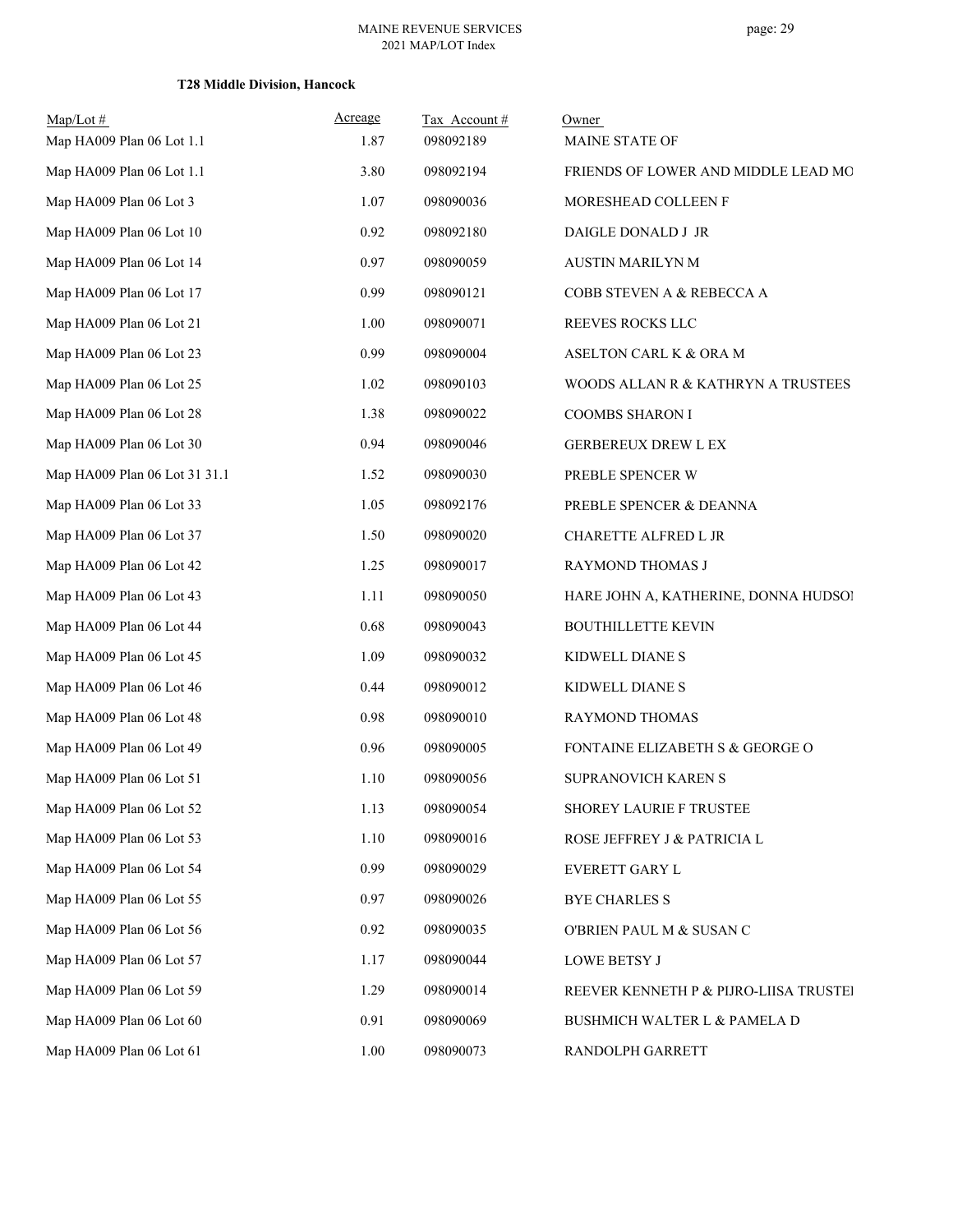| $Map/Lot \#$                                    | Acreage   | Tax Account# | Owner                              |
|-------------------------------------------------|-----------|--------------|------------------------------------|
| Map HA10                                        | 0.00      | 098100001P   | <b>LION STEVEN J</b>               |
| Map HA010                                       | 0.00      | 098100041    | <b>EMERA MAINE</b>                 |
| Map HA010 Plan 01 Lot                           | 0.00      | 098100037    | MARITIMES & NORTHEAST PIPELINE LLC |
| Map HA010 Plan 01 Lot 1.1                       | 4,558.00  | 098100005    | SYLVAN TIMBERLANDS LLC             |
| Map HA010 Plan 01 Lot 1.1                       | 0.00      | 098100032    | <b>CRAM SCOTT</b>                  |
| Map HA010 Plan 01 Lot 1.2 1.3 2 3 7 8<br>8.2910 | 11,893.04 | 098100020    | URSA MAJOR LLC                     |
| Map HA010 Plan 01 Lot 2.2                       | 1.03      | 098100022    | LIZZOTTE MICHAEL & TIMOTHY         |
| Map HA010 Plan 01 Lot 2.2                       | 0.00      | 098100029    | <b>FAHEY JEFFREY</b>               |
| Map HA010 Plan 01 Lot 2.21                      | 1.07      | 098100034    | WEBBER CLIFFORD B                  |
| Map HA010 Plan 01 Lot 2.22                      | 1.04      | 098100030    | POLK PHILIP & CYNTHIA              |
| Map HA010 Plan 01 Lot 2.23                      | 1.04      | 098100025    | <b>FAHEY JEFFREY</b>               |
| Map HA010 Plan 01 Lot 2.24                      | 1.04      | 098100023    | WASSON JEFFREY & MELISSA           |
| Map HA010 Plan 01 Lot 2.25                      | 1.04      | 098100018    | CARTER MAY L                       |
| Map HA010 Plan 01 Lot 4                         | 100.00    | 098100035    | MADDEN ANTHONY W & CINDY L         |
| Map HA010 Plan 01 Lot 4.2                       | 5.78      | 098100042    | JORDAN KERRY CLARK TRUSTEE         |
| Map HA010 Plan 01 Lot 5                         | 115.00    | 098100001    | LIBBY SETH B SR & SCOTT M          |
| Map HA010 Plan 01 Lot 5.1                       | 35.00     | 098100033    | LIBBY SETH B SR & SCOTT M          |
| Map HA010 Plan 01 Lot 6                         | 31.00     | 098100002    | REINZO JOHN E & ANN M              |
| Map HA010 Plan 01 Lot 6.1                       | 89.00     | 098100039    | REGAN WENDY ANN & ARGO M           |
| Map HA010 Plan 01 Lot 7.1                       | 15.00     | 098100038    | MAINE STATE OF (IF&W)              |
| Map HA010 Plan 01 Lot 7.2 8.1                   | 8,488.52  | 098100040    | NATURE CONSERVANCY                 |
| Map HA010 Plan 01 Lot 8                         | 0.00      | 098100009    | <b>BLACK JAMES M</b>               |
| Map HA010 Plan 01 Lot 8                         | $0.00\,$  | 098100026    | CROWELL-SMITH KRISTEN              |
| Map HA010 Plan 01 Lot 8.2                       | $0.00\,$  | 098100016    | TRIPI ADAM                         |
| Map HA010 Plan 01 Lot 8.3                       | 2.16      | 098100004    | KELLEY TERRANCE J ET AL            |
| Map HA010 Plan 01 Lot 11                        | 346.75    | 098100012    | LION STEVEN J & SHANNON TTEE       |
| Map HA010 Plan 01 Lot 11.1                      | 0.25      | 098100036    | LION FAMILY BURYING GROUND         |
| Map HA010 Plan 01 Lot 12                        | 1.25      | 098100003    | HARKINS BERNARD L & JULIA EVELETH  |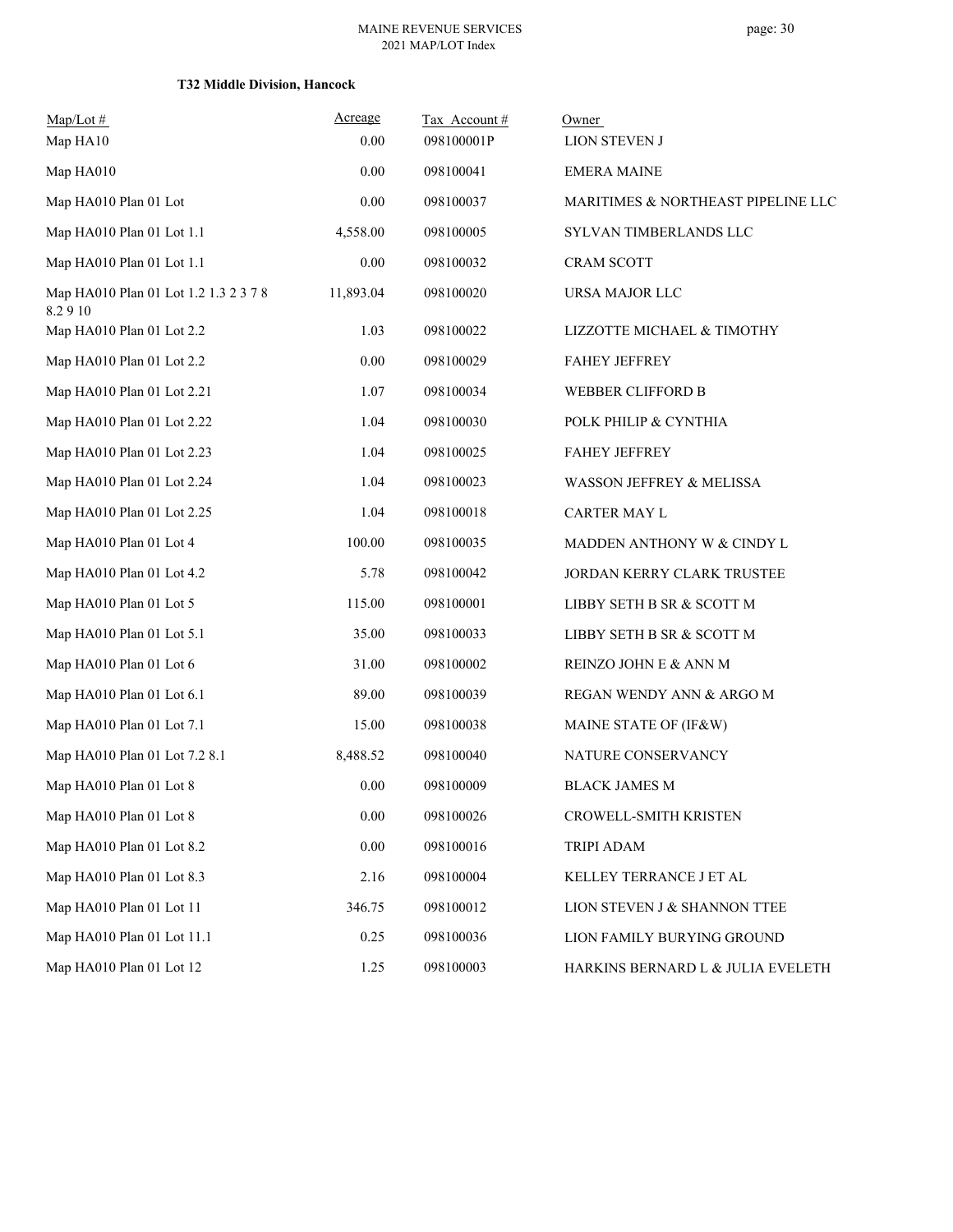| $Map/Lot \#$<br>Map HA011     | Acreage<br>0.00 | Tax Account#<br>098112005 | Owner<br><b>EMERA MAINE</b>           |
|-------------------------------|-----------------|---------------------------|---------------------------------------|
| Map HA011 Plan 01 Lot         | 0.00            | 098110044                 | MARITIMES & NORTHEAST PIPELINE LLC    |
| Map HA011 Plan 01 Lot 1       | $0.00\,$        | 098110006                 | DAY TOBY A                            |
| Map HA011 Plan 01 Lot 1 1.1   | 5,451.94        | 098110007                 | DYSART REALTY CO                      |
| Map HA011 Plan 01 Lot 1       | 0.00            | 098110014                 | <b>BOWDOIN MICHAEL</b>                |
| Map HA011 Plan 01 Lot 1       | 0.00            | 098110022                 | <b>CONNOLLY DAVID</b>                 |
| Map HA011 Plan 01 Lot 1.1     | 0.00            | 098110009                 | MCGLINCHEY MICHAEL & EVELYN           |
| Map HA011 Plan 01 Lot 2       | 0.00            | 098110005                 | DAVIDSON ANDREW                       |
| Map HA011 Plan 01 Lot 2       | $0.00\,$        | 098110010                 | <b>BRIDGES DAVID</b>                  |
| Map HA011 Plan 01 Lot 2       | 0.00            | 098110012                 | <b>REED MATT</b>                      |
| Map HA011 Plan 01 Lot 2 3 6 7 | 16,300.52       | 098110032                 | URSA MAJOR LLC                        |
| Map HA011 Plan 01 Lot 2.1     | 1.17            | 098110002                 | MOORE BENJAMIN C & MELISSA            |
| Map HA011 Plan 01 Lot 3       | 0.00            | 098110028                 | KENNEDY RICHARD A JR                  |
| Map HA011 Plan 01 Lot 3       | 0.00            | 098110035                 | <b>STOVER WILLIAM</b>                 |
| Map HA011 Plan 02 Lot 1       | 5.22            | 098110001                 | ALLIGATOR LAKE CAMPS LLC              |
| Map HA011 Plan 02 Lot 2       | 0.95            | 098110004                 | JENKINS ALETA L                       |
| Map HA011 Plan 02 Lot 3       | 1.34            | 098110020                 | DRAPER MARK C & NANCY                 |
| Map HA011 Plan 02 Lot 4       | 1.03            | 098110036                 | FORBES PATRICIA E                     |
| Map HA011 Plan 02 Lot 4.1     | 30.00           | 098110042                 | JANNELLE KAREN & BRIAN                |
| Map HA011 Plan 02 Lot 4.2     | 15.00           | 098110008                 | DOMBY ARTHUR HOWARD                   |
| Map HA011 Plan 02 Lot 4.3     | 15.00           | 098110015                 | JESSOP PENELOPE & DAVID CHITTIM       |
| Map HA011 Plan 02 Lot 4.4 4.5 | 9.50            | 098110023                 | MORRILL WALTER IV                     |
| Map HA011 Plan 02 Lot 4.6     | 2.00            | 098110043                 | RANKIN JOHN M                         |
| Map HA011 Plan 02 Lot 4.7     | 27.50           | 098110026                 | <b>BRANDT RICHARD &amp; NANCY</b>     |
| Map HA011 Plan 02 Lot 5       | 2.00            | 098110025                 | <b>GLIDDEN ANTHONY</b>                |
| Map HA011 Plan 02 Lot 6       | 0.97            | 098110011                 | <b>GEROW SCOTT</b>                    |
| Map HA011 Plan 02 Lot 8       | 1.01            | 098112003                 | HUTCHINS SHERMAN H & PATRICIA L       |
| Map HA011 Plan 03 Lot 1.1     | 0.85            | 098110037                 | <b>ALLEN JOANNE</b>                   |
| Map HA011 Plan 03 Lot 1.1     | 0.85            | 098110037                 | WARREN EDWARD L                       |
| Map HA011 Plan 03 Lot 3       | 1.65            | 098110038                 | GUILBAULT RAYMOND R SR, PRISCILLA A & |
| Map HA011 Plan 03 Lot 5       | 0.75            | 098110019                 | KOSINSKI STANLEY C & GRACE M          |
| Map HA011 Plan 03 Lot 5.1     | 4.43            | 098112006                 | KOSINSKI STANLEY C & GRACE M          |
| Map HA011 Plan 03 Lot 10      | 0.63            | 098110034                 | SPENCER GEORGE NELSON JR              |
| Map HA011 Plan 03 Lot 13 14   | 1.69            | 098110016                 | KEARNS WILLIAM N & NINETTA P          |
| Map HA011 Plan 03 Lot 15      | $1.00\,$        | 098110013                 | DYER DENNIS M & PRISCILLE B           |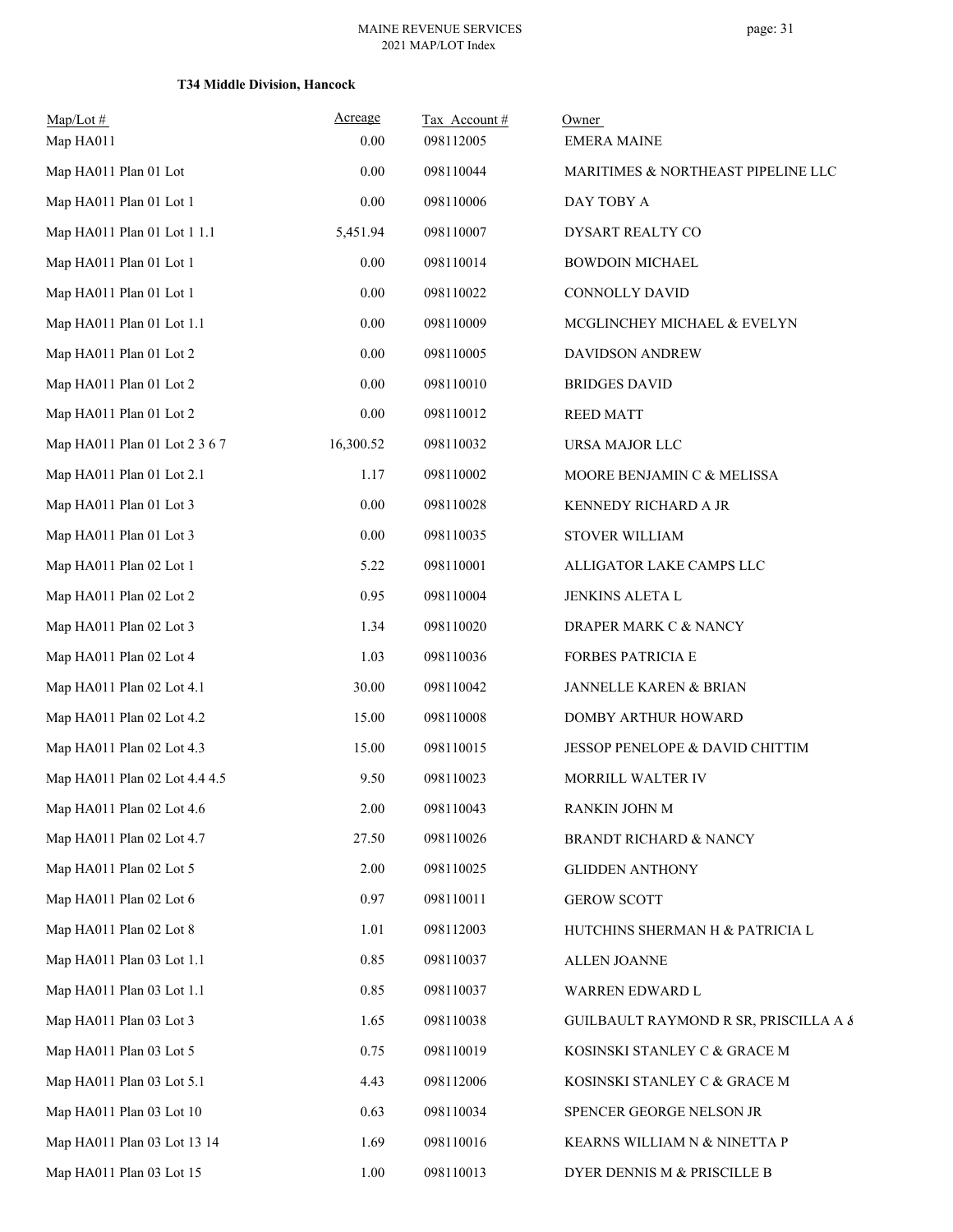#### MAINE REVENUE SERVICES 2021 MAP/LOT Index

| $Map/Lot \#$                      | Acreage | Tax Account # | Owner                         |
|-----------------------------------|---------|---------------|-------------------------------|
| Map HA011 Plan 03 Lot 16 17       | 4.36    | 098112007     | RICHARD SHANE T               |
| Map HA011 Plan 03 Lot 18 19 20 23 | 8.34    | 098110018     | <b>RICKETT JOYCE</b>          |
| Map HA011 Plan 04 Lot 2.2         | 14.89   | 098112004     | <b>BBC LAND LLC</b>           |
| Map HA011 Plan 04 Lot 5           | 1.75    | 098110024     | NICKERSON FREDERICK A         |
| Map HA011 Plan 04 Lot 7           | 0.98    | 098110003     | VAN DINE RACHEL R             |
| Map HA011 Plan 04 Lot 9           | 1.01    | 098110029     | <b>GEROW JENNIFER</b>         |
| Map HA011 Plan 04 Lot 10          | 1.10    | 098110021     | SINCLAIR TERRENCE D & JANET M |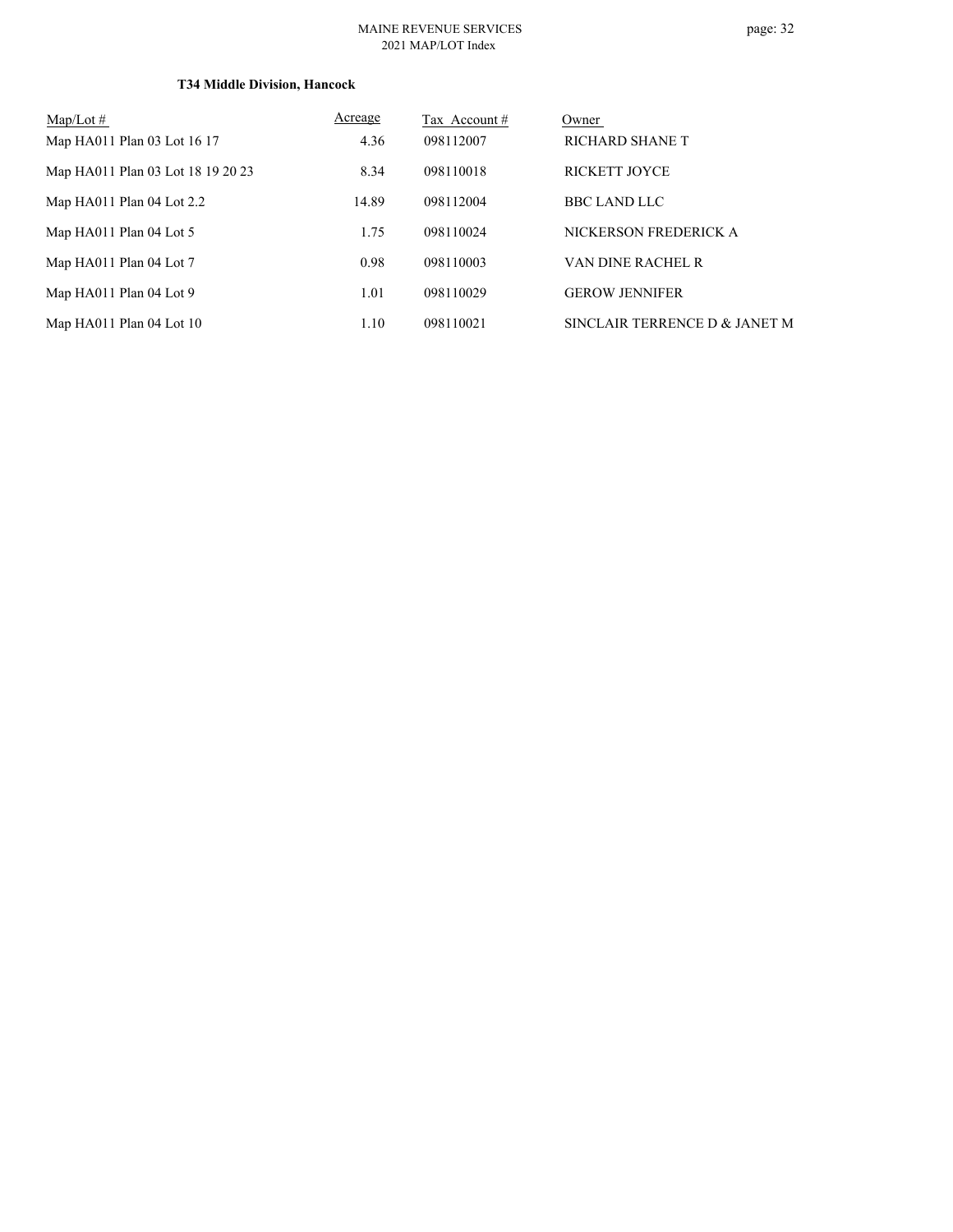| $Map/Lot \#$                            | Acreage   | Tax Account# | Owner                                |
|-----------------------------------------|-----------|--------------|--------------------------------------|
| Map HA012                               | 0.00      | 098120048    | <b>EMERA MAINE</b>                   |
| Map HA012 Plan 01 Lot                   | 0.00      | 098120044    | MARITIMES & NORTHEAST PIPELINE LLC   |
| Map HA012 Plan 01 Lot 1                 | 0.00      | 098120013    | <b>BRIDGES BRYAN</b>                 |
| Map HA012 Plan 01 Lot 1 2 3 4 5 6 7 8 9 | 23,055.50 | 098120024    | URSA MAJOR LLC                       |
| Map HA012 Plan 01 Lot 1                 | 0.00      | 098120032    | <b>GARLAND NORA</b>                  |
| Map HA012 Plan 01 Lot 1                 | 0.00      | 098120037    | DALTON CHRISTOPHER L                 |
| Map HA012 Plan 01 Lot 1                 | 0.00      | 098120050    | UNION RIVER TEL CO                   |
| Map HA012 Plan 01 Lot 1.2               | 28.00     | 098120049    | MARITIMES & NORTHEAST PIPELINE LLC   |
| Map HA012 Plan 01 Lot 2                 | 0.00      | 098120004    | <b>CAPRA SHANE</b>                   |
| Map HA012 Plan 01 Lot 2                 | 0.00      | 098120006    | HARKINS NORMAN                       |
| Map HA012 Plan 01 Lot 2                 | 0.00      | 098120009    | HAMOR STEVEN SR                      |
| Map HA012 Plan 01 Lot 2.1               | 1.06      | 098120001    | ADAMS MICHELE G & KYLE D GRAY        |
| Map HA012 Plan 01 Lot 3.2               | 2.27      | 098120047    | LOWER SABAO LAKE ASSOCIATION INC     |
| Map HA012 Plan 01 Lot 4                 | 0.00      | 098120011    | CARROLL NATHAN E                     |
| Map HA012 Plan 01 Lot 4                 | 0.00      | 098120018    | <b>GOODWIN BEN</b>                   |
| Map HA012 Plan 01 Lot 4.1               | 55.00     | 098120045    | MAINE STATE OF                       |
| Map HA012 Plan 01 Lot 10.1              | 1.59      | 098120051    | <b>SCHULTZ SUSAN</b>                 |
| Map HA012 Plan 01 Lot 10.21             | 1.57      | 098120052    | MORAVICK MARTHA                      |
| Map HA012 Plan 01 Lot 14                | 0.94      | 098120019    | HARRINGTON GORDON W & DIANA J        |
| Map HA012 Plan 02 Lot 1.1               | 0.94      | 098120016    | WEISS HERBERT C, BARBARA & CLINT S   |
| Map HA012 Plan 02 Lot 3.1               | 67.14     | 098120046    | <b>BBC LAND LLC</b>                  |
| Map HA012 Plan 02 Lot 4.2               | 1.73      | 098120035    | <b>GAY MICHAEL</b>                   |
| Map HA012 Plan 02 Lot 5.1               | 0.93      | 098120012    | HEIKKINEN SCOTT R & MEGAN L          |
| Map HA012 Plan 02 Lot 10                | 2.30      | 098120002    | SMITH RANDALL L                      |
| Map HA012 Plan 02 Lot 10.2              | 3.10      | 098120040    | FARRELL JACKIE L                     |
| Map HA012 Plan 02 Lot 10.3              | 2.30      | 098120043    | <b>SMITH COREY</b>                   |
| Map HA012 Plan 02 Lot 11                | 1.06      | 098120005    | CHAPMAN RALPH S & KENNETH            |
| Map HA012 Plan 02 Lot 12                | 3.21      | 098120010    | DOMBEK ANDREW J, LYNN M & LORI J     |
| Map HA012 Plan 02 Lot 13                | 1.01      | 098120017    | <b>GREENE PETER F &amp; LORNA N</b>  |
| Map HA012 Plan 02 Lot 15                | 1.23      | 098120007    | HATCH ROBERT L                       |
| Map HA012 Plan 02 Lot 17                | 1.44      | 098120003    | BROOKS RICHARD E JR & BARBARA J      |
| Map HA012 Plan 02 Lot 18                | 1.28      | 098120008    | HEWLETT JOHN N & ELIZABETH J         |
| Map HA012 Plan 02 Lot 19                | 0.99      | 098120014    | FREDERICK CHARLES & PATRICIA J       |
| Map HA012 Plan 02 Lot 20                | 1.05      | 098120042    | <b>GOTT FRANK O &amp; KATHLEEN F</b> |
| Map HA012 Plan 02 Lot 21                | 1.05      | 098120021    | KOZIKOWSKI BRUCE J                   |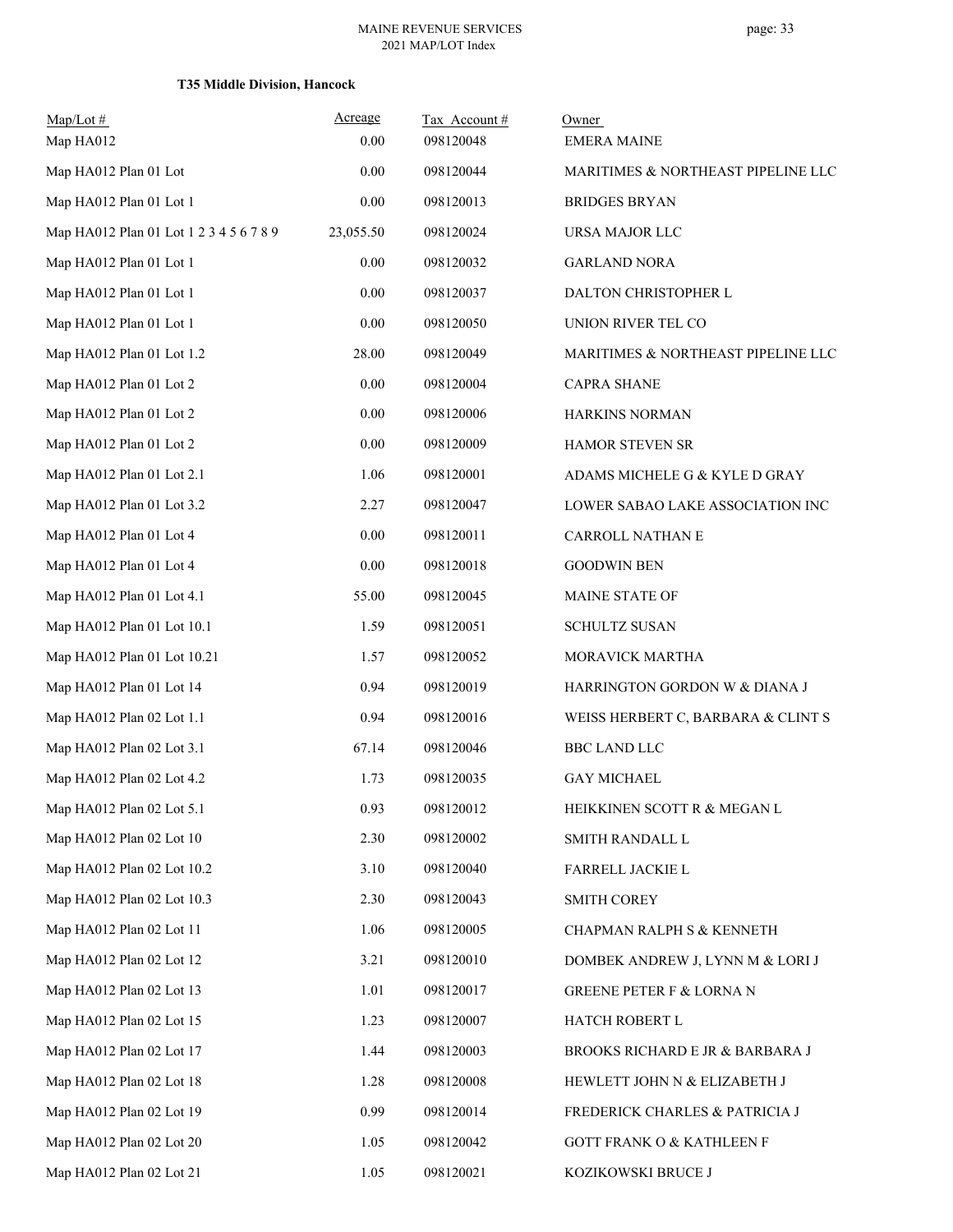#### MAINE REVENUE SERVICES 2021 MAP/LOT Index

| $Map/Lot \#$             | Acreage | Tax Account# | Owner                                |
|--------------------------|---------|--------------|--------------------------------------|
| Map HA012 Plan 02 Lot 22 | 1.20    | 098120022    | LOOK FAMILY LIVING TRUST             |
| Map HA012 Plan 02 Lot 23 | 1.27    | 098120034    | POIRIER CHARLES J & LISA A TRUESDALE |
| Map HA012 Plan 02 Lot 23 | 1.27    | 098120034    | CROTEAU ANDREW R JR & JENNIFER L     |
| Map HA012 Plan 02 Lot 24 | 1.24    | 098120023    | RUMERY E TURNER & DOREEN A           |
| Map HA012 Plan 02 Lot 25 | 1.00    | 098120020    | SMART DOUGLAS & TONI POLL            |
| Map HA012 Plan 02 Lot 26 | 0.92    | 098120033    | CURRIER COLBY C III & JONI R WEBBER  |
| Map HA012 Plan 02 Lot 27 | 1.05    | 098120041    | MORAVICK DAVID N, NORMAN SCHULTZ,    |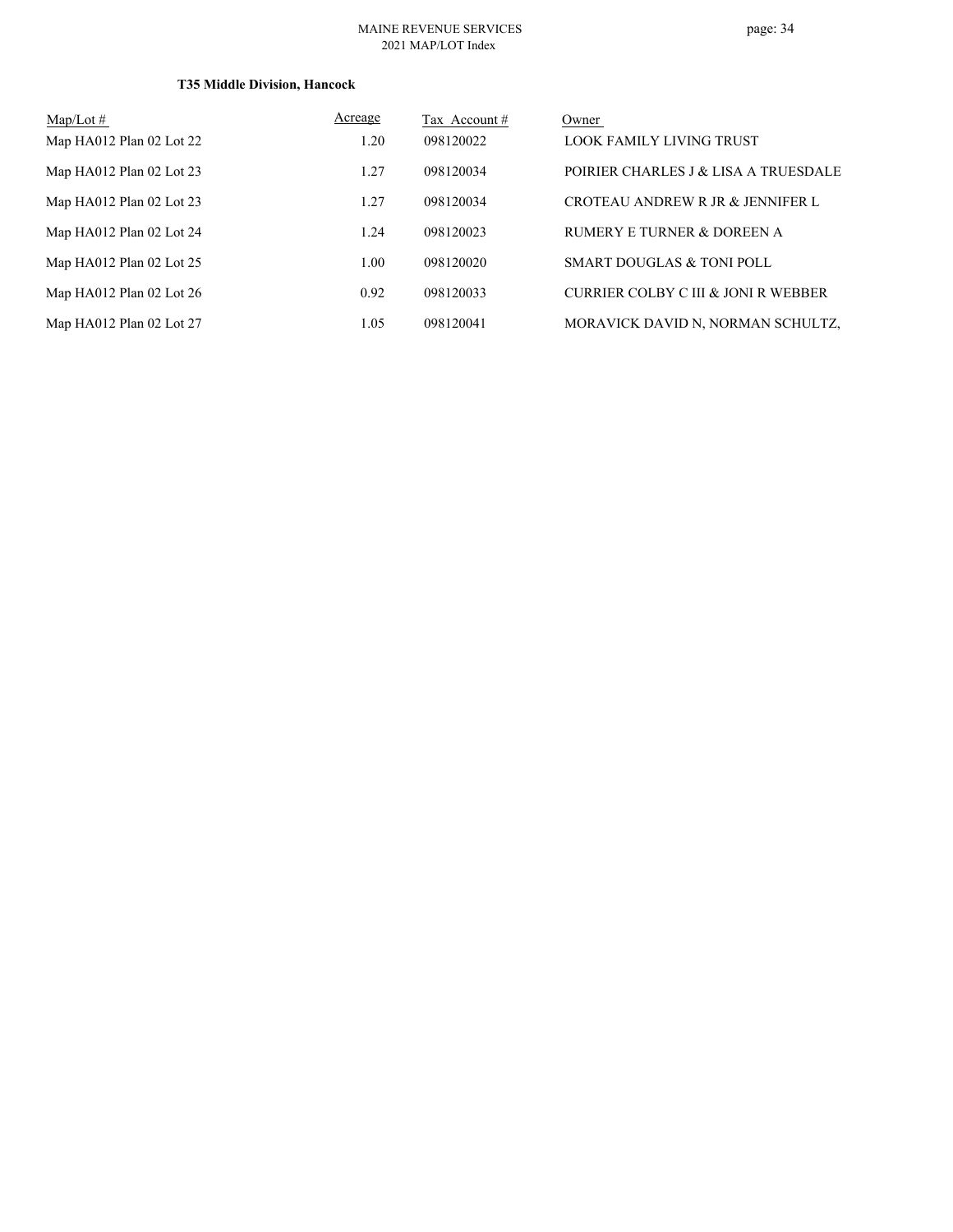| $Map/Lot$ #<br>Map HA013 Plan 01 Lot 1 7 8 | Acreage<br>4,923.00 | Tax Account#<br>098130045 | Owner<br>URSA MAJOR LLC               |
|--------------------------------------------|---------------------|---------------------------|---------------------------------------|
| Map HA013 Plan 01 Lot 2                    | 0.00                | 098130002                 | WELCH BETHANY                         |
| Map HA013 Plan 01 Lot 2 4                  | 14,888.76           | 098130006                 | CASSIDY TIMBERLANDS LLC ET AL         |
| Map HA013 Plan 01 Lot 2                    | $0.00\,$            | 098130011                 | <b>FRANCIS MIKE</b>                   |
| Map HA013 Plan 01 Lot 2                    | 0.00                | 098130022                 | <b>BUCKLEY ERIC R</b>                 |
| Map HA013 Plan 01 Lot 2                    | $0.00\,$            | 098130044                 | DUNNING DAVID J                       |
| Map HA013 Plan 01 Lot 2                    | $0.00\,$            | 098130052                 | THORNTON BRENDA L                     |
| Map HA013 Plan 01 Lot 2.1                  | 3,963.00            | 098130072                 | CASSIDY TIMBERLANDS LLC               |
| Map HA013 Plan 01 Lot 2.11                 | 485.00              | 098130075                 | CASSIDY TIMBERLANDS ET AL             |
| Map HA013 Plan 01 Lot 2.2                  | 15.00               | 098130074                 | GRINDLE MICHAEL W & KELLY J           |
| Map HA013 Plan 01 Lot 3                    | 100.00              | 098130012                 | <b>BACWOODS LLC</b>                   |
| Map HA013 Plan 01 Lot 5 6                  | 971.20              | 098130040                 | CASSIDY TIMBERLANDS LLC ET AL         |
| Map HA013 Plan 02 Lot 1                    | 0.53                | 098130053                 | WHITE NANCY J & JOHN F BURNS          |
| Map HA013 Plan 02 Lot 2                    | 1.03                | 098130005                 | BOSSE JAMES H & JOANNE L              |
| Map HA013 Plan 02 Lot 3                    | 1.15                | 098130069                 | DECOTEAU EDWARD & ANN                 |
| Map HA013 Plan 02 Lot 4                    | 1.23                | 098130027                 | MCCANNELL RONALD V & CAROL A          |
| Map HA013 Plan 02 Lot 5                    | 1.79                | 098130024                 | HARVEY MICHAEL M & CHRISTY A          |
| Map HA013 Plan 02 Lot 6                    | 1.56                | 098130004                 | SHAFER GLYNN T JR & RACHEL L          |
| Map HA013 Plan 02 Lot 7                    | 1.34                | 098130054                 | D'AGOSTINO GAIL ELLSWORTH &           |
| Map HA013 Plan 02 Lot 8                    | 1.48                | 098130021                 | COMEAU RICHARD R &                    |
| Map HA013 Plan 02 Lot 9                    | 1.29                | 098130009                 | CARMICHAEL VANESSA                    |
| Map HA013 Plan 02 Lot 10                   | 1.33                | 098130055                 | WILCOX MICHAEL J & DWAYNE E           |
| Map HA013 Plan 02 Lot 11                   | 1.39                | 098130029                 | CAVANAUGH DAVID J & SANDRA L          |
|                                            |                     |                           |                                       |
| Map HA013 Plan 02 Lot 12                   | 1.65                | 098130030                 | GILMAN LAURIE A & AMY                 |
| Map HA013 Plan 02 Lot 14                   | 2.48                | 098130003                 | BAKER CHRISTOPHER L & LISA M TRUSTEE: |
| Map HA013 Plan 02 Lot 15                   | 1.40                | 098130028                 | THORNTON MICHAEL & ANN                |
| Map HA013 Plan 02 Lot 16                   | 1.18                | 098130023                 | AVERY LINDA L & TIMOTHY D             |
| Map HA013 Plan 02 Lot 17                   | 1.62                | 098130033                 | PROKOP DAVID & KATARINA               |
| Map HA013 Plan 02 Lot 18                   | 0.98                | 098130001                 | ALEXANDER JAMES E SR & ROSALIE F &    |
| Map HA013 Plan 02 Lot 20                   | 1.54                | 098130032                 | <b>GOTHROW BRUCE A &amp; LINDA J</b>  |
| Map HA013 Plan 02 Lot 21                   | 1.27                | 098130025                 | PAUL THERESA & JOHN J & KRISTEN M     |
| Map HA013 Plan 02 Lot 22                   | 1.23                | 098130031                 | MORIN KEVIN J                         |
| Map HA013 Plan 02 Lot 23                   | 1.19                | 098130051                 | THORNTON BRENDA L                     |
| Map HA013 Plan 02 Lot 24                   | 1.22                | 098130035                 | O'CONNOR MAKAYLA & MICHAEL            |
| Map HA013 Plan 02 Lot 25                   | 1.31                | 098130010                 | JONES CHERYL A & SCOTT E              |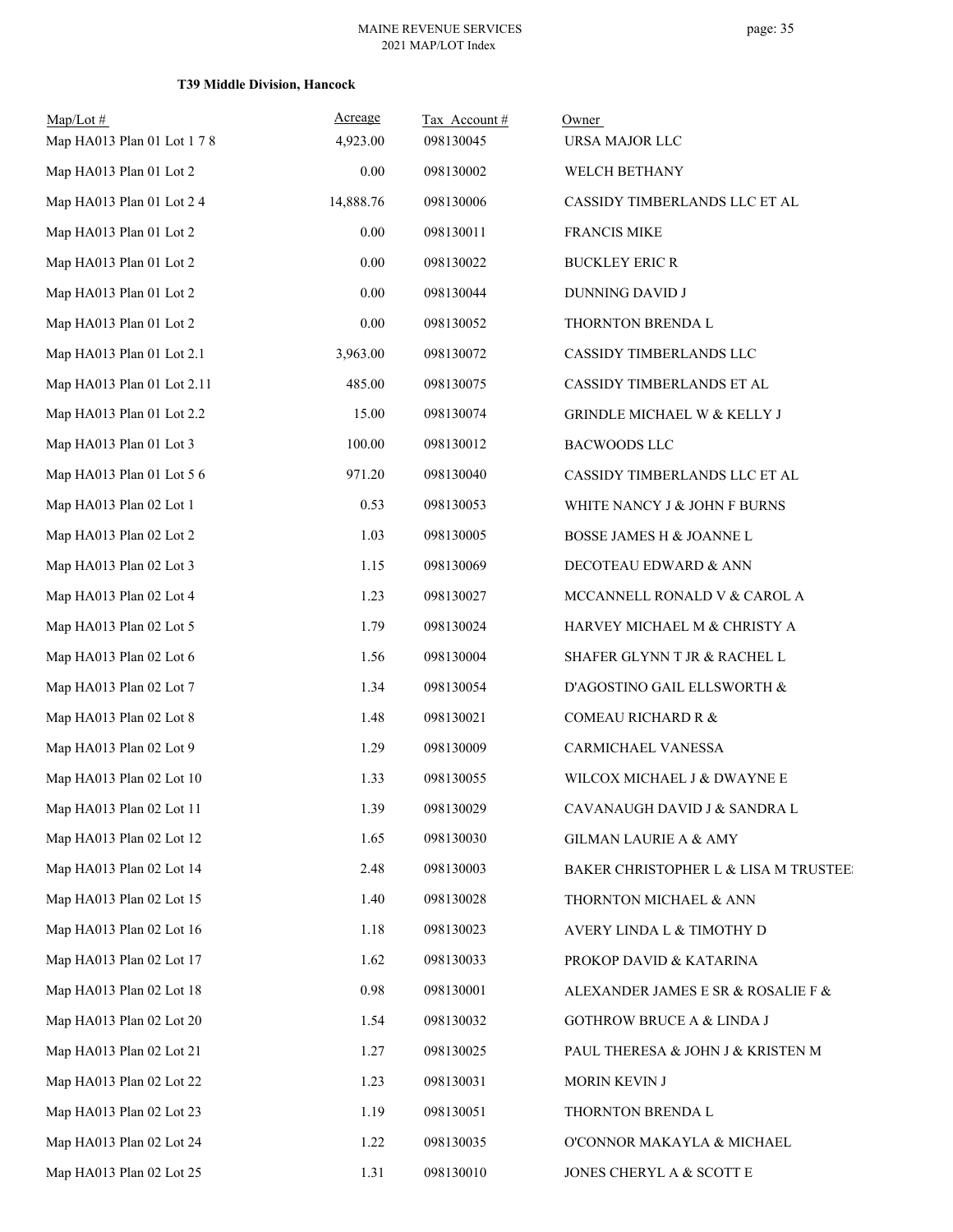#### MAINE REVENUE SERVICES 2021 MAP/LOT Index

| $\text{Map/Lot} \#$           | Acreage | Tax Account # | Owner                            |
|-------------------------------|---------|---------------|----------------------------------|
| Map HA013 Plan 02 Lot 26 26.1 | 5.40    | 098130049     | <b>GOODMAN MARY F</b>            |
| Map HA013 Plan 02 Lot $27$    | 1.24    | 098130034     | BERGERON GEORGE                  |
| Map HA013 Plan 02 Lot 36 36.1 | 14.52   | 098130048     | VEEVERS CARTER DIGBY HUGH JULIAN |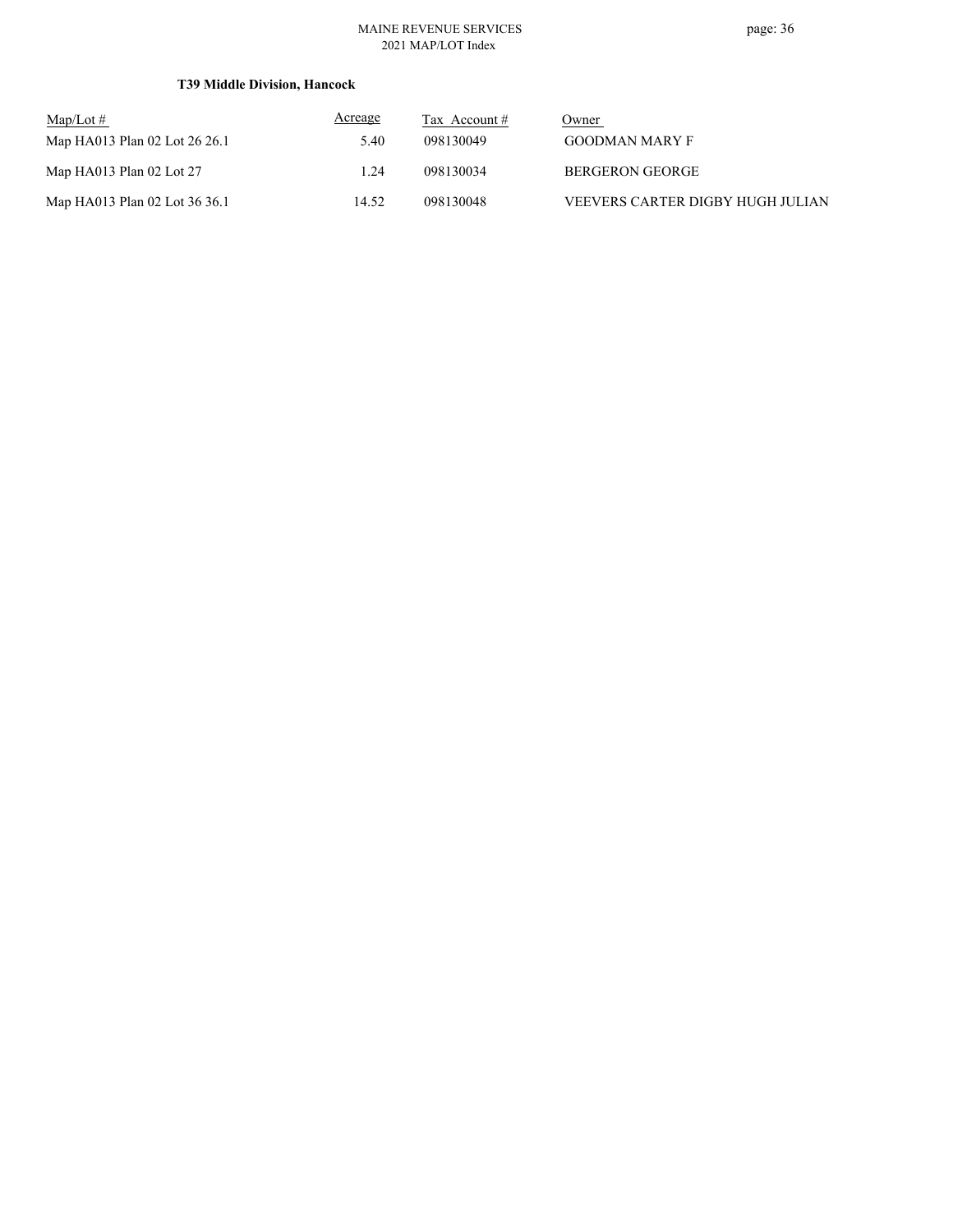| $Map/Lot \#$                  | Acreage   | Tax Account# | Owner                               |
|-------------------------------|-----------|--------------|-------------------------------------|
| Map HA014 Plan 01 Lot 1       | 0.00      | 098140005    | <b>CAMERON JOHN R</b>               |
| Map HA014 Plan 01 Lot 1 10 11 | 24,399.84 | 098140009    | ROBBINS LUMBER INC                  |
| Map HA014 Plan 01 Lot 1       | 0.00      | 098140017    | PELLETIER RONALD                    |
| Map HA014 Plan 01 Lot 1       | 0.00      | 098140022    | <b>MAINE STATE OF</b>               |
| Map HA014 Plan 01 Lot 1.1     | 1.33      | 098140014    | MADDEN RANDALL L & JULIA A          |
| Map HA014 Plan 01 Lot 1.2     | 250.00    | 098140025    | MAINE STATE OF                      |
| Map HA014 Plan 01 Lot 1.3     | 1.02      | 098140015    | BURTT WAYNE L & JUNE V              |
| Map HA014 Plan 01 Lot 2       | 20.00     | 098140016    | NICATOUS CLUB INC                   |
| Map HA014 Plan 01 Lot 3       | 6.50      | 098140001    | MERRIAM ELIZABETH TRUSTEE & HUGH M  |
| Map HA014 Plan 01 Lot 4       | 1.67      | 098140002    | MERRIAM ELIZABETH TRUSTEE & HUGH M  |
| Map HA014 Plan 01 Lot 5       | 1.80      | 098140010    | KAMM RONALD F & SUSAN R             |
| Map HA014 Plan 01 Lot 6       | 8.00      | 098140019    | SIMMERS CHARLES R & JANE E TRUSTEES |
| Map HA014 Plan 01 Lot 7       | 29.00     | 098140006    | MAINE STATE OF                      |
| Map HA014 Plan 01 Lot 8       | 5.00      | 098140004    | FONTAINE GEORGE O & ELIZABETH S     |
| Map HA014 Plan 01 Lot 9       | 3.00      | 098140003    | <b>BALDWIN HAROLD P TRUST</b>       |
| Map HA014 Plan 02 Lot 1       | 1.38      | 098140026    | HERSEY CHRISTOPHER S & MICHELE M    |
| Map HA014 Plan 02 Lot 2       | 1.19      | 098140031    | DONOVAN R KATHERINE & SUSAN C CAMPI |
| Map HA014 Plan 02 Lot 3       | 1.11      | 098140028    | SOUTHALL JOHN C                     |
| Map HA014 Plan 02 Lot 4       | 1.09      | 098140029    | SOUTHALL JOHN C & KRISTA NORDGREN   |
| Map HA014 Plan 02 Lot 5       | 1.14      | 098140030    | HOYT RAYMOND NATHANIEL              |
| Map HA014 Plan 02 Lot 6       | 1.59      | 098140027    | <b>ROY PETER R</b>                  |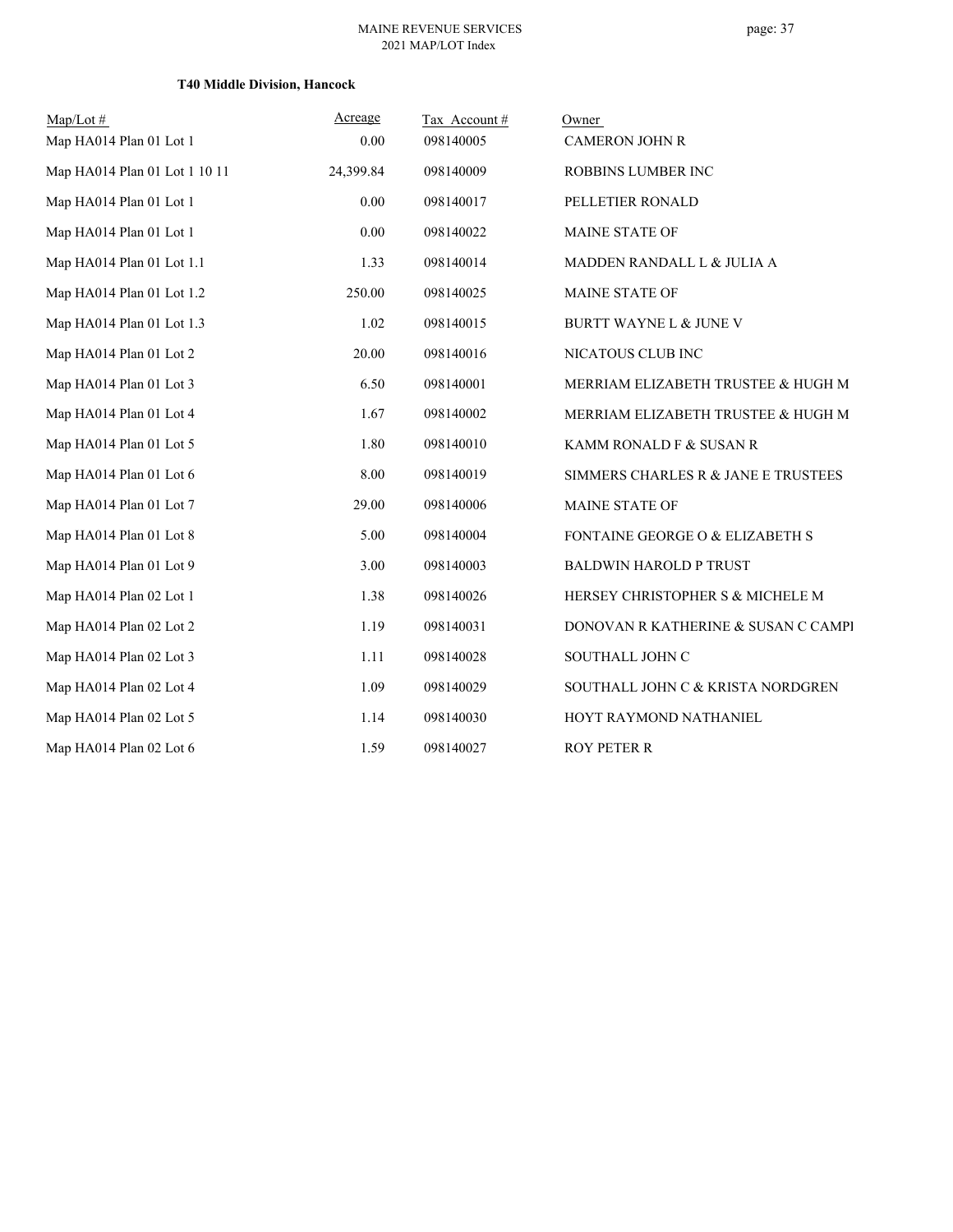| $Map/Lot$ #<br>Map HA015 Plan 01 Lot 1 | Acreage<br>2,097.00 | Tax Account#<br>098150003 | Owner<br>MAINE STATE OF              |
|----------------------------------------|---------------------|---------------------------|--------------------------------------|
| Map HA015 Plan 01 Lot 1.2              | 1.00                | 098150007                 | DAMIEN WILLIAM A & CHERYL A          |
| Map HA015 Plan 01 Lot 2 2.3 3          | 8,233.50            | 098150019                 | URSA MAJOR LLC                       |
| Map HA015 Plan 01 Lot 2.1 3.1 4 5      | 8,050.00            | 098150084                 | MAINE STATE OF                       |
| Map HA015 Plan 01 Lot 2.2              | 1,413.00            | 098150090                 | MAINE STATE OF                       |
| Map HA015 Plan 01 Lot 3                | 0.00                | 098150008                 | WILEY GLENN A & CHRIS MOODY          |
| Map HA015 Plan 01 Lot 3                | 0.00                | 098150083                 | MAINE STATE OF                       |
| Map HA015 Plan 01 Lot 3.1              | 0.00                | 098150060                 | WILKINSON PAUL                       |
| Map HA015 Plan 01 Lot 3.1              | 0.00                | 098150073                 | MURDOUGH STEVEN A                    |
| Map HA015 Plan 01 Lot 3.1              | 2,287.01            | 098150091                 | MAINE STATE OF                       |
| Map HA015 Plan 01 Lot 3.2              | 1.34                | 098150001                 | TANNER BENJAMIN R & WENDY S          |
| Map HA015 Plan 01 Lot 3.3              | 0.94                | 098150087                 | LARRABEE KENNETH H & MICHELLE L      |
| Map HA015 Plan 01 Lot 3.4              | 1.38                | 098150086                 | OCLAIR PERCY L & KATHY L             |
| Map HA015 Plan 01 Lot 3.5              | 2.00                | 098150101                 | DAMIEN WILLIAM A & CHERYL A          |
| Map HA015 Plan 01 Lot 4                | 0.00                | 098150016                 | MOODY PATRICK & SHERMA               |
| Map HA015 Plan 02 Lot 1                | 1.46                | 098150009                 | WHITE BRIAN D & LONNIE               |
| Map HA015 Plan 02 Lot 2                | 0.85                | 098150038                 | TOLMAN BRIAN & COLLEEN               |
| Map HA015 Plan 02 Lot 3                | 0.91                | 098150056                 | COLBURN GARY L & SANDRA U            |
| Map HA015 Plan 02 Lot 4                | 3.22                | 098150010                 | NICATOUS LOT #4 PARTNERSHIP          |
| Map HA015 Plan 02 Lot 5                | 0.69                | 098150051                 | GABARRO DEBORAH B & PETER M          |
| Map HA015 Plan 02 Lot 6                | 0.47                | 098150032                 | AVERY FRANCIS I JR & BRENDA G        |
| Map HA015 Plan 02 Lot 7                | 0.91                | 098150069                 | VINSON DORIAN C & KATHRYN M          |
| Map HA015 Plan 02 Lot 8                | 1.07                | 098150023                 | STRATTON ROBERT D & CATHRYN R        |
| Map HA015 Plan 02 Lot 9                | 0.69                | 098150024                 | STRATTON ROBERT D & CATHRYN R        |
| Map HA015 Plan 02 Lot 10               | 1.04                | 098150011                 | PRICE LEONARD & NANCY                |
| Map HA015 Plan 02 Lot 11               | 0.91                | 098150057                 | ALDEN JOHN DWIGHT & RHONDA SUE & JOI |
| Map HA015 Plan 02 Lot 12               | 1.78                | 098150080                 | PEN LLC                              |
| Map HA015 Plan 02 Lot 13               | 0.96                | 098150079                 | DODGE RAYMOND D & LAURIE D           |
| Map HA015 Plan 02 Lot 15               | 1.47                | 098150012                 | DEVIN JOHN R & JEANNE A              |
| Map HA015 Plan 02 Lot 17               | 2.24                | 098150026                 | GUESS BILLY R & CHANTEL M LONGO      |
| Map HA015 Plan 02 Lot 18               | 2.48                | 098150006                 | GILLIS JOSHUA R & HOLLY M            |
| Map HA015 Plan 02 Lot 20               | 1.13                | 098150052                 | MCEWEN DENNISE LV, JAMES R VARNEY, & |
| Map HA015 Plan 02 Lot 21               | 1.68                | 098150089                 | NEVES ANTHONY J & HELENE M           |
| Map HA015 Plan 02 Lot 24               | 0.82                | 098150014                 | TAYLOR JASON R                       |
| Map HA015 Plan 02 Lot 25               | 0.64                | 098150097                 | TAYLOR JASON R                       |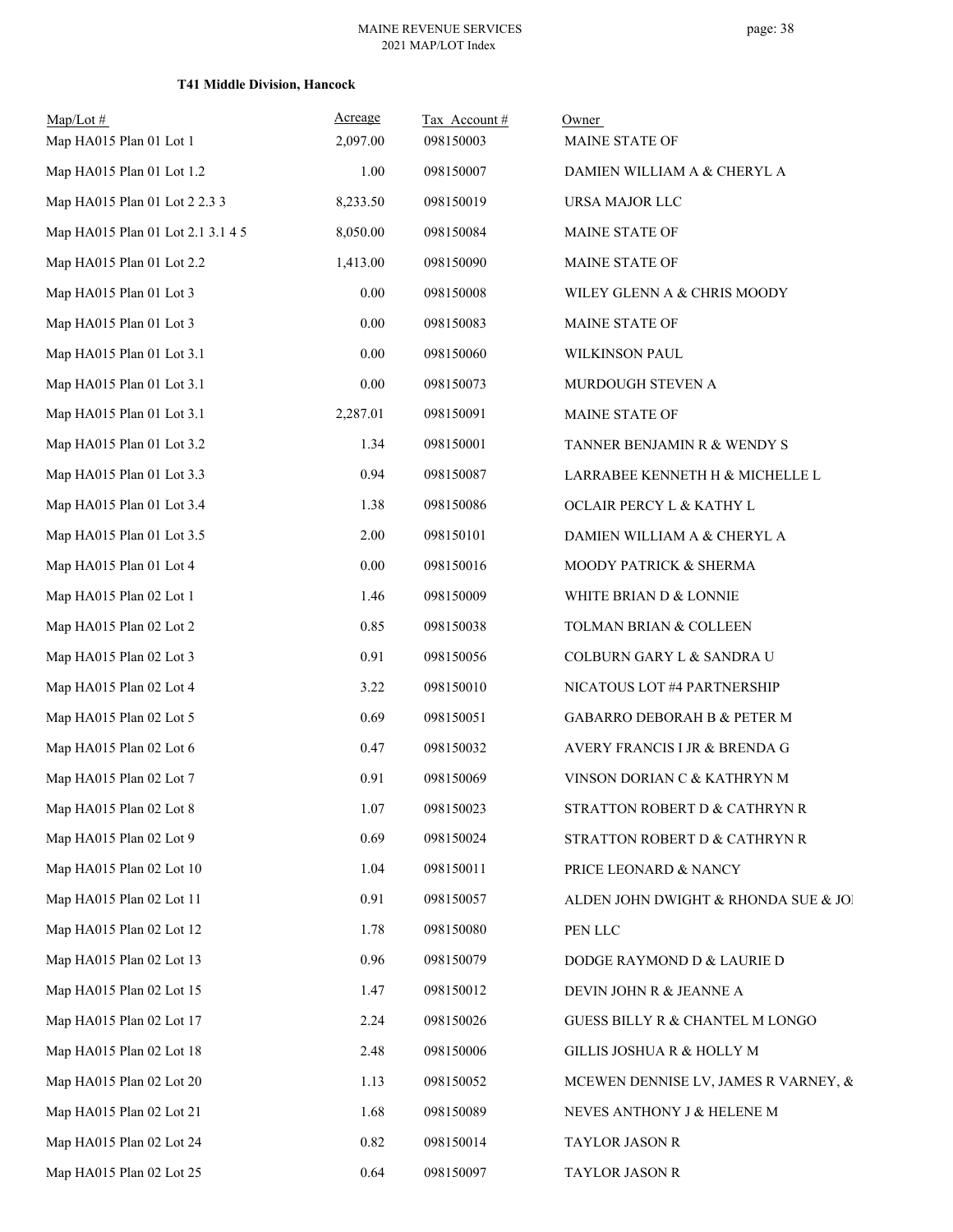| $Map/Lot \#$                  | Acreage | Tax Account # | Owner                                  |
|-------------------------------|---------|---------------|----------------------------------------|
| Map HA015 Plan 02 Lot 26      | 1.17    | 098150098     | DUCLOS LAURENCE S & DAWNA S            |
| Map HA015 Plan 02 Lot 27      | 1.71    | 098150037     | CURTISS JAMES R & ELLEN W              |
| Map HA015 Plan 02 Lot 28      | 0.89    | 098150002     | LLOYD RUSSELL A & CYNTHIA              |
| Map HA015 Plan 02 Lot 29      | 1.10    | 098150005     | REINZO JOHN E JR & ANN M               |
| Map HA015 Plan 03 Lot 31      | 1.23    | 098150072     | HIGGINS PAUL W III & STEPHANIE B       |
| Map HA015 Plan 03 Lot 33      | 1.21    | 098150040     | DENNISON MARK W & CALLIE J             |
| Map HA015 Plan 03 Lot 34      | 0.69    | 098150082     | TAYLOR BRADFORD R & BONNIE R BILLER    |
| Map HA015 Plan 03 Lot 35      | 0.69    | 098150053     | MERRY TODD & BRENDA                    |
| Map HA015 Plan 03 Lot 37      | 1.03    | 098150036     | BURMAN WILLIAM H & ALEITA M            |
| Map HA015 Plan 03 Lot 43 45   | 3.99    | 098150095     | HEDSTROM WARREN & NELLIE TRUST         |
| Map HA015 Plan 03 Lot 47      | 1.61    | 098150092     | SIMON GARY A & KAREN A CYR             |
| Map HA015 Plan 03 Lot 48      | 1.79    | 098150055     | SIMON GARY A & KAREN A CYR             |
| Map HA015 Plan 03 Lot 50      | 2.47    | 098150094     | WETHERELL ZACHARY J ET AL              |
| Map HA015 Plan 03 Lot 52      | 1.37    | 098150041     | WETHERELL ZACHARY J ET AL              |
| Map HA015 Plan 03 Lot 53      | 0.88    | 098150093     | WETHERELL ZACHARY J ET AL              |
| Map HA015 Plan 03 Lot 56      | 1.27    | 098150074     | REYNOLDS FRANKLIN D JR & TRACY         |
| Map HA015 Plan 03 Lot 57      | 0.54    | 098150088     | WORMELL CLARK L & SUSAN F              |
| Map HA015 Plan 03 Lot 58      | 2.24    | 098150081     | <b>GOTT BRUCE E</b>                    |
| Map HA015 Plan 04 Lot 61      | 1.42    | 098150048     | PALMETER DOUGLASS R & FRANCINE R       |
| Map HA015 Plan 04 Lot 62      | 0.80    | 098150049     | REILLY MARK E & DENISE E WORCESTER     |
| Map HA015 Plan 04 Lot 65      | 0.75    | 098150045     | LUND THEODORE W & MOLLY W              |
| Map HA015 Plan 04 Lot 66      | 0.79    | 098150004     | <b>CLEMENTS FAMILY TRUST</b>           |
| Map HA015 Plan 04 Lot 71      | 1.89    | 098150033     | BUCK LOUIS J & LOUISE M MAGOON         |
| Map HA015 Plan 04 Lot 73      | 1.58    | 098150039     | FEDERICO MICHAEL G & DANIEL L SMALL    |
| Map HA015 Plan 04 Lot 74      | 0.78    | 098150042     | GREEN DOUGLAS C & JOYCE M              |
| Map HA015 Plan 04 Lot 75      | 1.01    | 098150047     | POULIN LAURIER E                       |
| Map HA015 Plan 04 Lot 77      | 0.94    | 098150054     | FROHLICH ALLAN J, DEBBIE DIRESE, CAMIL |
| Map HA015 Plan 04 Lot 78      | 0.76    | 098150059     | FORD JOHN & KAREN L CO-TRUSTEES        |
| Map HA015 Plan 04 Lot 79 79.1 | 1.81    | 098150100     | KIRWAN TIMOTHY B & WENDY S             |
| Map HA015 Plan 04 Lot 80      | 1.15    | 098150058     | FOLGER JEFFREY L & JAYNE B             |
| Map HA015 Plan 04 Lot 81      | 1.04    | 098150043     | <b>BRAWN PAUL G</b>                    |
| Map HA015 Plan 04 Lot 82      | 0.51    | 098150044     | MORRIS JOHN D                          |
| Map HA015 Plan 04 Lot 83      | 0.64    | 098150078     | PIKE STEVEN R & VICKIE E               |
| Map HA015 Plan 04 Lot 84      | 0.63    | 098150068     | CONDON PHILIP R & MARTHA S             |
| Map HA015 Plan 04 Lot 86      | 0.80    | 098150030     | ANDREWS BRUCE S                        |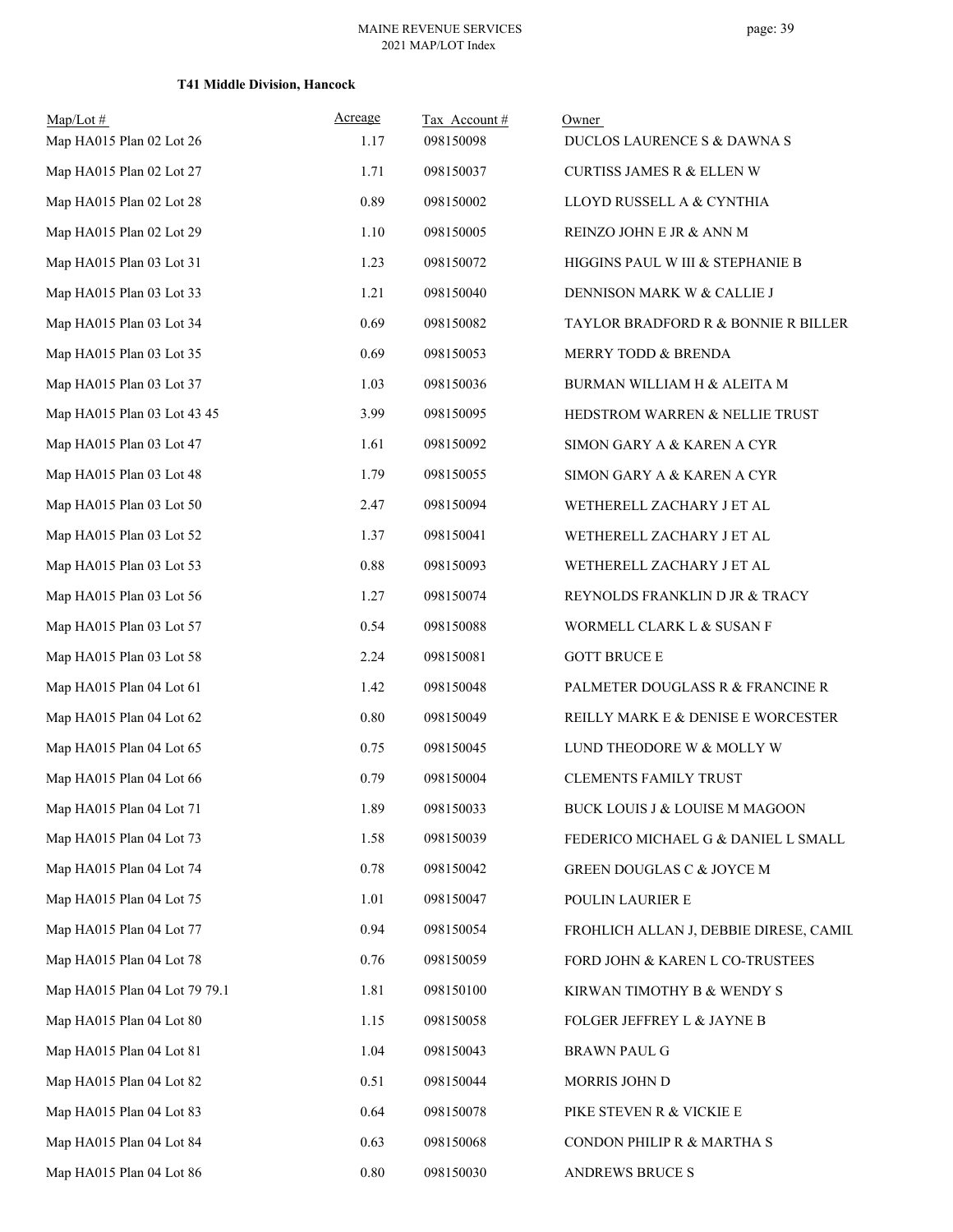#### MAINE REVENUE SERVICES 2021 MAP/LOT Index

| $\text{Map/Lot} \#$      | Acreage | Tax Account # | Owner                               |
|--------------------------|---------|---------------|-------------------------------------|
| Map HA015 Plan 04 Lot 88 | 1.36    | 098150076     | <b>TRANSMAINE</b>                   |
| Map HA015 Plan 04 Lot 89 | 0.80    | 098150077     | HOLDEN CECIL C & THORNTON A ANDREW! |
| Map HA015 Plan 04 Lot 90 | 1.14    | 098150075     | BRIDGES LEROY & DONNA               |
| Map HA015 Plan 04 Lot 92 | 0.95    | 098150021     | TUTEIN JEFFERY W & JANE P           |